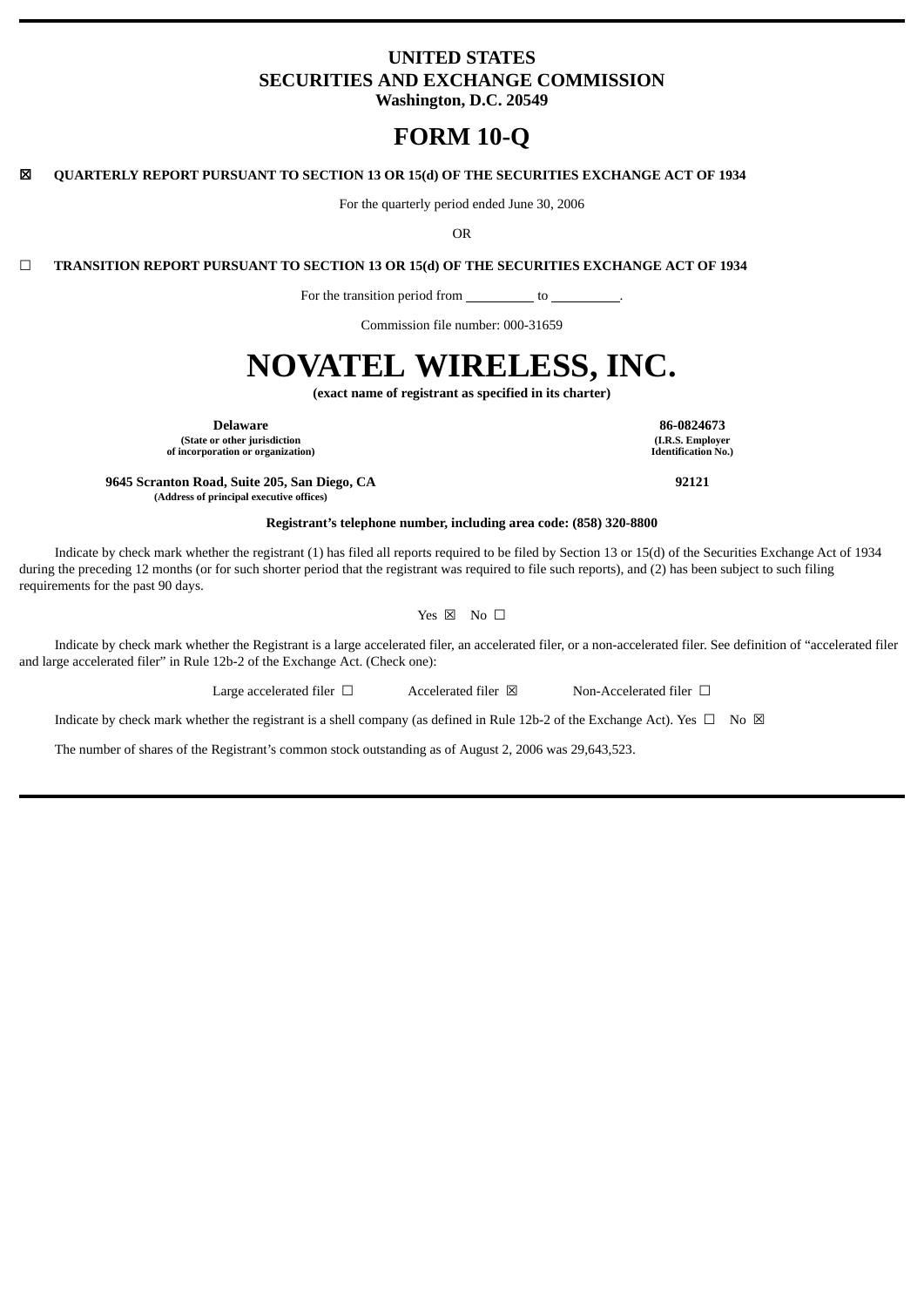As used in this report on Form 10-Q, unless the context otherwise requires, the terms "we," "us," "our," "the Company" and "Novatel Wireless" refer to Novatel Wireless, Inc., a Delaware corporation and its wholly-owned subsidiaries.

#### **Forward-Looking Statements**

This report contains forward-looking statements based on our current expectations, assumptions, estimates and projections about Novatel Wireless and our industry. These forward-looking statements include, but are not limited to, statements regarding: future demand for access to wireless data and factors affecting that demand; the future growth of wireless wide area networking and factors affecting that growth; changes in commercially adopted wireless transmission standards and technologies; growth in 3G infrastructure spending; the sufficiency of our capital resources; the effect of changes in accounting standards and in aspects of our critical accounting policies; the utilization of our net operating loss carryforwards; and our general business and strategy, including plans and expectations relating to technology, product development, strategic relationships, customers, manufacturing, service activities and international expansion. The words "may," "estimate," "anticipate," "believe," "expect," "intend," "plan," "project," "will" and similar words and phrases indicating future results are also intended to identify forward-looking statements.

Forward-looking statements involve risks and uncertainties that could cause actual results to differ materially from those anticipated in such forwardlooking statements as of the date of this report. You should carefully review and consider the various disclosures in this report regarding factors that could cause actual results to differ materially from anticipated results, including those factors under the caption "Risks Related to Our Business" of this Form 10-Q. We undertake no obligation to update publicly any forward-looking statements for any reason, even if new information becomes available or other events occur in the future, except as otherwise required pursuant to our on-going reporting obligations under the Securities Exchange Act of 1934, as amended.

#### **Trademarks**

"Novatel Wireless," the Novatel Wireless logo, "Merlin," "MobiLink," "Freedom Box," "Expedite," "Ovation" and "Conversa" are trademarks of Novatel Wireless, Inc. Other trademarks, trade names or service marks used in this report are the property of their owners.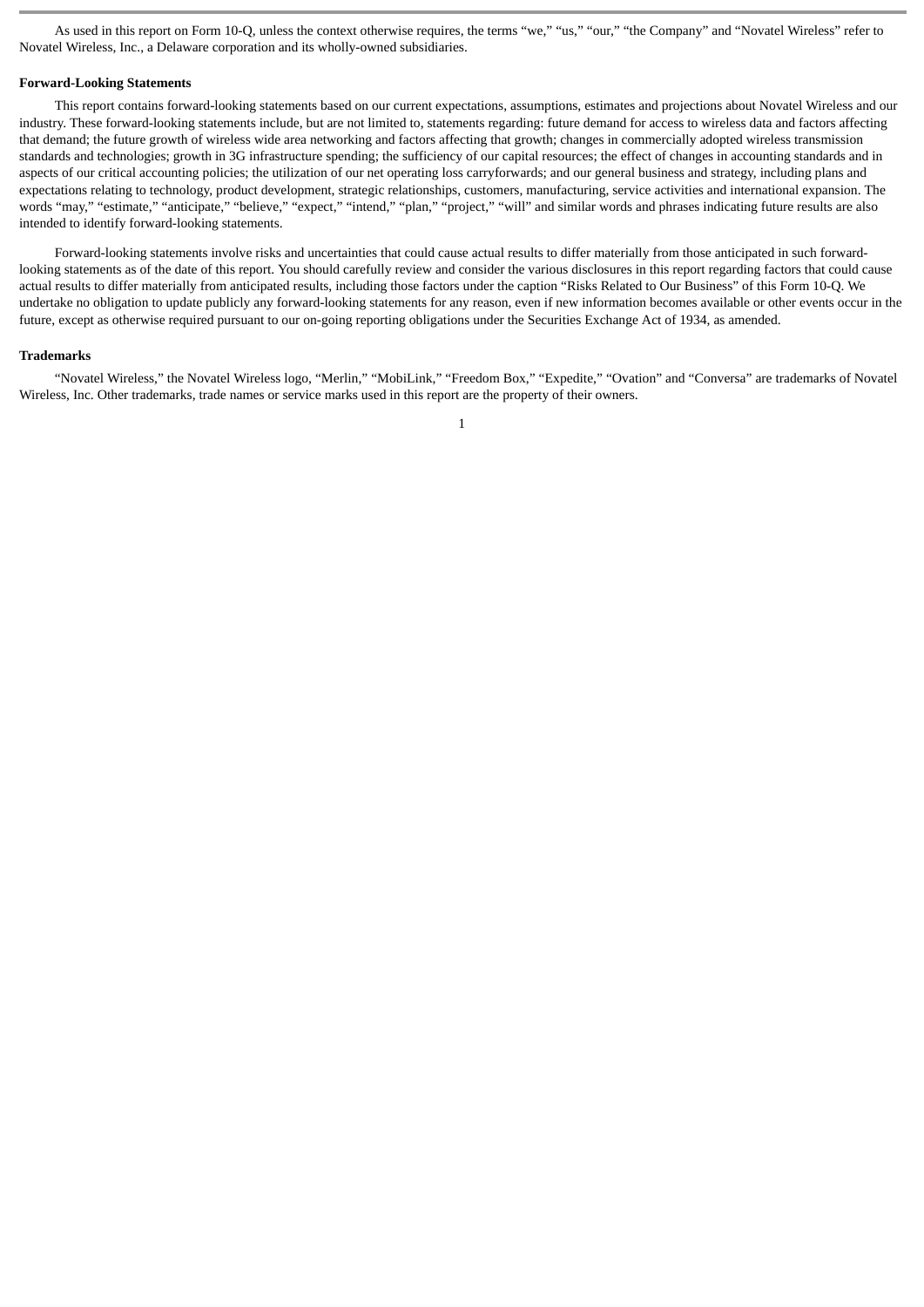# **PART I – FINANCIAL INFORMATION**

**Item 1.** *Financial Statements*

# **NOVATEL WIRELESS, INC.**

# **CONSOLIDATED BALANCE SHEETS (In thousands, except per share data) (Unaudited)**

|                                                                                                                        | <b>June 30,</b><br>2006 | December 31,<br>2005 |
|------------------------------------------------------------------------------------------------------------------------|-------------------------|----------------------|
| <b>ASSETS</b>                                                                                                          |                         |                      |
| Current assets:                                                                                                        |                         |                      |
| Cash and cash equivalents                                                                                              | $\mathbb{S}$<br>30,763  | \$<br>36,653         |
| Marketable securities                                                                                                  | 42,120                  | 47,075               |
| Accounts receivable, net of allowance for doubtful accounts of \$396 in 2006 and \$96 in 2005                          | 35,131                  | 28,121               |
| <b>Inventories</b>                                                                                                     | 17,417                  | 23,132               |
| Deferred tax assets, net                                                                                               | 9,255                   | 5,253                |
| Prepaid expenses and other                                                                                             | 4,119                   | 9,821                |
| Total current assets                                                                                                   | 138,805                 | 150,055              |
| Property and equipment, net                                                                                            | 14,315                  | 13,865               |
| Marketable securities                                                                                                  | 3,959                   | 6,611                |
| Intangible assets, net                                                                                                 | 2,656                   | 3,459                |
| Deferred tax assets, net                                                                                               | 1,849                   | 1,849                |
| Other assets                                                                                                           | 231                     | 225                  |
|                                                                                                                        | \$161,815               | \$176,064            |
| LIABILITIES AND STOCKHOLDERS' EQUITY                                                                                   |                         |                      |
| <b>Current liabilities:</b>                                                                                            |                         |                      |
| Accounts payable                                                                                                       | \$<br>22,471            | \$<br>34,226         |
| Accrued expenses                                                                                                       | 12,990                  | 11,888               |
| Line of credit                                                                                                         |                         | 5,000                |
| Capital lease obligations                                                                                              |                         | 3,891                |
| Total current liabilities                                                                                              | 35,461                  | 55,005               |
| Commitments and contingencies (Note 6)                                                                                 |                         |                      |
| Stockholders' equity:                                                                                                  |                         |                      |
| Preferred stock, par value \$0.001, 2,000 shares authorized and none outstanding                                       |                         |                      |
| Common stock, par value \$0.001, 50,000 shares authorized, 29,641 and 29,326 shares issued and outstanding at June 30, |                         |                      |
| 2006 and December 31, 2005, respectively                                                                               | 30                      | 29                   |
| Additional paid-in capital                                                                                             | 350,121                 | 343,738              |
| Accumulated other comprehensive loss                                                                                   | (202)                   | (364)                |
| Accumulated deficit                                                                                                    | (223, 595)              | (222, 344)           |
| Total stockholders' equity                                                                                             | 126,354                 | 121,059              |
|                                                                                                                        | \$161,815               | \$176,064            |

See accompanying notes to unaudited consolidated financial statements.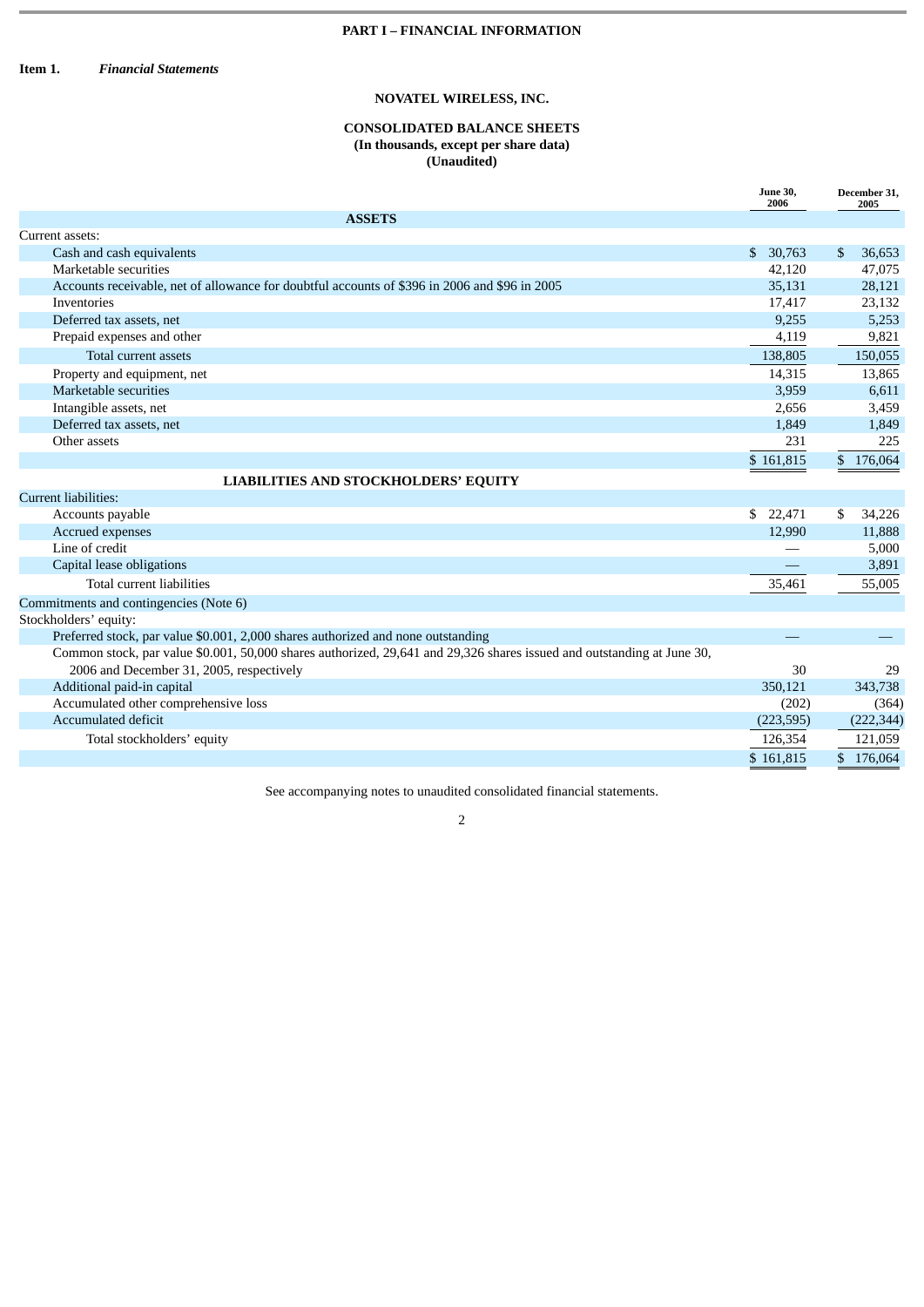# **NOVATEL WIRELESS, INC. CONSOLIDATED STATEMENTS OF OPERATIONS (In thousands, except per share data) (Unaudited)**

|                                                                                                      | <b>Three Months Ended</b><br><b>June 30.</b> |            | <b>Six Months Ended</b><br><b>June 30.</b> |            |
|------------------------------------------------------------------------------------------------------|----------------------------------------------|------------|--------------------------------------------|------------|
|                                                                                                      | 2006                                         | 2005       | 2006                                       | 2005       |
| Revenue                                                                                              | \$45,654                                     | \$38,597   | \$85,813                                   | \$70,924   |
| Cost of revenue                                                                                      | 34,107                                       | 26,769     | 65,386                                     | 48,440     |
| Gross margin                                                                                         | 11,547                                       | 11,828     | 20,427                                     | 22,484     |
| Operating costs and expenses:                                                                        |                                              |            |                                            |            |
| Research and development                                                                             | 7,108                                        | 4,438      | 13,835                                     | 7,963      |
| Sales and marketing                                                                                  | 3,466                                        | 1,589      | 6,195                                      | 3,285      |
| General and administrative                                                                           | 3,989                                        | 1,704      | 7,730                                      | 3,644      |
| Total operating costs and expenses                                                                   | 14,563                                       | 7,731      | 27,760                                     | 14,892     |
| Operating income (loss)                                                                              | (3,016)                                      | 4,097      | (7, 333)                                   | 7,592      |
| Other income (expense):                                                                              |                                              |            |                                            |            |
| Interest income and expense, net                                                                     | 547                                          | 498        | 1,166                                      | 1,020      |
| Other income (expense), net                                                                          | 964                                          | (144)      | 1,531                                      | (81)       |
| Income (loss) before taxes                                                                           | (1,505)                                      | 4,451      | (4,636)                                    | 8,531      |
| Income tax expense (benefit)                                                                         | (1,600)                                      | 1,558      | (3,385)                                    | 2,986      |
| Net income (loss)                                                                                    | 95                                           | \$ 2,893   | \$(1,251)                                  | \$5,545    |
| Per share data:                                                                                      |                                              |            |                                            |            |
| Net income (loss) per common share:                                                                  | \$<br>0.00                                   | \$<br>0.10 | (0.04)<br>\$                               | 0.19       |
| <b>Basic</b>                                                                                         | 0.00<br>\$                                   | \$<br>0.10 | \$<br>(0.04)                               | \$<br>0.18 |
| <b>Diluted</b>                                                                                       |                                              |            |                                            |            |
| Weighted average shares used in computation of basic and diluted net income (loss) per common share: |                                              |            |                                            |            |
| <b>Basic</b>                                                                                         | 29,547                                       | 29,048     | 29,461                                     | 29,020     |
| Diluted                                                                                              | 30,233                                       | 30.212     | 29,461                                     | 30,247     |

See accompanying notes to unaudited consolidated financial statements.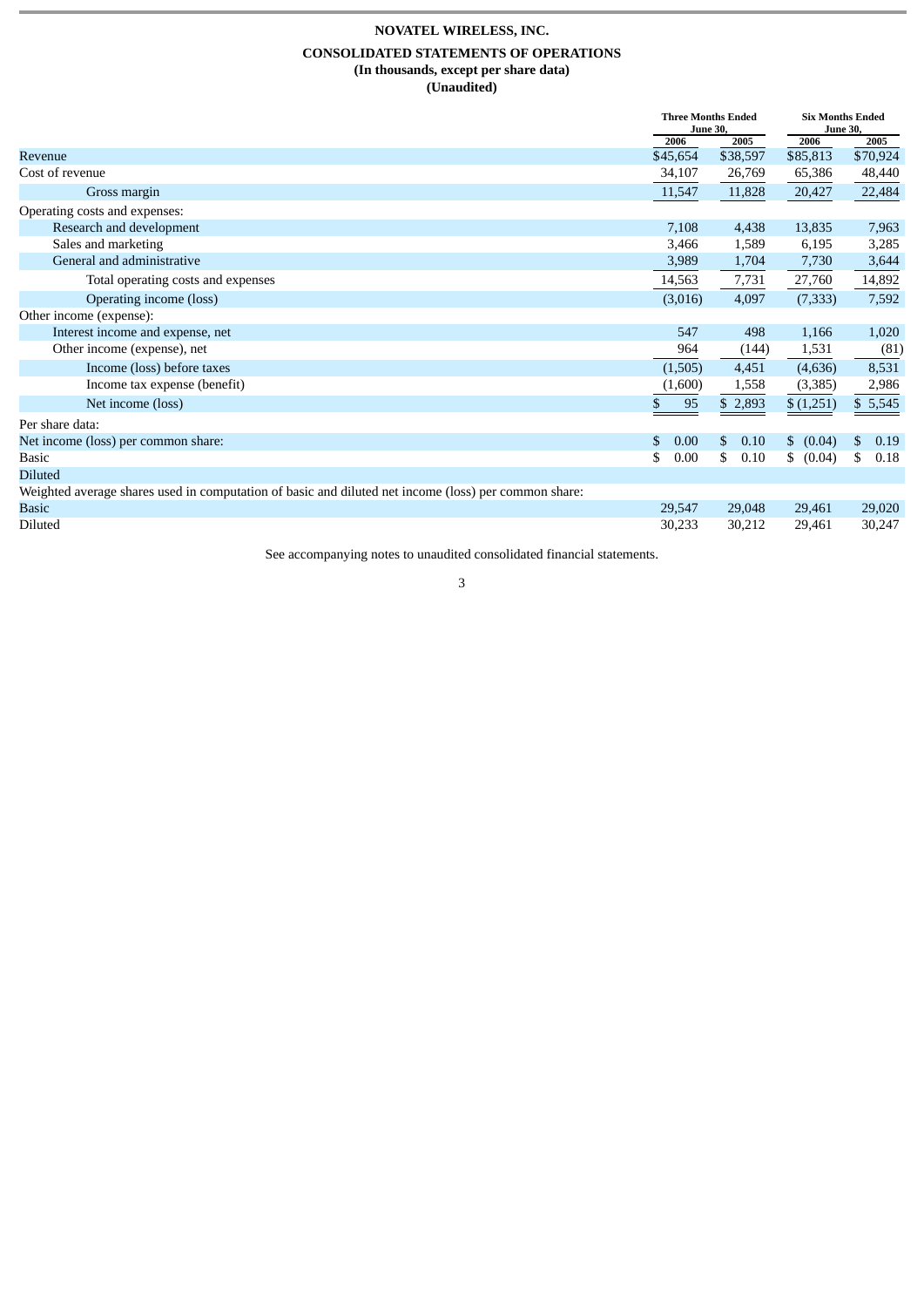# **NOVATEL WIRELESS, INC.**

# **CONSOLIDATED STATEMENTS OF CASH FLOWS**

**(In thousands) (Unaudited)**

|                                                                                                    | <b>Six Months Ended</b><br><b>June 30,</b> |               |  |
|----------------------------------------------------------------------------------------------------|--------------------------------------------|---------------|--|
|                                                                                                    | 2006                                       | 2005          |  |
| Cash flows from operating activities:                                                              |                                            |               |  |
| Net income (loss)                                                                                  | (1,251)                                    | \$<br>5,545   |  |
| Adjustments to reconcile net income (loss) to net cash provided by (used in) operating activities: |                                            |               |  |
| Depreciation and amortization                                                                      | 3,576                                      | 1,947         |  |
| Inventory write down                                                                               | 824                                        | 130           |  |
| Provision for bad debts                                                                            | 300                                        |               |  |
| Share based compensation expense                                                                   | 4,652                                      |               |  |
| Excess tax benefits from stock options exercised                                                   | (617)                                      |               |  |
| Deferred tax benefit                                                                               | (3,385)                                    | $\frac{1}{2}$ |  |
| Gain on sale of property and equipment                                                             |                                            | (15)          |  |
| Increase (decrease) in cash resulting from changes in:                                             |                                            |               |  |
| Accounts receivable, net                                                                           | (7,310)                                    | (10,691)      |  |
| <b>Inventories</b>                                                                                 | 4,891                                      | (5,341)       |  |
| Prepaid expenses and other assets                                                                  | 5,695                                      | (1, 332)      |  |
| Accounts payable                                                                                   | (11,755)                                   | 20,827        |  |
| Accrued expenses                                                                                   | 1,102                                      | 3,687         |  |
| Net cash provided by (used in) operating activities                                                | (3,278)                                    | 14,757        |  |
| Cash flows from investing activities:                                                              |                                            |               |  |
| Purchases of property and equipment                                                                | (3,222)                                    | (2,987)       |  |
| Purchases of intangible assets                                                                     |                                            | (195)         |  |
| Purchases of securities                                                                            | (15, 475)                                  | (17, 720)     |  |
| Maturities/sales of securities                                                                     | 23,245                                     | 21,948        |  |
| Net cash provided by investing activities                                                          | 4,548                                      | 1,046         |  |
| Cash flows from financing activities:                                                              |                                            |               |  |
| Proceeds from exercise of stock options and warrants                                               | 1,114                                      | 661           |  |
| Excess tax benefits from stock options exercised                                                   | 617                                        |               |  |
| Payments on line of credit                                                                         | (5,000)                                    |               |  |
| Principal payments under capital lease obligations                                                 | (3,891)                                    | (1,015)       |  |
| Net cash used in financing activities                                                              | (7, 160)                                   | (354)         |  |
| Net increase (decrease) in cash and cash equivalents                                               | (5,890)                                    | 15,449        |  |
| Cash and cash equivalents, beginning of period                                                     | 36,653                                     | 16,486        |  |
| Cash and cash equivalents, end of period                                                           | \$ 30,763                                  | \$ 31,935     |  |
| Supplemental disclosures of cash flow information:                                                 |                                            |               |  |
| Cash paid during the period for:                                                                   |                                            |               |  |
| Interest                                                                                           | 54                                         | \$<br>24      |  |
| Income taxes                                                                                       | 383<br>\$                                  | \$            |  |

See accompanying notes to unaudited consolidated financial statements.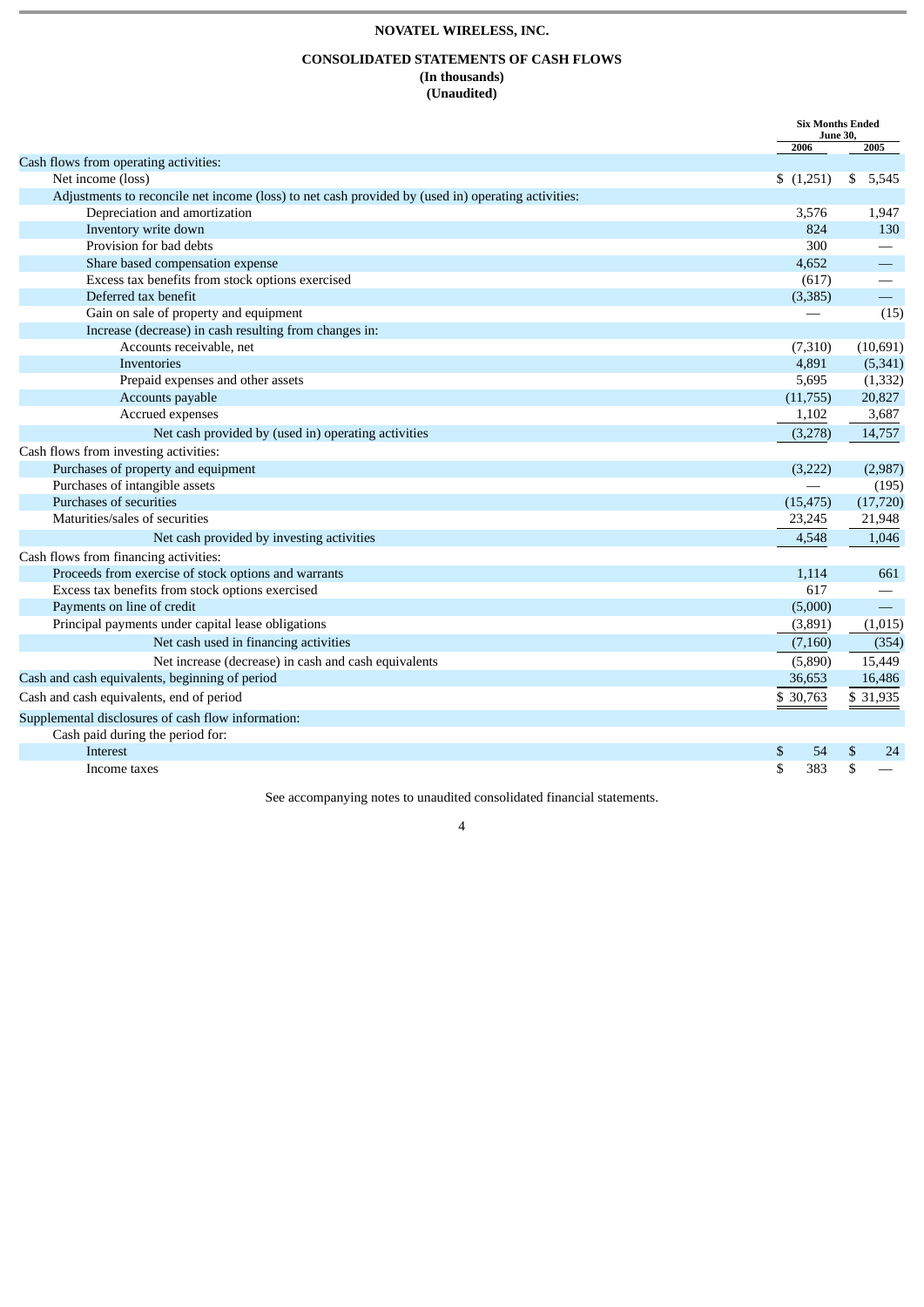# **NOVATEL WIRELESS, INC. NOTES TO CONSOLIDATED FINANCIAL STATEMENTS (Unaudited) (in thousands, except per share data)**

# **1. Basis of Presentation**

The information contained herein has been prepared by Novatel Wireless, Inc. (the "Company") in accordance with the rules of the Securities and Exchange Commission. The information at June 30, 2006 and for the three and six months ended June 30, 2006 and 2005 is unaudited. The consolidated financial statements reflect all adjustments, consisting of only normal recurring accruals, which are, in the opinion of management, necessary for a fair statement of the results of the interim periods presented. These consolidated financial statements and notes hereto should be read in conjunction with the audited financial statements and notes thereto included in the Company's annual report on Form 10-K for the year ended December 31, 2005. The results of operations for the interim periods presented are not necessarily indicative of results to be expected for any other interim period or for the year as a whole.

#### *Principles of Consolidation*

The consolidated financial statements include the accounts of the Company and its wholly-owned subsidiaries. All intercompany transactions and balances have been eliminated in consolidation. Certain reclassifications have been made to amounts included in the prior period's financial statements to conform to the current year presentation.

# *Use of Estimates*

The preparation of financial statements in conformity with accounting principles generally accepted in the United States of America requires management to make estimates and assumptions. These estimates and assumptions affect the reported amounts of assets, liabilities, revenues, expenses and disclosures of contingent assets and liabilities. Actual results could differ materially from these estimates. Significant estimates include allowance for doubtful accounts receivable, allowance for excess and obsolete inventory, useful lives of long-lived assets, valuation of intangible and long-lived assets, provision for warranty and price protection costs, estimated royalty costs, deferred tax asset valuation allowance, foreign currency translation, foreign exchange forward contracts, and the use of option pricing models to establish values of equity instruments.

#### *Stock Option Plans*

The Company's amended and restated 1997 employee stock option plan (the "1997 Plan") for employees authorizes the granting of options for up to 800,000 shares of the Company's common stock. Generally, options issued under the 1997 Plan were granted at prices equal to at least 100% of the fair value of the stock on the date of grant, expire not later than ten years from the date of grant and vest ratably and annually over a four-year period following the date of grant. From time to time, as approved by the Company's Board of Directors, options with differing vesting terms have also been granted. The 1997 Plan provides that any shares issued come from the Company's authorized but unissued or reacquired common stock. In September, 2000 the Company suspended making any further grants pursuant to the 1997 Plan and contributed the remaining shares then reserved for issuance under such plan to the 2000 Stock Incentive Plan (the "2000 Plan").

In July 2000, the Company's Board of Directors approved and in September 2000, the Company's stockholders approved the 2000 Plan authorizing the granting of options, restricted stock and stock appreciation rights for up to 1,100,000 shares of the Company's common stock, including the 800,000 shares authorized under the 1997 Plan, plus an automatic annual increase, to be added on the first day of each fiscal year beginning in 2001, equal to the lesser of (a) 3.0% of the outstanding shares on the last day of the prior fiscal year, (b) 100,000 shares, or (c) such lesser number of shares as may determined by the Board in its sole discretion (the automatic annual increase was eliminated effective in 2006 as described further below). The Company implemented the 2000 Plan upon the effective date of the Company's initial public offering in November 2000. The Compensation Committee of the Company's Board of Directors administers the 2000 Plan. Options granted under the 2000 Plan typically vest ratably over either a three or a four year period and have a contractual term of 10 years.

In June 2003, the stockholders of the Company approved the amendment of the 2000 Plan to increase the number of shares reserved for issuance under the plan by 4,222,743 shares of the Company's common stock. In June 2004, the stockholders of the Company approved the amendment of the 2000 Plan to increase the number of shares reserved for issuance under the plan by an additional 2,000,000 shares of the Company's common stock.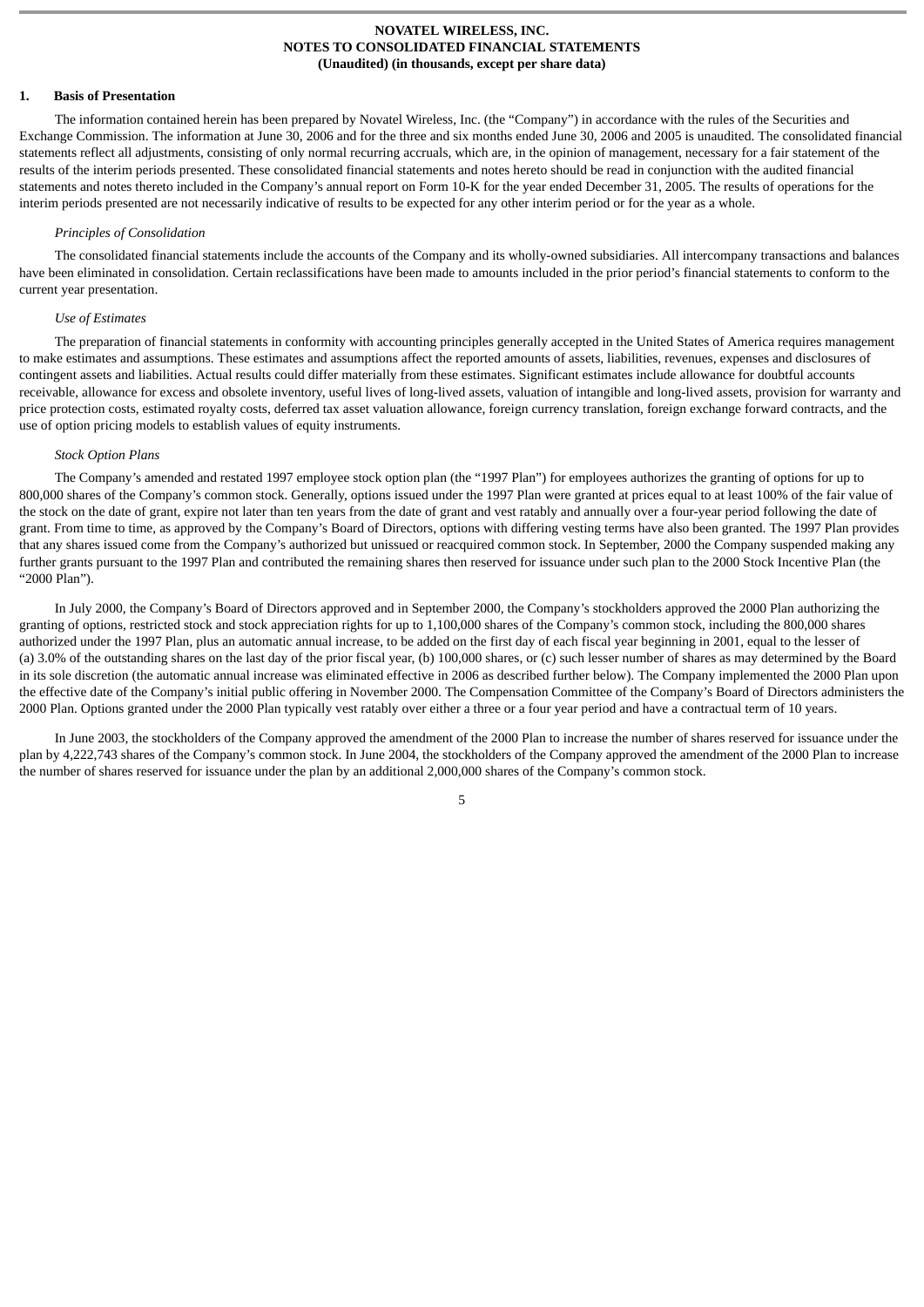In July 2005, the stockholders of the Company approved the amendment of the 2000 Plan to increase the number of shares reserved for issuance under the plan by 1,500,000 shares of the Company's common stock and eliminate a provision from the plan that provides for the automatic annual increase in the number of shares reserved for issuance effective in 2006. The Company's stockholders also voted to remove a provision from the 2000 Plan that permitted the repricing of the exercise prices with respect to stock options or stock appreciation rights.

#### *Employee Stock Purchase Plan*

In July 2000, the Company's Board of Directors approved the 2000 Employee Stock Purchase Plan ("ESPP") and in September 2000, the Company's stockholders approved the ESPP. The Company implemented the ESPP in 2001 following the completion of the initial public offering in November 2000. The ESPP, subject to certain limitations, permits eligible employees of the Company to purchase common stock, at a price equal to 85.0% of the lower of the fair market value on the first day of the offering period or the last day of each six-month purchase period, through payroll deductions of up to 10.0% of their annual compensation. The ESPP provides for the issuance of up to 100,000 shares of common stock, plus an automatic annual increase, to be added on the first day of each fiscal year beginning in 2001, equal to the lesser of (a) 0.5% of the outstanding shares on the last day of the prior fiscal year, (b) 18,000 shares, or (c) such lesser number of shares as may be determined by the Board in its sole discretion. During 2004, our stockholders approved an amendment to the ESPP which increased the number of shares reserved for future issuance under the ESPP by 80,000 shares. If purchases of stock through the plan deplete this supply, the Company will limit, suspend or discontinue purchases under the plan until additional shares of stock are available.

#### *Share-Based Compensation*

The Company has granted incentive stock options to employees, and restricted stock and non-qualified stock options to employees and non-employee members of the Board of Directors. The Company also has an employee stock purchase plan for all eligible employees. On January 1, 2006, the Company adopted Statement of Financial Accounting Standard ("SFAS") No. 123(R), Share-Based Payment, which requires the measurement and recognition of compensation expense for all share-based payment awards made to employees and directors including stock option grants, non-vested stock grants, and purchases of stock made pursuant to the Company's ESPP based on estimated fair values. SFAS No. 123(R) supersedes the Company's previous accounting under Accounting Principles Board Opinion ("APB") No. 25, Accounting for Stock Issued to Employees. In March 2005, the SEC issued Staff Accounting Bulletin ("SAB") No. 107, and the Company has applied the provisions of SAB No. 107 in its adoption of SFAS No. 123(R).

The Company adopted SFAS No. 123(R) using the modified prospective transition method of recognition of compensation expense related to share-based payments, which requires the application of the accounting standard as of January 1, 2006. In accordance with the modified prospective transition method, the Company's unaudited Consolidated Financial Statements for the three and six months ended June 30, 2005 have not been restated to reflect, and do not include, the impact of SFAS No. 123(R).

SFAS No. 123(R) requires companies to estimate the fair value of share-based payment option awards on the date of grant using an option-pricing model. The value of the awards that are ultimately expected to vest are recognized as compensation expense over the requisite service periods using the straight-line method. Prior to the adoption of SFAS No. 123(R), the Company accounted for share-based awards to employees and directors using the intrinsic value method in accordance with APB No. 25 as allowed under SFAS No. 123, Accounting for Stock-Based Compensation. Under the intrinsic value method, share-based compensation expense was only recognized by the Company if the exercise price of the grant was less than the fair market value of the underlying stock at the date of grant. No stock-based compensation expense was recorded by the Company in 2005.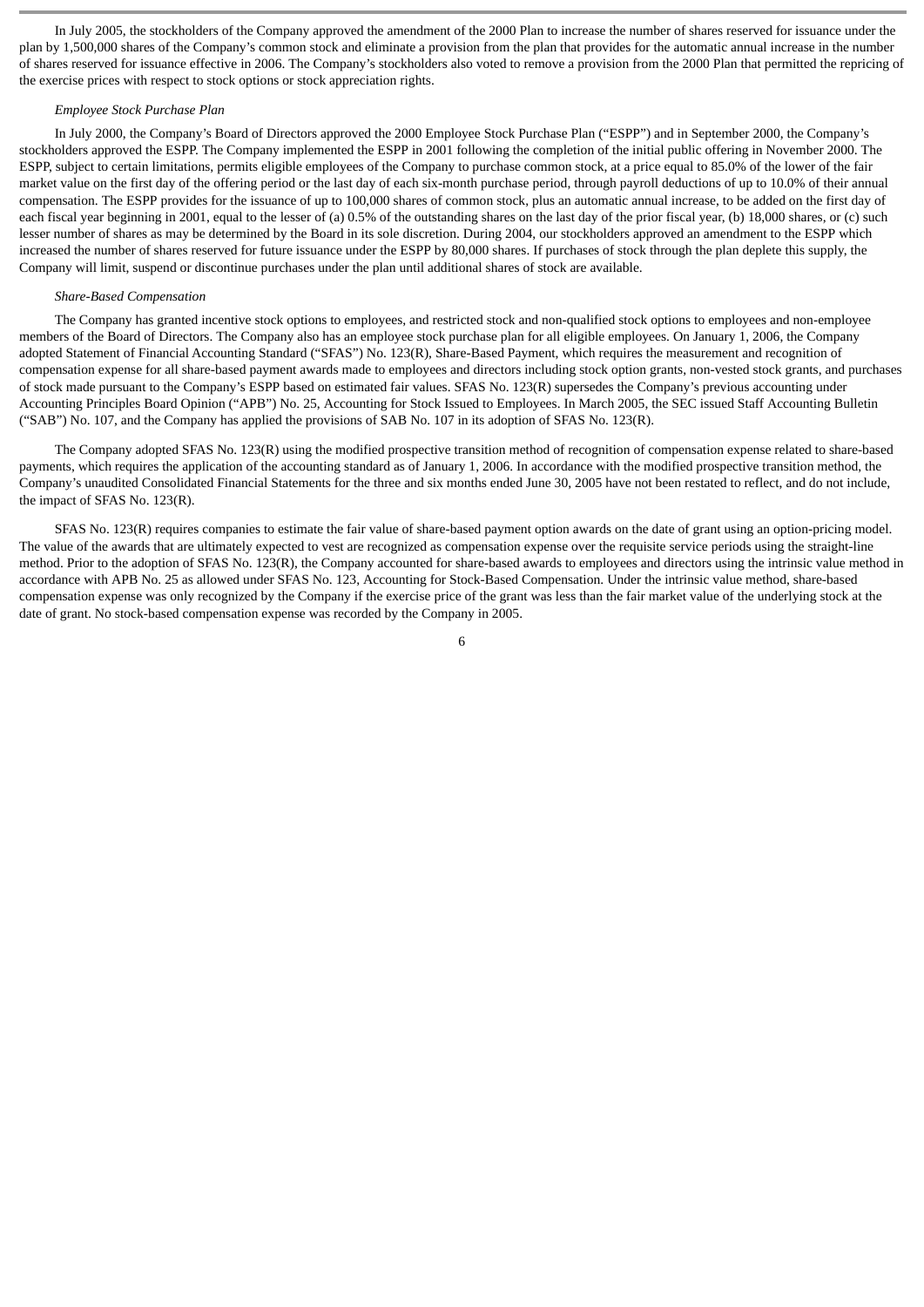As of June 30, 2006, total unrecognized share-based compensation cost related to unvested stock options was \$12.4 million, which is expected to be recognized over a weighted average period of approximately 14 months. As of June 30, 2006, total unrecognized share-based compensation cost related to restricted stock was \$2.5 million, which is expected to be recognized over a weighted average period of approximately 19 months. As of June 30, 2006, total unrecognized ESPP compensation cost related to ESPP share purchases was approximately \$200,000, which is expected to be recognized over a weighted average period of approximately six months. The Company has included the following amounts for share-based compensation cost, including the cost related to the ESPP, in the accompanying unaudited Consolidated Statements of Operations for the three and six months ended June 30, 2006 (in thousands):

|                                        | <b>Three Months ended</b><br><b>June 30,</b><br>2006 |         | <b>Six Months ended</b><br><b>June 30,</b><br>2006 |  |
|----------------------------------------|------------------------------------------------------|---------|----------------------------------------------------|--|
| Cost of revenue                        | J.                                                   | 112     | 189                                                |  |
| Research and development               |                                                      | 585     | 1,088                                              |  |
| Sales and marketing                    |                                                      | 514     | 986                                                |  |
| General and administrative             |                                                      | 1,231   | 2,389                                              |  |
| <b>Total</b>                           |                                                      | 2,442   | 4,652                                              |  |
| Tax effect on stock-based compensation |                                                      | (1,900) | (3,390)                                            |  |
| Net effect on net loss                 |                                                      | 542     | 1,262                                              |  |
| Effect on earnings per share:          |                                                      |         |                                                    |  |
| <b>Basic</b>                           | \$                                                   | (0.02)  | \$<br>(0.04)                                       |  |
| Diluted                                | \$                                                   | (0.02)  | (0.04)                                             |  |

Share-based compensation expense recognized during the three and six months ended June 30, 2006 included (1) compensation expense for awards granted prior to, but not yet fully vested as of January 1, 2006, and (2) compensation expense for the share-based payment awards granted subsequent to December 31, 2005, based on the grant date fair values estimated in accordance with the provisions of SFAS No. 123 and SFAS No. 123(R), respectively. The Company has historically disclosed and currently recognizes share-based compensation expense using the straight-line method. SFAS No. 123(R) requires forfeitures to be estimated at the time of grant and revised, if necessary, in subsequent periods if actual forfeitures differ from those estimates. In the Company's pro forma disclosures required under SFAS No. 123 for the periods prior to 2006, the Company accounted for forfeitures as they occurred. The Company has historically and continues to estimate the fair value of share based option awards using the Black-Scholes option-pricing model.

# *Share-Based Compensation Cost under SFAS No. 123*

Prior to January 1, 2006, the Company disclosed compensation cost in accordance with SFAS No. 123. The provisions of SFAS No. 123 required the Company to disclose the assumptions used in calculating the fair value pro forma expense. Had compensation expense for the plans been determined based on the fair value of the options at the grant dates for awards under the plans consistent with SFAS No. 123, the Company's net income for the three and six months ended June 30, 2005 would have been as follows (in thousands, except per share data):

|                                                                                 | <b>Three Months Ended</b><br><b>June 30,</b><br>2005 |          | <b>Six Months Ended</b><br><b>June 30.</b><br>2005 |
|---------------------------------------------------------------------------------|------------------------------------------------------|----------|----------------------------------------------------|
| Net income as reported                                                          |                                                      | 2,893    | 5,545                                              |
| Share-based compensation, as reported                                           |                                                      |          |                                                    |
| Total share-based compensation determined under fair value based method for all |                                                      |          |                                                    |
| awards                                                                          |                                                      | (3, 128) | (6, 196)                                           |
| Pro forma net income (loss)                                                     |                                                      | (235)    | (651)                                              |
| Basic net earnings per share, as reported                                       |                                                      | 0.10     | 0.19                                               |
| Diluted net earnings per share, as reported                                     |                                                      | 0.10     | 0.18                                               |
| Basic net earnings (loss) per share, SFAS No. 123 adjusted                      |                                                      | (0.01)   | (0.02)                                             |
| Diluted net earnings (loss) per share, SFAS No. 123 adjusted                    |                                                      | (0.01)   | (0.02)                                             |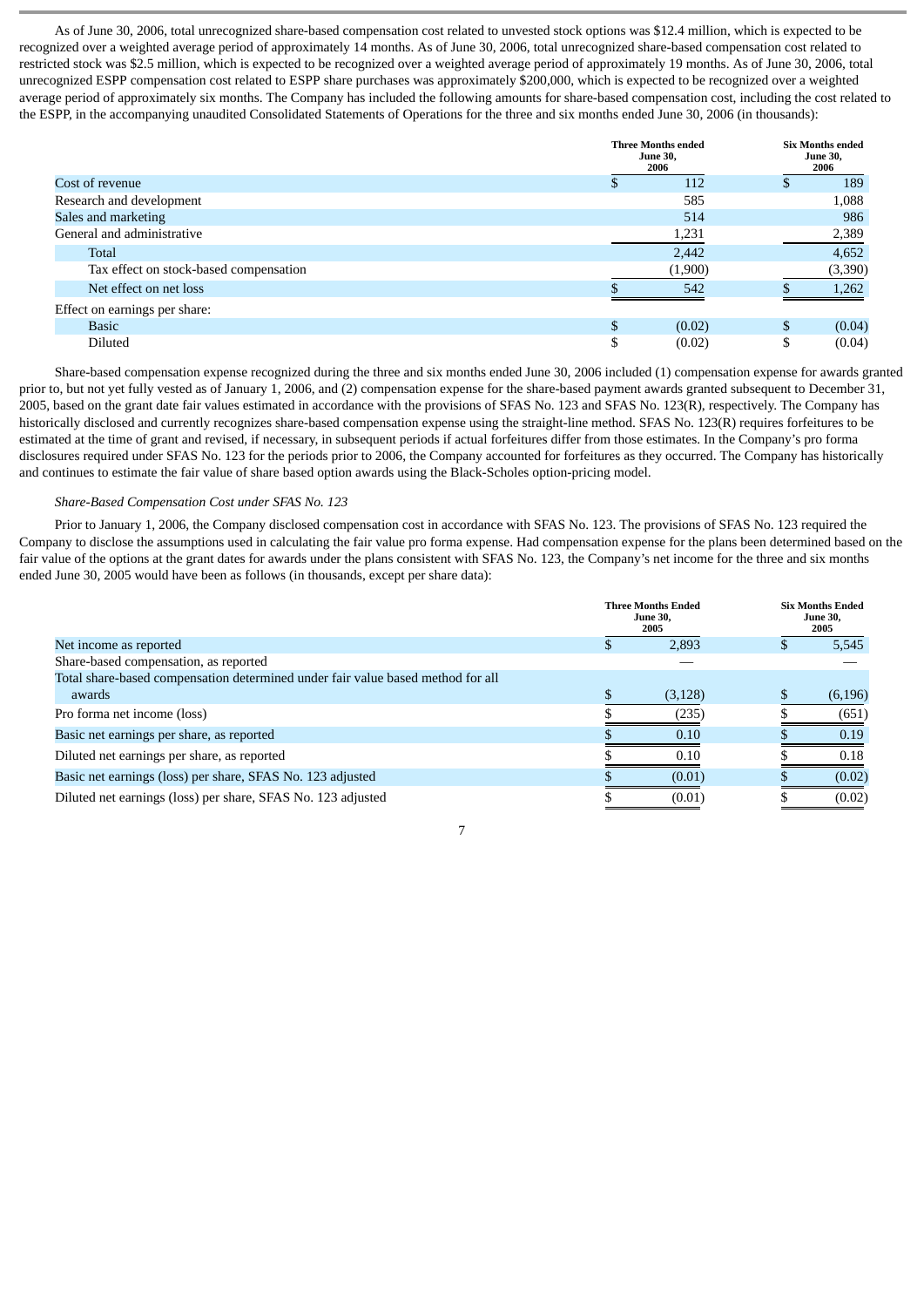Pro forma disclosures for the three and six months ended June 30, 2006 are not presented because the compensation expense is recorded in the unaudited Consolidated Statements of Operations.

To estimate compensation expense which would have been recognized under SFAS No. 123 for the three and six months ended June 30, 2005 and the compensation cost that was recognized under SFAS No. 123(R) for the three and six months ended June 30, 2006, the Company used the Black-Scholes optionpricing model with the following weighted-average assumptions for equity awards granted:

|                          |           | <b>Three Months Ended</b><br><b>June 30,</b> |           | <b>Six Months Ended</b><br><b>June 30,</b> |
|--------------------------|-----------|----------------------------------------------|-----------|--------------------------------------------|
|                          | 2006      | 2005                                         | 2006      | 2005                                       |
| Expected dividend yield  | $0\%$     | 0%                                           | 0%        | 0%                                         |
| Risk-free interest rate: |           |                                              |           |                                            |
| <b>Stock Options</b>     | 5.0%      | 3.8%                                         | 4.8%      | 3.8%                                       |
| <b>ESPP</b>              | 4.7%      | 3.8%                                         | 4.7%      | 3.8%                                       |
| Volatility:              |           |                                              |           |                                            |
| <b>Stock Options</b>     | 71%       | 62%                                          | 73%       | 70%                                        |
| <b>ESPP</b>              | 51%       | 62%                                          | 51%       | 70%                                        |
| <b>Expected Term:</b>    |           |                                              |           |                                            |
| <b>Stock Options</b>     | 4.8 years | 4 years                                      | 5.5 years | 4 years                                    |
| <b>ESPP</b>              | 15 Months | 15 months                                    | 15 Months | 15 months                                  |

The risk-free interest rate is based on the implied yield available on U.S. Treasury issues with an equivalent remaining term. The Company has not paid dividends in the past and currently does not plan to pay any dividends in the foreseeable future. The expected volatility is based on an average of historical and implied volatility of the Company's stock for the related expected life. The expected term of options granted is estimated using the average of the vesting date and the contractual term and projected and historical experience.

Activity and pricing information regarding all options to purchase shares of common stock are summarized as follows (in thousands, except per share data):

|                                    | <b>Options</b> | Weighted<br>Average<br><b>Exercise</b><br>Price |
|------------------------------------|----------------|-------------------------------------------------|
| Outstanding December 31, 2005      | 5,444          | \$13.58                                         |
| Granted                            | 104            | 10.74                                           |
| Cancelled                          | (57)           | 17.13                                           |
| Exercised                          | (42)           | 3.94                                            |
| Outstanding March 31, 2006         | 5,449          | \$13.56                                         |
| Granted                            | 325            | 10.53                                           |
| Cancelled                          | (93)           | 16.59                                           |
| Exercised                          | (203)          | 2.62                                            |
| Outstanding June 30, 2006          | 5,478          | \$13.73                                         |
| Options exercisable, June 30, 2006 | 3,611          | \$14.24                                         |

During the three and six months ended June 30, 2006, the total pre-tax intrinsic value of options exercised to purchase common stock was \$1.7 million and \$1.9 million, respectively, and the weighted average fair value of options to purchase common stock that were granted was \$6.43 and \$6.68 per share, respectively. During the three and six months ended June 30, 2005, the total pre-tax intrinsic value of options exercised to purchase common stock was \$1.2 and \$1.8 million, respectively, and the weighted average fair value of options to purchase common stock that were granted was \$5.34 and \$6.41 per share, respectively.

During the three and six months ended June 30, 2006, cash flows generated from share-based compensation arrangements amounted to \$532,000 and \$701,000, respectively, for the purchase of shares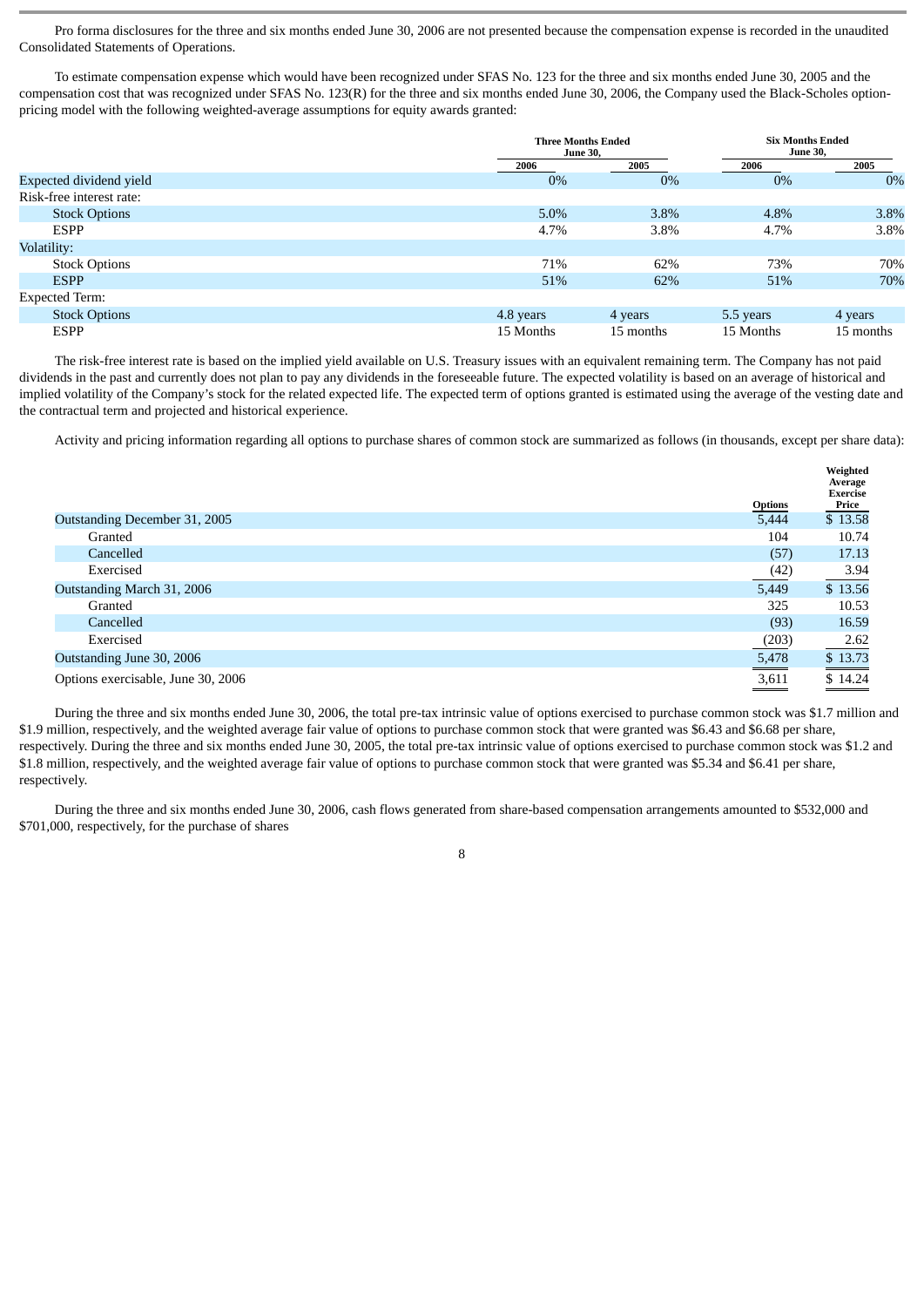upon exercise of options. The Company issues new shares upon exercise of options to purchase common stock or purchases made through the ESPP.

Additional information regarding options outstanding for all plans as of June 30, 2006, is as follows (in thousands, except per share data):

|                                                        |                       | <b>Options Outstanding</b>                                            |                                                 |                       | <b>Options Exercisable</b>               |  |  |
|--------------------------------------------------------|-----------------------|-----------------------------------------------------------------------|-------------------------------------------------|-----------------------|------------------------------------------|--|--|
| <b>Range of Exercise Prices</b>                        | Number<br>Outstanding | Weighted<br>Average<br>Remaining<br>Contractual<br>Life <u>(yrs.)</u> | Weighted<br>Average<br><b>Exercise</b><br>Price | Number<br>Exercisable | Weighted<br>Average<br>Exercise<br>Price |  |  |
| $$0.95 - 2.65$                                         | 1,007                 | 6.92                                                                  | \$2.18                                          | 1,005                 | \$2.18                                   |  |  |
| $$3.90 - 13.55$                                        | 2,002                 | 8.78                                                                  | 11.11                                           | 716                   | 10.59                                    |  |  |
| $$13.64 - 16.20$                                       | 599                   | 8.31                                                                  | 14.62                                           | 288                   | 14.85                                    |  |  |
| $$16.27 - 17.85$                                       | 822                   | 7.62                                                                  | 16.36                                           | 636                   | 16.38                                    |  |  |
| $$18.78 - 193.13$                                      | 1,048                 | 7.80                                                                  | 27.29                                           | 966                   | 27.90                                    |  |  |
| Total                                                  | 5,478                 |                                                                       | \$13.73                                         | 3,611                 | \$14.24                                  |  |  |
| Aggregate intrinsic value                              | 9,011                 |                                                                       |                                                 | 8,831                 |                                          |  |  |
| Weighted average remaining contractual life (in years) |                       | 8.03                                                                  |                                                 | 7.61                  |                                          |  |  |

The aggregate intrinsic value in the table above is based on the Company's closing stock price of \$10.42 per share as of the last business day of the three months ended June 30, 2006, which amount would have been received by the optionees had all options been exercised on that date.

On May 17, 2006, the Compensation Committee of the Board of Directors, pursuant to the 2000 Plan, granted 222,000 shares of market-based restricted stock to executives at a fair value of \$10.61 per share. The restricted stock awards vest in one-third increments based on closing per share stock price achievement of \$13.26, \$15.92 and \$18.57 for 10 consecutive trading days, but no more than 50% of the shares are permitted to vest earlier than May 1, 2007. If the stock price levels are not achieved, these shares will become fully vested on May 17, 2011 assuming continued employment or other qualifying service for the Company. The Company has estimated the aggregate fair value of this award at approximately \$2.4 million which will be amortized and recorded as compensation expense over a period of eight months for the first \$800,000 of the compensation expense, 17 months for the next \$800,000 of the compensation expense and 28 months for the final \$800,000 of the compensation expense. The vesting term for each increment was calculated using a Monte Carlo valuation model using the following assumptions:

| Dividend vield           | $0\%$ |
|--------------------------|-------|
| Volatility               | 66%   |
| Risk free rate of return | 5.0%  |

During the three months ended June 30, 2006, the Company awarded 7,500 shares of restricted stock to each of the 5 non-employee directors (for a total of 37,500 such shares) at a fair value of \$10.61 per share. 2,500 shares of each such grant vests annually each May 17, commencing in 2007, so long as the director is serving on such date. The Company has estimated the aggregate fair value of these awards to the non-employee directors at approximately \$400,000, which will be amortized to compensation expense ratably over a three year period.

Restricted stock activity for the three months ended June 30, 2006 is presented below:

|                              |                                                                | Weighted<br>Average |
|------------------------------|----------------------------------------------------------------|---------------------|
|                              |                                                                | <b>Grant Date</b>   |
|                              | <b>Shares</b>                                                  | <b>Fair Value</b>   |
| Non-vested at March 31, 2006 |                                                                |                     |
| Granted                      | 259,500                                                        | \$<br>10.61         |
| <b>Vested</b>                |                                                                |                     |
| Forfeited                    | $\hspace{0.1mm}-\hspace{0.1mm}$<br>and the control of the con- |                     |
| Non-vested at June 30, 2006  | 259,500                                                        | 10.61               |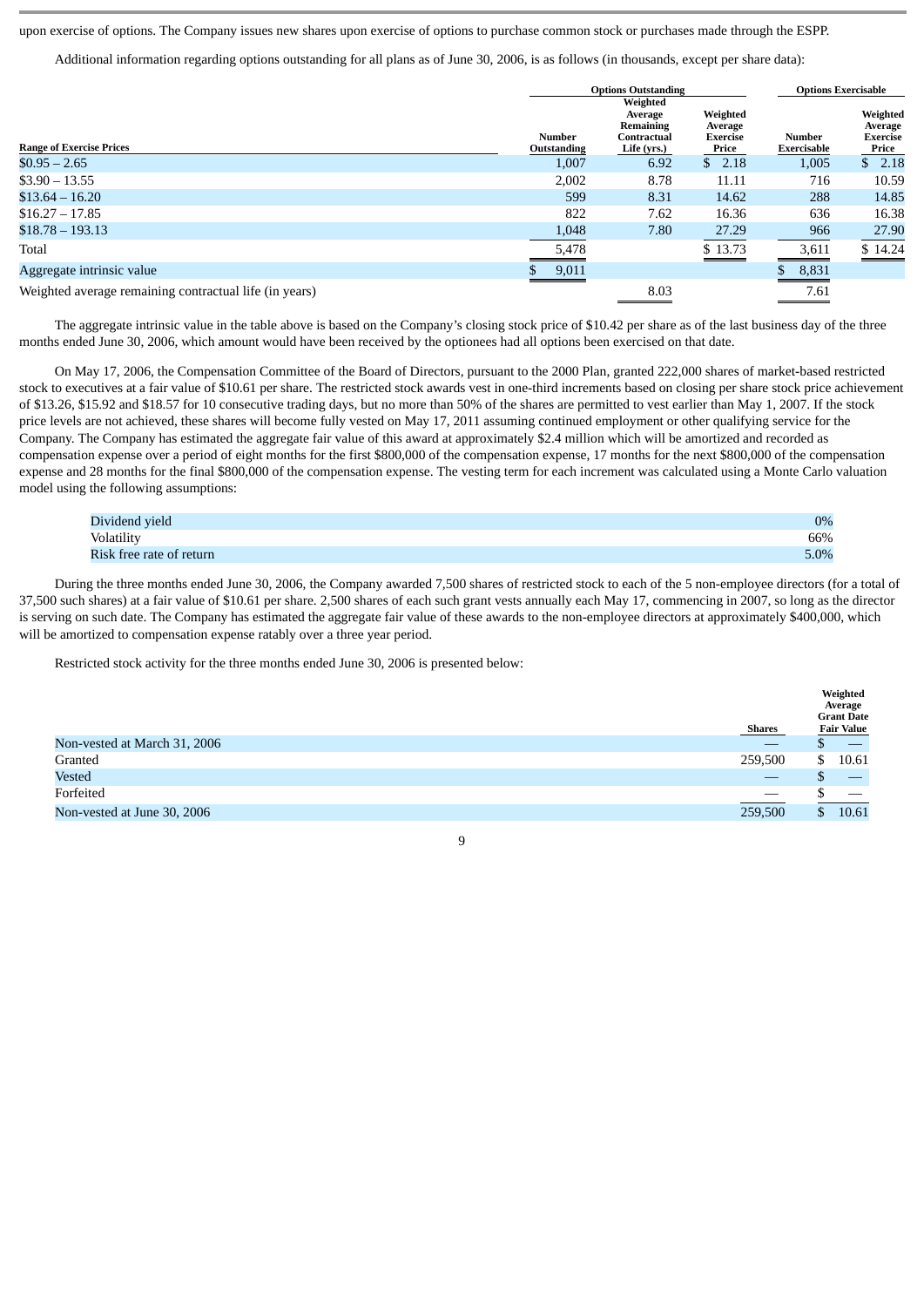The total fair value of restricted stock vested during the three months ended June 30, 2006 was approximately \$265,000 and the related tax benefit realized was approximately \$98,000.

On December 29, 2005, the Company's Board of Directors approved the acceleration of vesting of certain unvested stock options granted to our nonexecutive officer employees under our stock option plans that had an exercise price greater than \$18.78 per share. Options held by executive officers and nonemployee directors were not included in the acceleration. As a result, previously unvested options to purchase approximately 550,000 shares of our common stock became fully vested and immediately exercisable on such date.

This acceleration of vesting enabled the Company to eliminate the recognition in our Consolidated Statements of Operations of the compensation expense associated with these "out of the money" stock options in future periods, upon our adoption of SFAS No. 123(R) on January 1, 2006. Had the options not been accelerated, the unamortized fair value-based compensation expense for these options at January 1, 2006, would have been recorded in 2006 through 2008, under vesting schedules in place prior to the acceleration, and would have been approximately \$6.9 million, net of estimated forfeitures.

#### *Employee Stock Purchase Plan*

There were no shares issued pursuant to the ESPP for the three month periods ended June 30, 2006 and 2005, respectively.

#### *Future Accounting Requirements.*

In July 2006, the Financial Accounting Standards Board issued FASB Interpretation No. 48 (FIN No. 48) "Accounting for Uncertainty in Income Taxes" which prescribes a recognition threshold and measurement process for recording in the financial statements uncertain tax positions taken or expected to be taken in a tax return. Additionally, FIN No. 48 provides guidance on the derecognition, classification, accounting in interim periods and disclosure requirements for uncertain tax positions. The accounting provisions of FIN No. 48 will be effective for the Company beginning January 1, 2007. The Company is in the process of determining the effect, if any, the adoption of FIN No. 48 will have on its financial statements.

### **2. Balance Sheet Details**

# *Marketable Securities*

As of June 30, 2006, unrealized losses of \$202,000 are included in accumulated other comprehensive loss. The Company's portfolio of available-for-sale securities by contractual maturity consists of the following as of June 30, 2006 (in thousands):

|                                        |                 |           |   | Gross             | <b>Estimated</b> |
|----------------------------------------|-----------------|-----------|---|-------------------|------------------|
|                                        | <b>Maturity</b> | Amortized |   | <b>Unrealized</b> | Fair             |
|                                        | in Years        | Cost      |   | Losses            | Value            |
| U.S. Agency securities                 | 1 or less       | \$10,988  | D | (51)              | \$10,937         |
| Corporate debentures/bonds             | 1 or less       | 28,325    |   | (129)             | 28,196           |
| Commercial paper                       | 1 or less       | 1,991     |   |                   | 1,991            |
| Certificates of deposit                | 1 or less       | 999       |   | (3)               | 996              |
| Total short-term marketable securities |                 | 42,303    |   | (183)             | 42,120           |
| Corporate debentures/bonds/preferred   | $1$ to $2$      | 3,978     |   | (19)              | 3,959            |
| Total long-term marketable securities  |                 | 3,978     |   | (19)              | 3,959            |
|                                        |                 | \$46,281  |   | (202)             | \$46,079         |

At June 30, 2006, the Company did not have any investments in individual securities that have been in a continuous unrealized loss position deemed to be other than temporary for more than 12 months. Because the Company's general intent is to hold its investment securities to maturity, and considering the high quality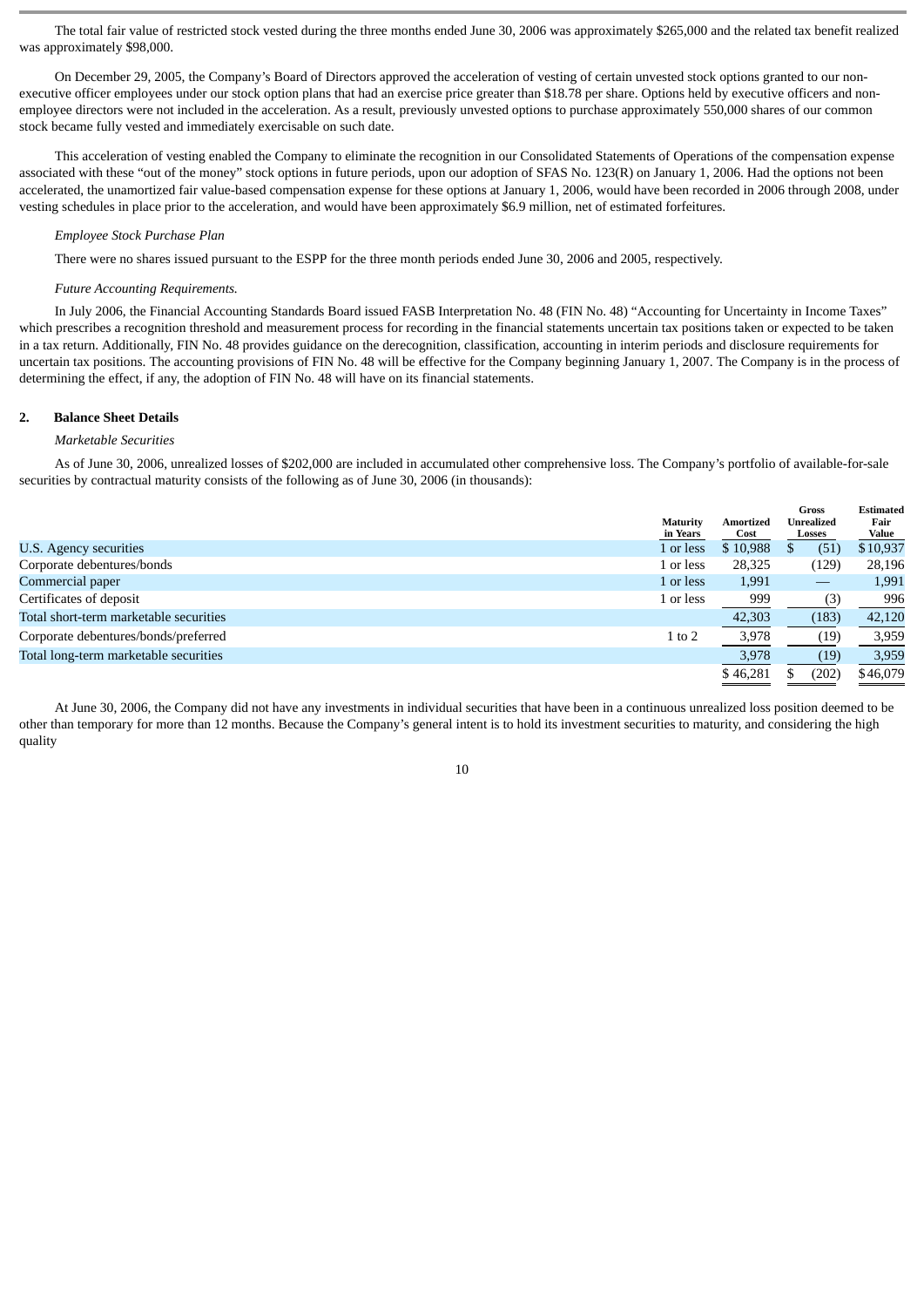of the investment securities, the Company believes that the unrealized losses at June 30, 2006 represent a temporary condition and will not result in realized losses on sale or maturity of the securities.

#### *Inventories*

Inventories consist of the following (in thousands):

|                              | <b>June 30,</b><br>2006                    | December 31,<br>2005                              |
|------------------------------|--------------------------------------------|---------------------------------------------------|
| <b>Finished goods</b>        | \$16,517                                   | 20,325                                            |
| Raw materials and components | 9,000                                      | 2,807                                             |
|                              | \$17,417                                   | 23,132                                            |
|                              | <b>Contract Contract Contract Contract</b> | <u> The Communication of the Communication of</u> |

*Accrued Expenses*

Accrued expenses consist of the following (in thousands):

| <b>June 30,</b><br>2006 | December 31,<br>2005 |
|-------------------------|----------------------|
| \$5,753                 | 5,876                |
| 2,998                   | 3,094                |
| 1,517                   | 826                  |
| 805                     | 529                  |
| 857                     | 352                  |
| 223                     | 333                  |
| __                      | 292                  |
| 837                     | 586                  |
| \$12,990                | 11,888               |
|                         |                      |

# **3. Credit Facility**

On December 29, 2005, the Company entered into a two-year \$25.0 million secured revolving credit facility ("the Credit Agreement"). The Credit Agreement was entered into with Bank of America, N.A., as Administrative Agent, who was granted a first priority blanket lien on substantially all the Company's assets in order to secure repayment of outstanding indebtedness under the Credit Agreement. At the Company's option, borrowings under the Credit Agreement will bear interest at either the London Interbank Offering Rate (LIBOR) plus 100-150 basis points depending on the level of borrowing under the Credit Agreement, or at the prime rate plus 50 basis points (8.75% at June 30, 2006). The Credit Agreement further contains certain customary restrictive financial and operating covenants which, among other things, require the Company to (i) maintain minimum financial performance requirements as measured by the Company's income or loss before taxes, (ii) limit the levels of certain indebtedness and capital expenditures, and (iii) maintain a minimum liquidity ratio. In the event that a default were to occur under the Credit Agreement which was not subsequently cured or waived, then repayment in full of all the borrowings then outstanding could become immediately due and payable. Such events of default include, without limitation, failing to pay borrowed amounts when due, failing to adhere to agreed upon financial covenants or failing to notify Bank of America of the occurrence of an event that could reasonably be expected to result in a material adverse effect upon the Company. Borrowings under the Credit Agreement can be used for general corporate purposes including capital expenditures, working capital, letters of credit and certain permitted acquisitions and investments. As of June 30, 2006, the Company had no outstanding balance under the Credit Agreement and was in compliance with all covenants of the Credit Agreement.

#### **4. Segment Information and Concentrations of Risk**

#### *Segment Information*

The Company operates in the wireless data modem technology industry and all sales of the Company's products and services are made in this segment. Management makes decisions about allocating resources based on this one operating segment.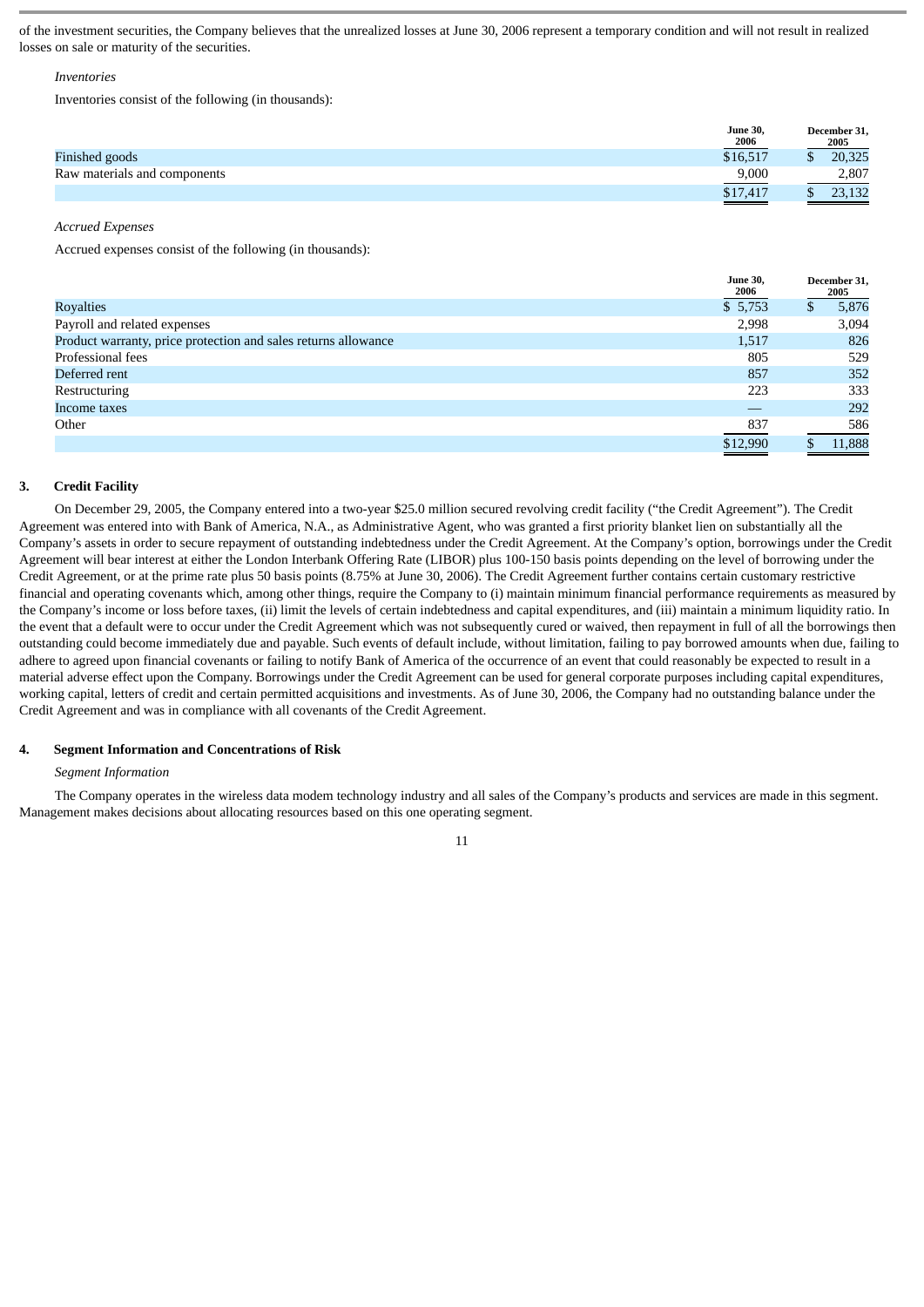The Company has operations in the United States, Canada and the U.K. The amount of the Company's assets in the United States and Canada as of June 30, 2006 were \$153.6 million and \$8.2 million, respectively, and as of December 31, 2005 were \$166.5 million and \$9.6 million, respectively.

For the six months ended June 30, 2006, approximately 31% of revenues were derived from international customers (Europe/Middle East/Africa 29%, Asia/Australia 2%) as compared to approximately 66% of revenues derived from international customers (Europe/Middle East/Africa 64%, Asia/Australia 2%), for the six months ended June 30, 2005.

#### *Concentrations of Risk*

Substantially all of the Company's revenues are derived from the sales of wireless access products. Any significant decline in market acceptance of the Company's products or in the financial condition of the Company's existing customers could impair the Company's ability to operate effectively.

A significant portion of the Company's revenue is derived from a small number of customers. Two customers accounted for 43.9% and 13.6% of revenues for the six months ended June 30, 2006. Three customers accounted for 23.7%, 15.5%, and 12.1% of revenues for the six months ended June 30, 2005.

The Company outsources its manufacturing to a relatively small number of third-party manufacturers. If a third-party manufacturer were to experience delays, disruptions, capacity constraints or quality control problems in its manufacturing operations, product shipments to the Company's customers could be delayed or its customers could consequently elect to cancel the underlying order, which would negatively impact the Company's revenues.

#### **5. Earnings (Loss) Per Share**

Basic earnings (loss) per share ("EPS") excludes dilution and is computed by dividing net income or loss attributable to common stockholders by the weighted-average number of common shares outstanding for the period. Diluted EPS reflects the potential dilution that could occur if securities or other contracts to issue common stock were exercised or converted into common stock. Potential dilutive securities (currently consisting of options, warrants and restricted stock using the treasury stock method) are excluded from the diluted EPS computation in loss periods and when their exercise price is greater than the market price as their effect would be anti-dilutive.

The following table sets forth the computation of diluted weighted average common and potential common shares outstanding for the three and six months ended June 30, 2006 and 2005 (in thousands).

|                                                                         | <b>Three Months Ended</b><br><b>June 30,</b> |               | <b>Six Months Ended</b><br><b>June 30,</b> |        |
|-------------------------------------------------------------------------|----------------------------------------------|---------------|--------------------------------------------|--------|
|                                                                         | 2006<br>2005                                 |               | 2006                                       | 2005   |
| Basic weighted average common shares outstanding                        | 29.547                                       | 29,048 29,461 |                                            | 29,020 |
| Effect of dilutive securities:                                          |                                              |               |                                            |        |
| <b>Warrants</b>                                                         | 20                                           | 59            |                                            | 67     |
| <b>Restricted Shares</b>                                                |                                              |               |                                            |        |
| <b>Options</b>                                                          | 660                                          | 1.105         |                                            | l,160  |
| Diluted weighted average common and potential common shares outstanding | 30,233                                       | 30,212 29,461 |                                            | 30,247 |

Weighted average options and warrants to purchase a total of 4,324,762 and 5,079,528 shares of common stock for the three and six months ended June 30, 2006, respectively, and 3,493,449 and 3,426,914 shares of common stock for the three and six months ended June 30, 2005, respectively, were outstanding but not included in the computation of diluted earnings per share as their effect was anti-dilutive.

#### **6. Commitments and Contingencies**

# *Royalties*

The Company has license agreements which commit it to royalty payments generally based on a percentage of the sales price of its products using certain technologies. The Company recognizes royalty obligations in accordance with the terms of the respective royalty agreements. The Company has also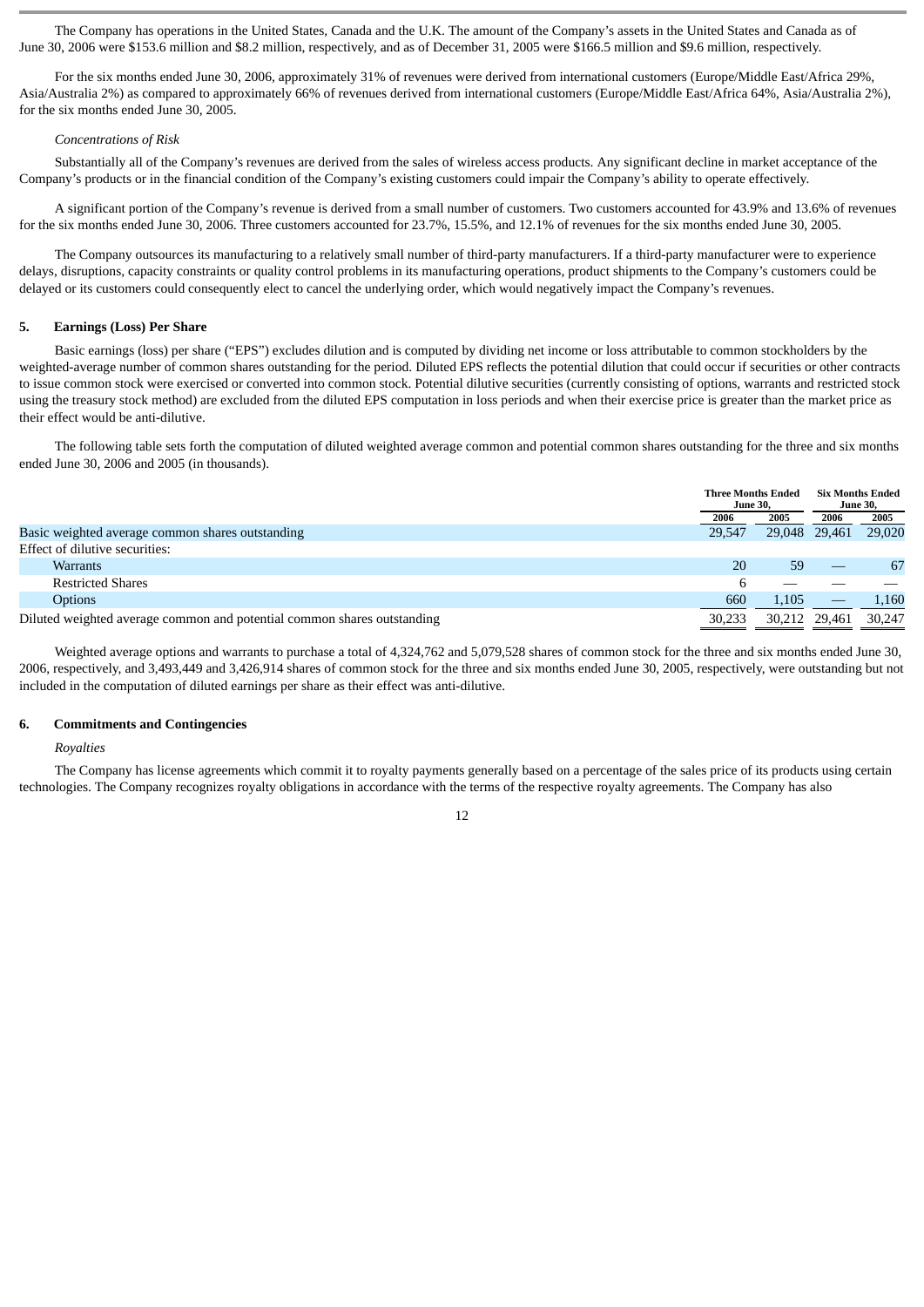accrued for royalty costs in cases where it does not have agreements by using its current best estimate of its royalty obligation. These estimates are based on various market data information and other relevant information. If the Company enters into such agreements, or when additional market data becomes available, it will revise its estimates accordingly, if necessary.

#### *Legal Matters*

The Company is, from time to time, party to various legal proceedings arising in the ordinary course of business. Based on evaluation of these matters and discussions with Company counsel, the Company currently believes that liabilities arising from or sums paid in settlement of these existing matters would not have a material adverse effect on the consolidated results of operations or financial position.

#### **Item 2.** *Management's Discussion and Analysis of Financial Condition and Results of Operations*

The following information should be read in conjunction with the consolidated financial statements and the accompanying notes included in Item 1 of this quarterly report, as well as the audited consolidated financial statements and accompanying notes and Management's Discussion and Analysis of Financial Condition and Results of Operations for the year ended December 31, 2005 contained in our 2005 annual report on Form 10-K.

#### **Overview and Background**

We are a provider of wireless broadband access solutions for the worldwide mobile communications market. Our broad range of products includes 3G wireless PC card modems, embedded modems, communications software and Fixed Mobile Convergence solutions for wireless network operators, infrastructure providers, distributors, OEMs and vertical markets worldwide. Through the integration of our hardware and software, our products are designed to operate on a majority of global wireless networks and provide mobile subscribers with secure and convenient high speed access to corporate, public and personal information through the Internet and enterprise networks. We also offer software engineering, integration and design services to our customers to facilitate the use of our products.

#### **Factors Which May Influence Future Results of Operations**

We have entered into and expect to continue to enter into new customer contracts for the development and supply of our products and this may place significant demands on our resources.

*Revenue.* We believe that our revenue growth will be influenced largely by the speed and breadth of the increase in demand for wireless access to data through the use of next generation networks including demand for 3G products and 3G data access services, particularly in Europe, North America and Asia; customer acceptance for our new products that address these markets; and our ability to meet customer demand. Factors that could potentially affect customer demand for our products include the following:

- demand for broadband access services and networks;
- use of the Internet:
- rate of change to new products;
- loss of a significant customer;
- increase in competition;
- timing of deployment of 3G networks by carriers;
- drop in demand for CDMA, EVDO, UMTS and HSDPA products; and
- changes in technologies.

We began shipping our first 3G products in December 2003. We have shipped seventeen new 3G products since then and anticipate introducing additional 3G products during 2006. We continue to develop and maintain strategic relationships with wireless and computing industry leaders like Siemens, Alcatel, Dell, Qualcomm, Sprint PCS, Verizon Wireless and Vodafone and major software vendors. Through strategic relationships, we have been able to increase market penetration by leveraging the resources of our channel partners, including their access to distribution resources, increased sales opportunities and market opportunities.

Our strategic relationships include technology and marketing relationships with wireless operators, OEM customers that integrate our products into other devices, distributors and leading hardware and software technology providers. For example, we are partnered with both Alcatel and Siemens on the roll-out of HSDPA technology.

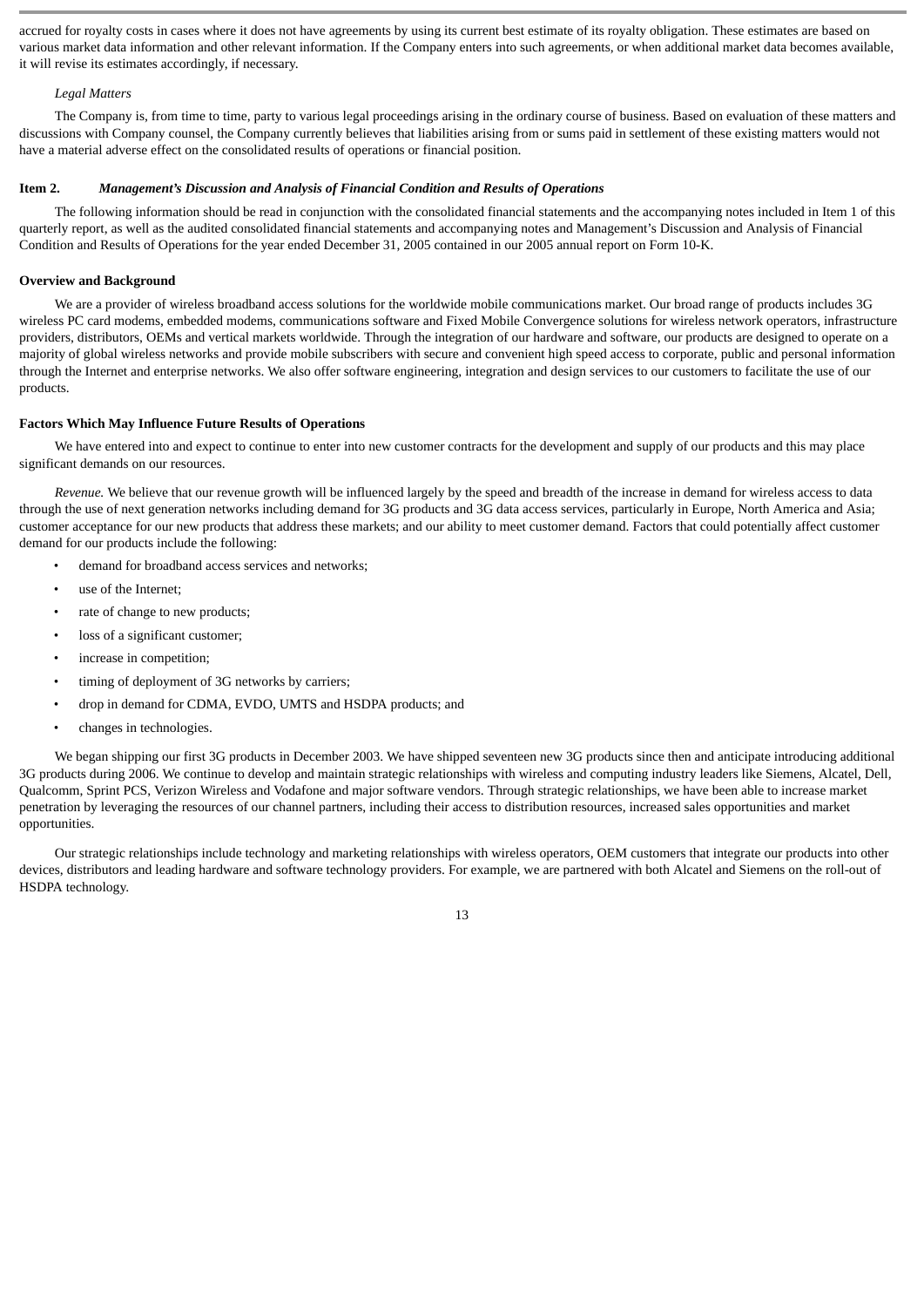*Cost of Revenue.* We currently outsource our manufacturing operations to LG Innotek. In addition, we currently outsource certain distribution and fulfillment services related to our business in EMEA to Mobiltron. All costs associated with these manufacturers and Mobiltron are included in our cost of revenue. Cost of revenue also includes warranty costs, amortization of intangible licenses, royalties based on a percentage of revenue, operations group expenses, costs related to development services and costs related to inventory adjustments, including allowances for excess and obsolete inventory. Inventory adjustments are impacted primarily by demand for our products, which is influenced by the factors discussed above. During the three months ended June 30, 2006, we recorded a provision for excess and obsolete inventory in the amount of \$127,000. We expect to continue to outsource our manufacturing operations, and as our business grows we expect our manufacturing activity to increase.

*Operating Expenses.* Many of our products target wireless operators and other customers in Europe, North America and Asia. If these markets continue to grow, we will likely develop new products to serve these markets, resulting in increased research and development expenses associated with such new product development. We have in the past and expect to continue to incur these expenses in future periods prior to recognizing revenue from these markets. In addition, the accounting for stock options requires us to use the fair value method to account for all stock-based compensation pursuant to Statement of Financial Accounting Standard, ("SFAS, No. 123(R)"), which significantly increased our operating expenses in the three and six months ended June 30, 2006.

#### **Critical Accounting Policies and Estimates**

The preparation of financial statements in conformity with accounting principles generally accepted in the United States of America requires management to make estimates and assumptions. These estimates and assumptions affect the reported amounts of assets, liabilities, revenues, expenses and disclosures of contingent assets and liabilities. Actual results could differ from these estimates. Significant estimates include revenue recognition, allowance for doubtful accounts receivable, allowance for excess and obsolete inventory, provisions for warranty and price protection costs, useful lives of long-lived assets, valuation of intangible and long-lived assets, estimates for costs recorded in royalty accruals, deferred tax asset valuation allowance, foreign currency translation, foreign exchange forward contracts, and the use of option pricing models to establish values of equity instruments.

*Revenue Recognition.* Our revenue is generated from the sale of wireless modems to wireless operators, OEM customers and distributors. Revenue from product sales is recognized upon the latest of transfer of title or shipment of the product to the customer. For product sales with acceptance provisions, revenue is recognized at such time that the acceptance provisions are satisfied. We grant price protection provisions to certain customers and track pricing and other terms offered to customers buying similar products to assess compliance with these provisions. We establish allowances for estimated product returns and price protection in the period in which revenue is recognized. In estimating future product returns, we consider various relevant factors, including our stated return policies and practices and historical trends. We recognize revenue in accordance with Staff Accounting Bulletin, or SAB, No. 101, "Revenue Recognition in Financial Statements," as amended by SAB No. 104, which provides guidance on the application of generally accepted accounting principles to selected revenue recognition issues.

During 2003, we amended a joint development agreement containing multiple elements with one of our customers including development services and product shipments. Accordingly, we separated the deliverables into units of accounting and allocated arrangement consideration to these deliverables in accordance with the provisions of Emerging Issues Task Force, or EITF, Issue No. 00-21, "Accounting for Revenue Arrangements with Multiple Deliverables." In accordance with EITF Issue No. 00-21, \$6.2 million in cash payments received in 2003 was deferred and was being recognized as revenue when products were shipped or as development services were performed. During 2004, we recognized approximately \$5.7 million of this deferred revenue and the remaining \$531,000 was recognized during the first quarter of 2005.

*Allowance for Doubtful Accounts Receivable.* We provide an allowance for our accounts receivable for estimated losses that may result from our customers' inability to pay. We determine the amount of the allowance by analyzing known uncollectible accounts, aged receivables, economic conditions, historical losses, and changes in customer payment cycles and our customers' credit-worthiness. Amounts later determined and specifically identified to be uncollectible are charged or written off against this allowance. To minimize the likelihood of uncollectibility, we review our customers' credit-worthiness periodically based on credit scores generated by independent credit reporting services, our experience with our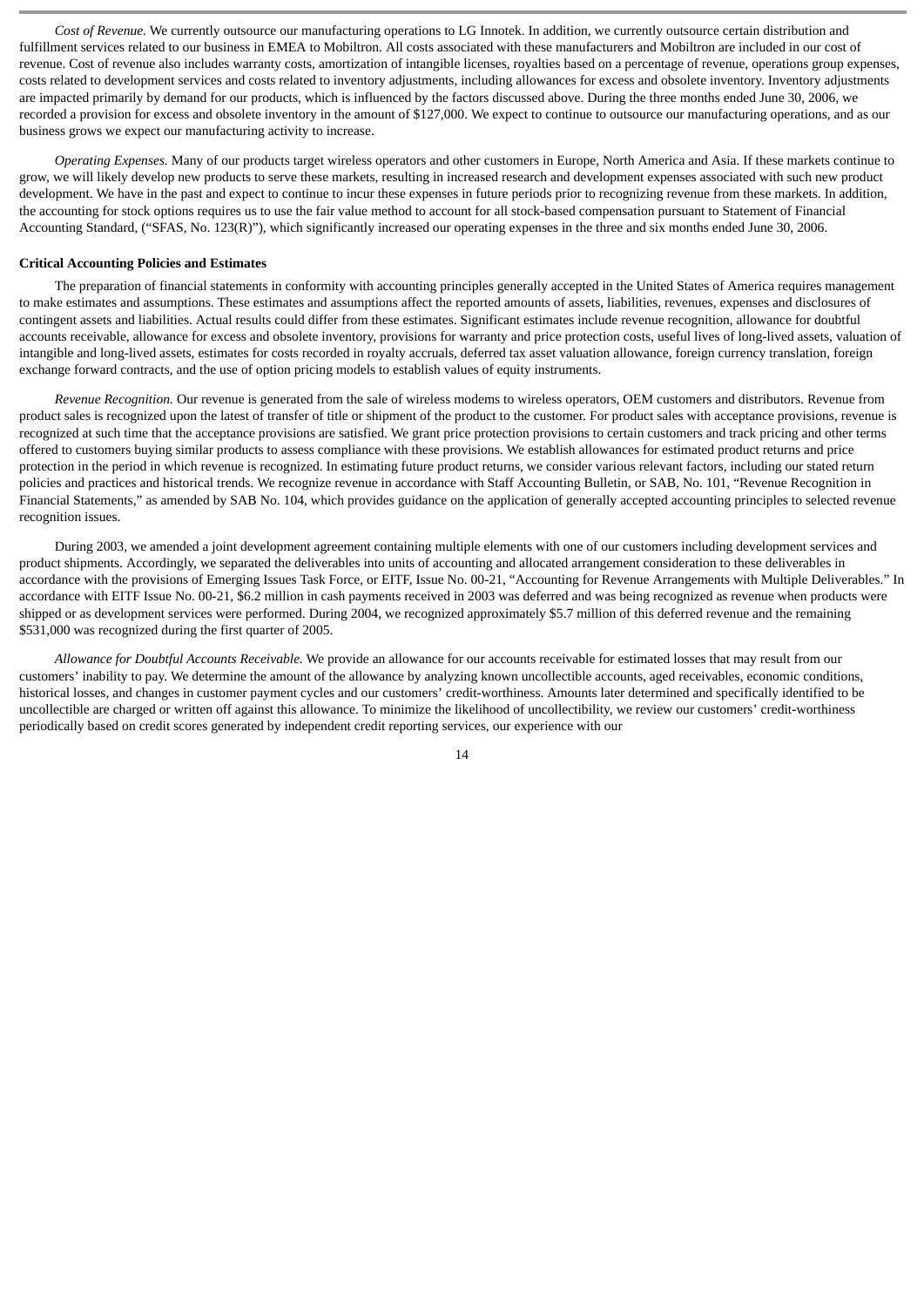customers and the economic condition of our customers' industries. Material differences may result in the amount and timing of expense for any period if we were to make different judgments or utilize different estimates. If the financial condition of our customers deteriorates resulting in an impairment of their ability to make payments, additional allowances may be required. We have not experienced significant variances in the past between our estimated and actual allowance for doubtful accounts and anticipate that we will be able to continue to make reasonable estimates in the future.

*Write down of Excess and Obsolete Inventory.* Inventories are stated at the lower of cost (first-in, first-out method) or market. We review the components of our inventory and our inventory purchase commitments on a regular basis for excess and obsolete inventory based on estimated future usage and sales. Writedowns in inventory value depend on various items, including factors related to customer demand as discussed under "Revenue" above, economic and competitive conditions, technological advances or new product introductions by us or our customers that vary from our current expectations. Whenever inventory is written down, a new cost basis is established and the inventory is not subsequently written up if market conditions improve.

We believe that, when made, the estimates we use in calculating the inventory write-downs are reasonable and properly reflect the risk of excess and obsolete inventory. If customer demand for our inventory is substantially less than our estimates, inventory write-downs may be required, which could have a material adverse effect on our consolidated financial statements.

*Warranty Costs.* We accrue warranty costs based on estimates of future warranty related repairs or rework of products. Our warranty policy generally provides one-year to three-year coverage for products following the date of purchase. Our policy is to accrue the estimated cost of warranty coverage at the time the sale is recorded. In estimating our future warranty obligations we consider various relevant factors, including the historical frequency of claims and the cost to replace or repair products under warranty. We have not experienced significant variances in the past between our estimated and actual warranty costs and have not experienced significant warranty expenses to date. Future warranty expenses could be materially different, depending on the quality of our product design and manufacturing.

*Valuation of Intangible and Long-Lived Assets.* We periodically assess the valuation of intangible and long-lived assets, which requires us to make assumptions and judgments regarding the carrying value of these assets. We consider assets to be impaired if the carrying value may not be recoverable based upon our assessment of the following events or changes in circumstances: the asset's ability to continue to generate income from operations and positive cash flow in future periods; loss of legal ownership or title to the asset; significant changes in our strategic business objectives and utilization of the asset; or significant negative industry or economic trends.

Our assessment includes comparing the carrying amounts of intangible and long-lived assets to their fair values, which are determined using a discounted cash flow model. This model requires estimates of our future revenues, profits, capital expenditures, working capital and other relevant factors. We estimate these amounts by evaluating our historical trends, current budgets, operating plans and other industry data. If the assets are considered to be impaired, the impairment charge recognized is the amount by which the asset's carrying value exceeds its estimated fair value.

The timing and frequency of our impairment test is based on an ongoing assessment of triggering events that could reduce the fair value of our long-lived assets below their carrying value. We monitor our intangible and long-lived asset balances and conduct formal tests on at least an annual basis or earlier when impairment indicators are present. We believe that the assumptions and estimates we used to value intangible and long-lived assets are appropriate based on the information available to management. The majority of our long-lived assets are being amortized or depreciated over relatively short periods, typically three to five years. This reduces the risk of large impairment charges in any given period. However, most of these assets are associated with technology that changes rapidly and such changes could have an immediate impact on our impairment analysis.

*Royalty Costs.* We have intellectual property license agreements which generally require us to make royalty payments based on a percentage of the revenue generated by sales of products incorporating the licensed technology. We recognize royalty obligations in accordance with the terms of the respective royalty agreements. We have also accrued for estimated royalty costs in situations where we do not have agreements based upon our current best estimate of the royalty obligation. These estimates are based on various market data information and other relevant information. If we enter into such agreements, or if additional market data becomes available, we will revise our estimates, if necessary.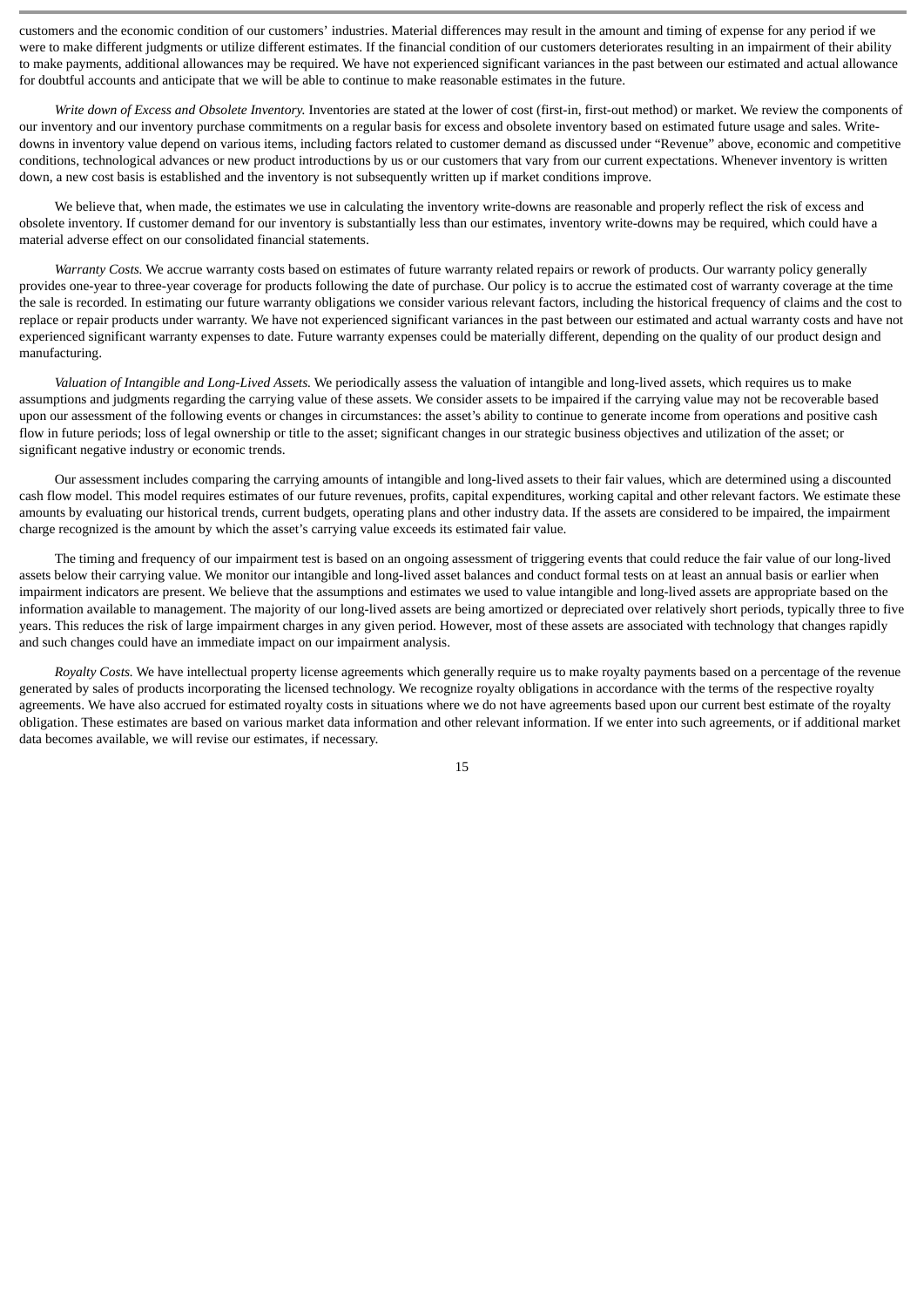*Income Taxes.* We recognize federal, state and foreign current tax liabilities or assets based on our estimate of taxes payable to or refundable by tax authorities in the current fiscal year. We also recognize federal, state and foreign deferred tax liabilities or assets based on our estimate of future tax effects attributable to temporary differences and carry forwards and record a valuation allowance to reduce any deferred tax assets by the amount of any tax benefits that, based on available evidence and judgment, are not expected to be realized.

In accordance with SFAS No. 123(R), we recognize tax benefits upon expensing certain share-based awards associated with our share-based compensation plans, including nonqualified stock options and restricted stock, but under current accounting standards we cannot currently recognize a tax benefit for those share-based compensation expenses associated with incentive stock options and employee stock purchase plan shares (qualified stock options). For qualified stock options that vest after our adoption of SFAS No. 123(R), we recognize a tax benefit only in the period when disqualifying dispositions of the underlying stock occur, and for qualified stock options that vested prior to our adoption of SFAS No. 123(R), the tax benefit realized upon exercise is recorded directly to additional paid-in capital. For the three months ended June 30, 2006, the effective tax rate was increased as a result of the impact of compensation expense for qualified stock options on forecasted pre-tax income accounting required for share-based compensation as determined in accordance with SFAS No. 123(R).

On November 10, 2005, the FASB issued FASB Staff Position No. SFAS 123(R)-3, "Transition Election Related to Accounting for Tax Effects of Share-Based Payment Awards" ("FSP 123(R)-3"). The alternative transition method includes simplified methods to establish the beginning balance of the additional paid-in capital pool ("APIC pool") related to the tax effects of employee share-based compensation, and to determine the subsequent impact on the APIC pool and Consolidated Statements of Cash Flows of the tax effects of employee share-based compensation awards that are outstanding upon adoption of SFAS 123(R). The Company has until November 2006 to make a one-time election to adopt the transition method described in FSP 123(R)-3. The Company is currently evaluating FSP 123(R)-3; however, the one-time election is not expected to affect operating income.

*Foreign Currency Translation.* The functional currency of our principal foreign subsidiary is the U.S. dollar. Assets and liabilities denominated in foreign currencies are translated using the exchange rate in effect at the relevant balance sheet date. Revenues and expenses are translated using average exchange rates during the year. Translation adjustments are recorded in the Consolidated Statements of Operations.

*Foreign Exchange Forward Contracts.* We use foreign exchange forward contracts to hedge the economic exposure associated with accounts receivable balances denominated in Euros. Our forward contracts do not qualify as accounting hedges under SFAS No. 133, "Accounting for Derivative Instruments and Hedging Activities". We mark-to-market the forward contracts and include unrealized gains and losses in the current period as a component of other income and expense, net. As of June 30, 2006, the total amount of outstanding forward contracts amounted to approximately 15 million Euros, or approximately \$19 million.

*Share-based Compensation.* We grant stock options and restricted stock to our employees and non-employee directors under our current stock plan. The benefits provided under this plan are share-based payments subject to the provisions of SFAS No. 123(R). Effective January 1, 2006, we adopted the requirements of SFAS No. 123(R) which addresses the accounting for share-based payment transactions in which an enterprise receives employee services in exchange for (a) equity instruments of the enterprise or (b) liabilities that are based on the fair value of the enterprise's equity instruments or that may be settled by the issuance of such equity instruments. As a result of this new accounting requirement, our consolidated financial statements for the three and six months ended June 30, 2006 include compensation expense as calculated per the provisions of SFAS No. 123(R). In adopting SFAS No. 123(R), we elected to use the modified prospective transition method, thus our consolidated financial statements for periods prior to January 1, 2006 do not include any impact of SFAS No. 123(R). We also elected to attribute the value of share-based compensation to expense using the straight-line method for awards granted after December 31, 2005 upon our adoption of SFAS No. 123(R). Share-based compensation expense for awards outstanding as of December 31, 2005 are being recognized over the remaining service period using the compensation expense calculated according to the pro forma disclosure provisions under SFAS No. 123, which uses the straight-line expense recognition method for those awards with a graded vesting schedule. Share-based compensation expense related to stock options, our ESPP and restricted stock was \$2.4 million and \$4.7 million before taxes for the three and six months ended June 30, 2006, respectively.

Upon adoption of SFAS No. 123(R) on January 1, 2006, we elected to value our share-based payment option awards using the Black-Scholes option pricing model as we had under the pro forma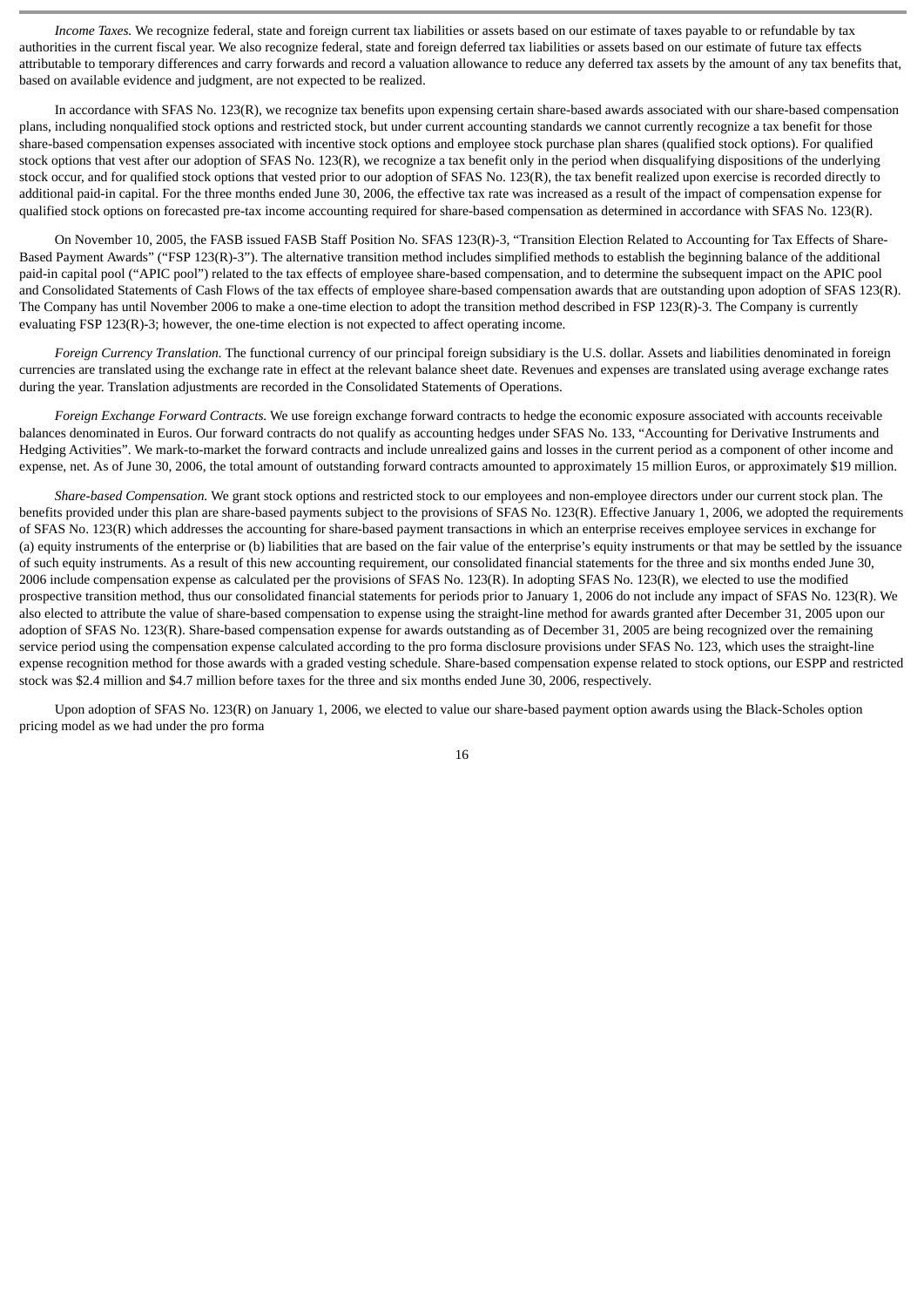provisions of SFAS No. 123. The determination of fair value of share-based awards on the date of grant is affected by our stock price as well as assumptions regarding a number of complex and subjective variables. These significant assumptions include our expected stock price volatility over the term of the awards and the expected term of stock options.

We determined our expected volatility by using a combination of historical and implied volatility, or blended volatility, to derive our expected volatility assumption as allowed under SFAS No. 123(R) and SAB No. 107. Implied volatility was based on three-month traded options of our common stock. We determined that the volatility calculated using a blend of implied volatility and our historical volatility was more reflective of expected volatility than using only historical volatility. The expected term of stock options represents the weighted-average period the stock options are expected to remain outstanding. The expected term of options granted is estimated using the average of the vesting date and the contractual term and projected and historical experience.

Other assumptions required for estimating fair value under the Black-Scholes option pricing model are the expected risk-free interest rate and expected dividend yield of our stock. Our risk-free interest rate assumption is based upon currently available rates on zero coupon U.S. Government issues for the expected term of our stock options. The expected dividend rate is not applicable to us as we have not historically declared or paid dividends nor do we currently anticipate paying cash dividends in the foreseeable future.

SFAS No. 123(R) also requires forfeitures to be estimated at the time of grant and we have estimated our forfeitures based on historical experience. We will revise this estimate, if necessary, in subsequent periods if actual forfeiture rates differ from our estimates. In our pro forma information required under SFAS No. 123 for periods prior to January 1, 2006, we accounted for forfeitures as they occurred.

If we change any of the critical assumptions that we use in the Black-Scholes option pricing model such as expected volatility or expected term or if we decide to use a different valuation model in the future, the compensation expense that we record under SFAS No. 123(R) may differ significantly in the future from what we have recorded in the current period. In addition, as the guidance by regulators for SFAS No. 123(R) is relatively new, the application of these principles may be subject to further interpretation and refinement over time.

#### **Results of Operations**

#### **Three Months Ended June 30, 2006 Compared to Three Months Ended June 30, 2005**

*Revenue.* Revenue for the three months ended June 30, 2006 increased \$7.1 million, or 18.3%, to \$45.7 million compared to \$38.6 million for the same period in 2005. The overall increase in revenue is primarily attributable to an increase in product sales related to increased demand for our EV-DO PC Cards. The overall increase in CDMA / EV-DO product sales for the three months ended June 30, 2006 compared to 2005 was approximately \$16.5 million. Our UMTS / HSDPA product sales, which include our Fixed Mobile Convergence products that were introduced during the first quarter of 2005, decreased by approximately \$9.7 million during the three months ended June 30, 2006 compared to the same period in 2005. The remaining \$300,000 increase in revenue is attributed to other products that were sold during the same period in 2005.

Cost of revenue. Cost of revenue for the three months ended June 30, 2006 increased \$7.3 million, or 27.2%, to \$34.1 million compared to \$26.8 million for the same period in 2005. The increase in cost of revenue was primarily related to an increase in product cost of \$6.8 million due to the increase in product sales as discussed above. The remaining increase in cost of revenue primarily consists of an increase in freight and distribution costs of approximately \$500,000 due to additional costs associated with our European product sales, and an increase of approximately \$100,000 related to provisions for excess and obsolete inventory as compared to the same period in 2005.

*Gross margin.* Gross margin for the three months ended June 30, 2006 decreased by \$300,000, or 2.4% to \$11.5 million compared to \$11.8 million for the same period in 2005. The decrease was primarily attributable to the increase in the cost of revenue as discussed above. Gross margin as a percent of revenue decreased to 25.3% for the three months ended June 30, 2006 compared to 30.6% for same period in 2005. The decrease in gross margin as a percentage of revenue was primarily attributable to sales of products with lower margins in 2006 as compared to 2005 as discussed above.

*Research and development expenses.* Research and development expenses for the three months ended June 30, 2006 increased \$2.7 million, or 61.3% to \$7.1 million compared to \$4.4 million for the same period in 2005. The increase was primarily attributable to an increase in salary and related expenses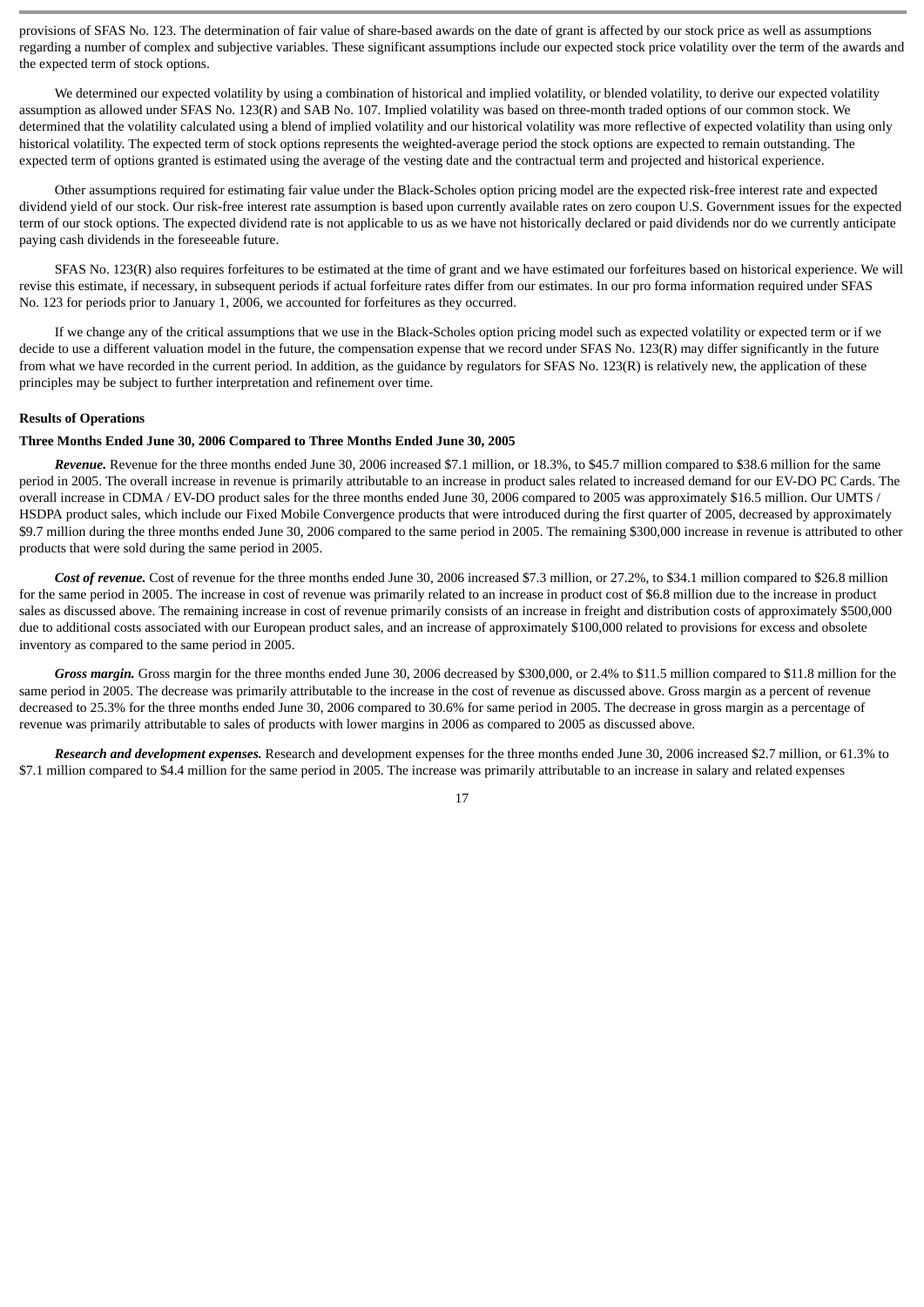of approximately \$1.9 million which included share-based compensation of \$600,000 in connection with the adoption of SFAS No. 123(R). Other increases consist of approximately \$600,000 in consulting fees and services, and \$200,000 related to an increase in facility overhead costs charged to research and development in 2006 as compared to the same period in 2005.

*Sales and marketing expenses.* Sales and marketing expenses for the three months ended June 30, 2006 increased approximately \$1.9 million, or 118.8%, to \$3.5 million compared to approximately \$1.6 million for the same period in 2005. The increase was primarily a result of an increase in sales and marketing efforts which included hiring new personnel during the second quarter of 2006 that increased salary and related expenses by approximately \$1.1 million, including share-based compensation of \$500,000 in connection with the adoption of SFAS No. 123(R). In addition to the increases in personnel, product marketing and advertising expenses increased by approximately \$600,000, and travel expenditures increased by approximately \$200,000 for the second quarter of 2006 as compared to the same period in 2005.

*General and administrative expenses.* General and administrative expenses for the three months ended June 30, 2006 increased approximately \$2.3 million, or 135.3%, to \$4.0 million compared to \$1.7 million for the same period in 2005. The increase was primarily attributable to an increase in salary and related expenses of approximately \$1.6 million, including share-based compensation of approximately \$1.2 million in connection with the adoption of SFAS No. 123(R). General and administrative expenses also include an increase in allowance for bad debts of approximately \$300,000, an increase in professional service and legal fees of approximately \$200,000, and an increase in leasehold expense of approximately \$200,000 during the second quarter of 2006 compared to the same period in 2005.

*Other income (expense).* Other income (expense) increased by approximately \$1.2 million for the three months ended June 30, 2006 compared to the same period in 2005 primarily due to the increase in our foreign exchange gains on our Euro denominated receivable and cash balances.

*Provision for Income Taxes.* We recorded an income tax benefit of \$1.6 million in the second quarter of 2006 compared to an income tax expense of \$1.6 million in the second quarter of 2005. The income tax benefit and related deferred tax asset recorded during the second quarter of 2006 was based on our expected annualized effective tax rate and we anticipate utilizing this deferred tax asset during the remainder of 2006. Income taxes represent estimated federal, foreign, and state taxes for the three months ended June 30, 2006 and 2005. The effective tax rate for the three months ended June 30, 2006 was approximately 106%. The difference between the federal and state statutory combined rate of 40% and our effective tax rate for 2006 is primarily due to the impact of accounting for sharebased compensation, for which certain share-based awards are treated as permanent differences. The effective tax rate was also impacted by the increase in our estimated 2006 tax rate to 73% during the second quarter as compared to our initial estimated 2006 tax rate of 56%. As a result of this change, the tax benefit recorded during the second quarter was impacted by this estimate revision. Provision for income taxes of approximately \$1.6 million for the three months ended June 30, 2005 consists of federal and state taxes at our estimated effective tax rate of 35%. The difference between the federal and state statutory rate of 40% and our effective tax rate for 2005 is due primarily to research and development credits generated in 2005 and a low effective state tax rate.

In accordance with SFAS No. 123(R), we recognize a tax benefit upon expensing certain share-based awards associated with our share-based compensation plans, including nonqualified stock options and restricted stock, but under current accounting standards we cannot recognize a tax benefit currently for those share-based compensation expenses associated with incentive stock options and employee stock purchase plan shares (qualified stock options). For qualified stock options that vested after our adoption of SFAS No. 123(R), we recognize a tax benefit only in the period when disqualifying dispositions of the underlying stock occur, and for qualified stock options that vested prior to our adoption of SFAS No. 123(R), the tax benefit is recorded directly to additional paid-in capital. No tax benefit associated with total share-based compensation was recorded during the three months ended June 30, 2006. The impact of share-based compensation permanent items resulted in a increase of 40 percentage points to the annual effective tax rate. Because we cannot recognize the tax benefit for share-based compensation expense associated with qualified stock options until the occurrence of future disqualifying dispositions of the underlying stock and because a portion of that tax benefit may be recorded directly to additional paid-in capital, our future quarterly and annual effective tax rates will be subject to greater volatility and, consequently, our ability to reasonably estimate our future quarterly and annual effective tax rates is diminished.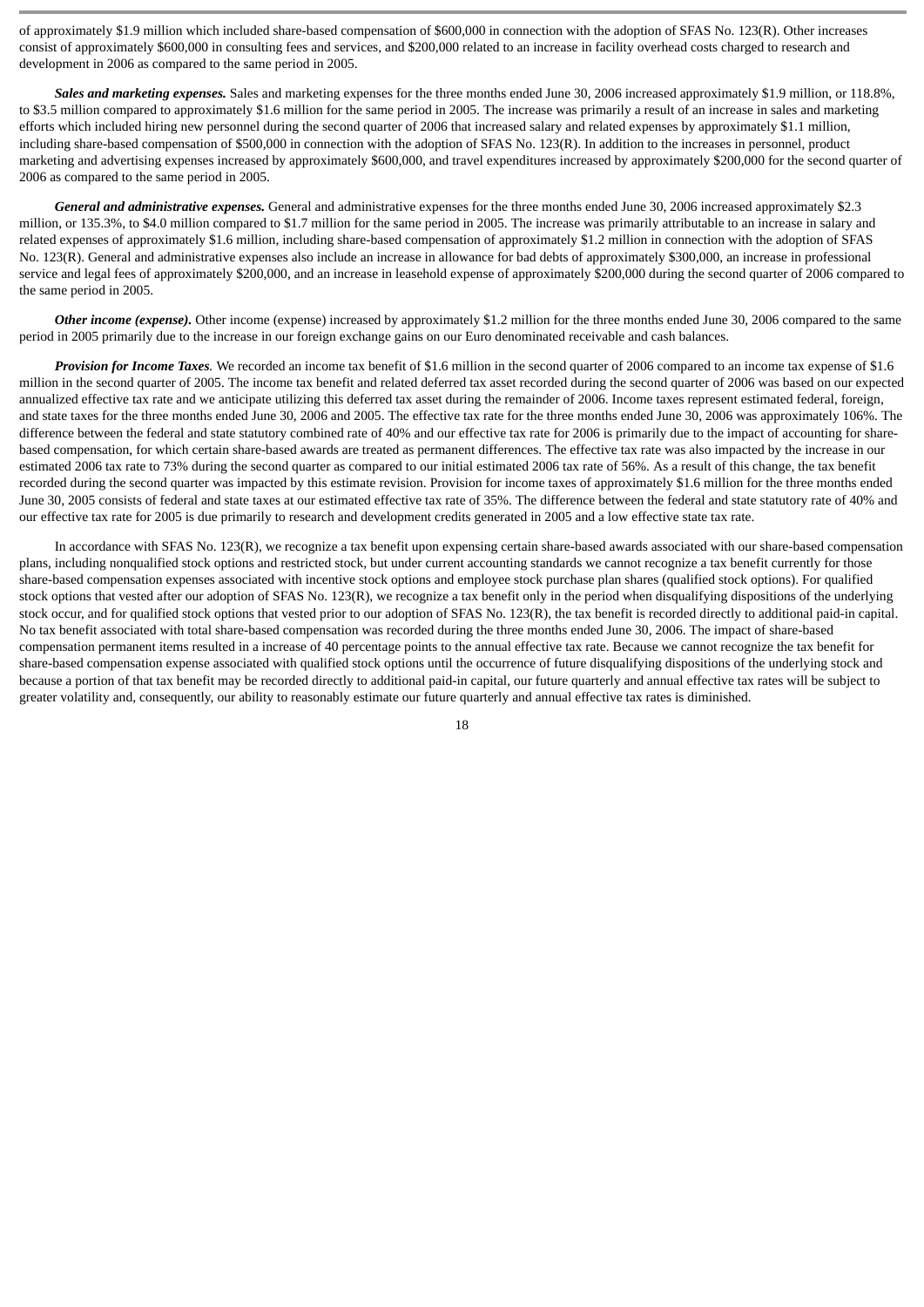*Net income.* For the three months ended June 30, 2006, we reported net income of approximately \$100,000 which includes non-cash share-based compensation expense of approximately \$500,000 after tax, as compared to net income of \$2.9 million for the same period in 2005.

# **Six Months Ended June 30, 2006 Compared to Six Months Ended June 30, 2005**

*Revenue.* Revenue for the six months ended June 30, 2006 increased \$14.9 million, or 21.0%, to \$85.8 million compared to \$70.9 million for the same period in 2005. The overall increase in revenue is primarily attributable to an increase in product sales of approximately \$15.4 million, offset by a decrease of approximately \$500,000 in development service revenue. The increase in product sales was primarily due to increased demand for our EV-DO PC Cards. The overall increase in CDMA / EV-DO product sales for the six months ended June 30, 2006 compared to 2005 was approximately \$31.0 million. Our UMTS / HSDPA product sales, which include our Fixed Mobile Convergence products that were introduced during the first quarter of 2005, decreased by approximately \$15.8 million during the six months ended June 30, 2006 compared to the same period in 2005. There was approximately \$100,000 recognized from development services during the six months ended June 30, 2006 compared to approximately \$500,000 for the same period in 2005.

*Cost of revenue.* Cost of revenue for the six months ended June 30, 2006 increased \$17.0 million, or 35.1%, to \$65.4 million compared to \$48.4 million for the same period in 2005. The increase in cost of revenue was primarily related to an increase in product cost of \$14.6 million due to the increase in product sales as discussed above. In addition, freight and distribution costs increased by approximately \$1.2 million due to additional costs associated with our European product sales. The remaining increase in costs of revenue primarily consist of manufacturing overhead costs of approximately \$1.1 million and an increase of approximately \$700,000 related to the write down of excess and obsolete inventory during the six months ended June 30, 2006 as compared to the same period in 2005.

Gross margin. Gross margin for the six months ended June 30, 2006 decreased by \$2.1 million, or 9.3% to \$20.4 million compared to \$22.5 million for the same period in 2005. The decrease was primarily attributable to the increase in revenue and the cost of revenue as discussed above. Gross margin as a percent of revenue decreased to 23.8% for the six months ended June 30, 2006 compared to 31.7% for the same period in 2005. The decrease in gross margin as a percentage of revenue was primarily attributable to sales of products with lower margins in 2006 as compared to 2005 as discussed above.

*Research and development expenses.* Research and development expenses for the six months ended June 30, 2006 increased \$5.8 million, or 72.5% to \$13.8 million compared to \$8.0 million for the same period in 2005. The increase was primarily attributable to an increase in salary and related expenses of approximately \$4.0 million which included share-based compensation of \$1.1 million. Other increases consist of approximately \$900,000 in consulting fees and services, \$500,000 in amortization of capital equipment procured to support increased product development activities, and approximately \$300,000 related to an increase in facilities overhead cost charged to research and development in 2006 as compared to the same period in 2005. In addition, customer funded development services decreased by approximately \$200,000 for the six months June 30, 2006 compared to the same period in 2005.

*Sales and marketing expenses.* Sales and marketing expenses for the six months ended June 30, 2006 increased approximately \$2.9 million, or 87.9%, to \$6.2 million compared to approximately \$3.3 million for the same period in 2005. The increase was primarily a result of an increase in sales and marketing efforts which included hiring new personnel during the six months ended June 30, 2006, primarily to expand our European sales team resulting in increased salary and related expenses of approximately \$1.9 million, including share-based compensation of approximately \$1.0 million. The expansion of our sales team in Europe also resulted in an increase to our office rent and utilities of approximately \$100,000. In addition to the increases in personnel, product marketing and advertising expenses increased by approximately \$600,000, and travel expenditures increased by approximately \$300,000 for the six months ended June 30, 2006 as compared to the same period in 2005.

*General and administrative expenses.* General and administrative expenses for the six months ended June 30, 2006 increased approximately \$4.1 million, or 113.9%, to \$7.7 million compared to \$3.6 million for the same period in 2005. The increase was primarily attributable to an increase in salary and related expenses of approximately \$2.9 million, including share-based compensation of approximately \$2.4 million. General and administrative expenses also include an increase in professional service and legal fees of approximately \$700,000, an increase in allowance for bad debts of approximately \$300,000, an increase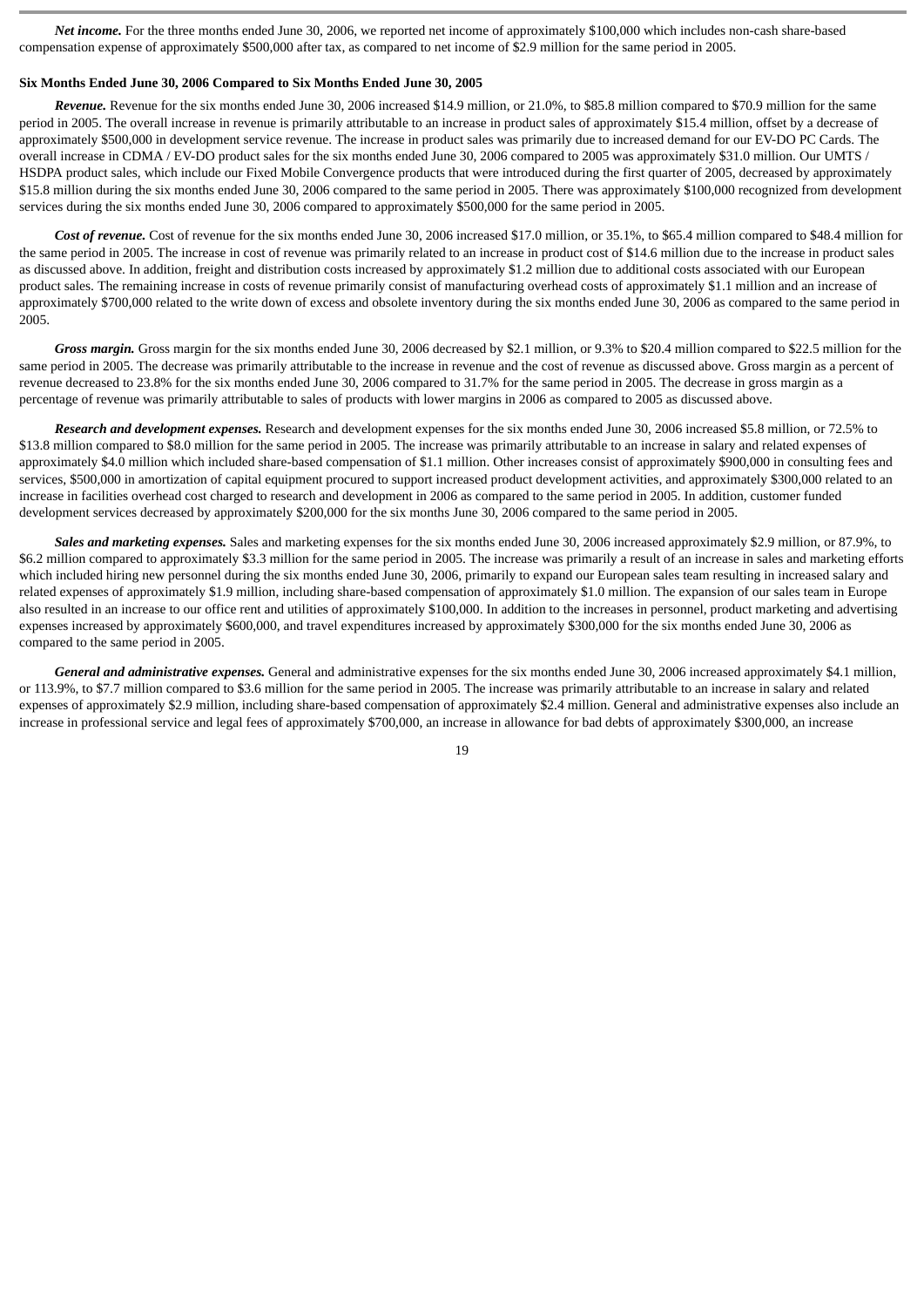in insurance costs of \$100,000, and an increase in state and local taxes of approximately \$100,000 during the six months ended June 30, 2006 as compared to the same period in 2005.

*Other income (expense).* Other income (expense) increased by approximately \$1.8 million for the six months ended June 30, 2006 compared to the same period in 2005 primarily due to the increase in our foreign exchange gains on our Euro denominated receivable and cash balances.

*Provision for Income Taxes.* We recorded an income tax benefit of \$3.4 million for the six months ended June 30, 2006 compared to an income tax expense of \$3.0 million for the six months ended June 30, 2005. The income tax benefit and related deferred tax asset recorded during the second quarter of 2006 was based on our expected annualized effective tax rate and we anticipate utilizing this deferred tax asset during the remainder of 2006. Income taxes represent estimated federal, foreign, and state taxes for the six months ended June 30, 2006 and 2005. The effective tax rate for the six months ended June 30, 2006 was approximately 73%. The difference between the federal and state statutory combined rate of 40% and our effective tax rate for 2006 is primarily due to the impact of accounting for share-based compensation, for which certain share-based awards are treated as permanent differences. Provision for income taxes of approximately \$3.0 million for the six months ended June 30, 2005 consists of federal and state taxes at our estimated effective tax rate of 35%. The difference between the federal and state statutory rate of 40% and our effective tax rate for 2005 is due primarily to research and development credits generated in 2005 and a low effective state tax rate.

In accordance with SFAS No. 123(R), we recognize a tax benefit upon expensing certain share-based awards associated with our share-based compensation plans, including nonqualified stock options and restricted stock, but under current accounting standards we cannot recognize a tax benefit currently for those share-based compensation expenses associated with incentive stock options and employee stock purchase plan shares (qualified stock options). For qualified stock options that vested after our adoption of SFAS No. 123(R), we recognize a tax benefit only in the period when disqualifying dispositions of the underlying stock occur, and for qualified stock options that vested prior to our adoption of SFAS No. 123(R), the tax benefit is recorded directly to additional paid-in capital. No tax benefit associated with total share-based compensation was recorded during the six months ended June 30, 2006. The impact of share-based compensation permanent items resulted in an increase of 40 percentage points to the annual effective tax rate. Because we cannot recognize the tax benefit for share-based compensation expense associated with qualified stock options until the occurrence of future disqualifying dispositions of the underlying stock and because a portion of that tax benefit may be recorded directly to additional paid-in capital, our future quarterly and annual effective tax rates will be subject to greater volatility and, consequently, our ability to reasonably estimate our future quarterly and annual effective tax rates is diminished.

*Net income.* For the six months ended June 30, 2006, we reported a net loss of \$1.3 million, which includes non-cash share-based compensation expense of approximately \$1.4 million after tax, as compared to net income of \$5.5 million for the same period in 2005.

### **Liquidity and Capital Resources**

As of June 30, 2006, we had working capital of \$103.3 million and approximately \$76.8 million in cash and cash equivalents and short-term and long-term marketable securities, which is a decrease of approximately \$13.5 million from \$90.3 million at December 31, 2005.

#### *Historical Cash Flows*

*Net cash provided by (used in) operating activities.* Net cash used in operating activities was approximately \$3.3 million for the six months ended June 30, 2006 compared to net cash provided by operating activities of \$14.8 million for the same period in 2005. The decrease of \$18.1 million was primarily attributable to the net loss of \$1.3 million, a \$7.3 million increase in our accounts receivable balance, a \$11.8 million decrease in our accounts payable balance and \$3.4 million in non-cash income tax benefit, primarily offset by a \$5.7 million decrease in inventory, \$3.6 million of non-cash depreciation and amortization expense, \$4.7 million in share-based compensation expense, and a \$1.1 million increase in accrued liabilities.

*Net cash provided by investing activities.* Net cash provided by investing activities for the six months ended June 30, 2006 was approximately \$4.5 million compared to net cash provided by investing activities of \$1.0 million during the same period in 2005. Cash provided by investing activities in 2006 was primarily due to the net maturities/sales of marketable securities of \$7.7 million offset by purchases of property and equipment of \$3.2 million. Cash provided by investing activities in 2005 was primarily due to net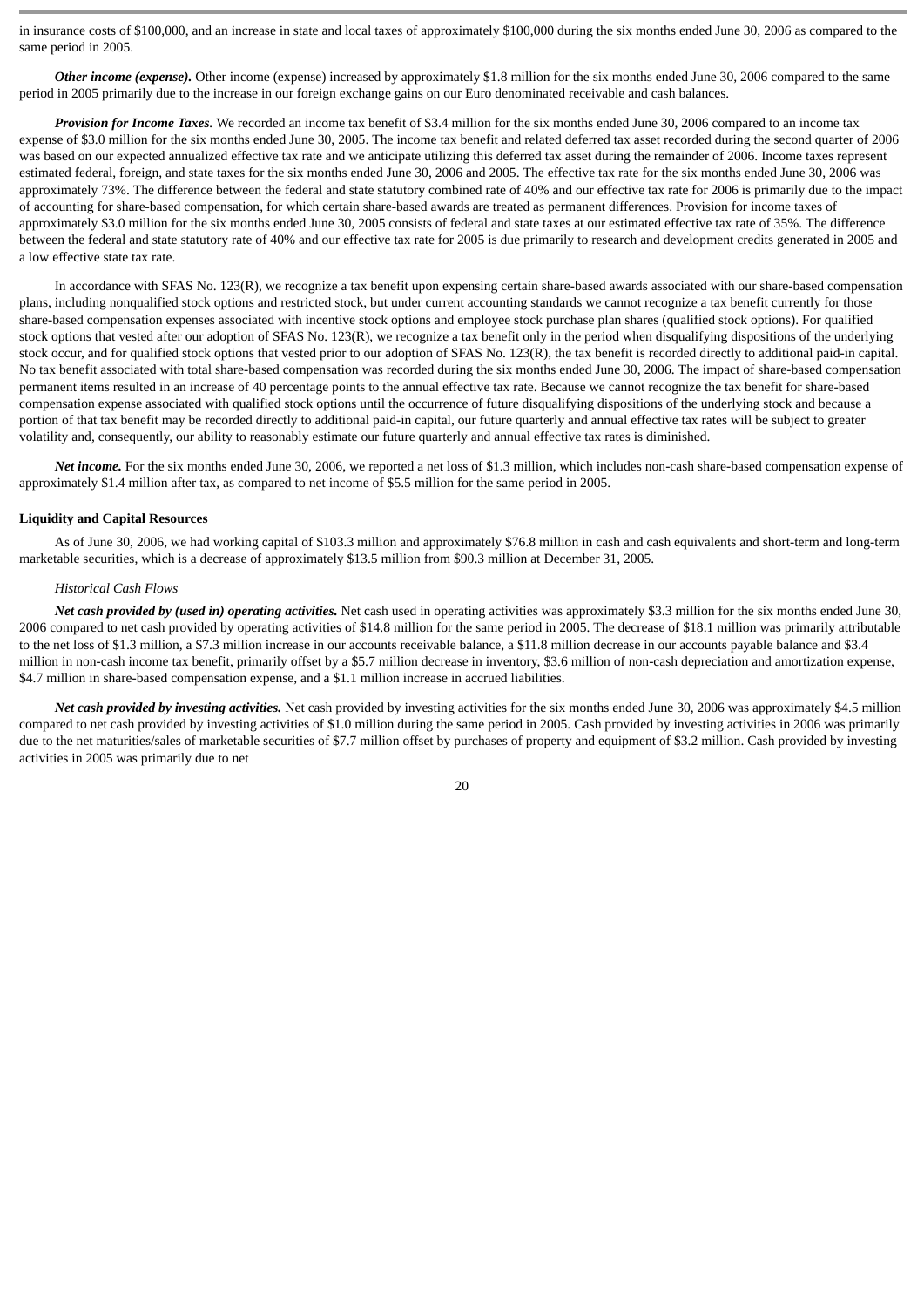maturities/sales of marketable securities of \$4.2 million offset by purchases of property and equipment of \$3.0 million, and purchases of intangible assets of approximately \$200,000.

*Net cash used in financing activities.* Net cash used in financing activities for the six months ended June 30, 2006 was approximately \$7.2 million, compared to approximately \$400,000 used in financing activities during the same period in 2005. Cash used in financing activities in 2006 was due to payments on our revolving credit facility of approximately \$5.0 million, and payments on the capital lease obligations of approximately \$3.9 million, offset by \$1.1 million of proceeds received from the exercise of common stock options and \$600,000 of excess tax benefits from stock options exercised. Cash used in financing activities in 2005 was due to the payments on capital lease obligations of approximately \$1.0 million, offset by approximately \$600,000 of proceeds received from the exercise of common stock options.

#### *Contractual Obligations and Commercial Commitments*

The following table summarizes our contractual obligations and other commitments at June 30, 2006, and the effect such obligations could have on our liquidity and cash flow in future periods:

|                                    | <b>Payments Due by Fiscal Year</b>   |         |         |         |                               |          |  |
|------------------------------------|--------------------------------------|---------|---------|---------|-------------------------------|----------|--|
|                                    | 2006<br>2010<br>2007<br>2008<br>2009 |         |         |         | <b>Total</b>                  |          |  |
| <b>Operating leases</b>            | 918                                  | .844    | \$1,387 | \$1,429 | \$1,472                       | \$7,050  |  |
| Committed purchase orders          | 55.031                               |         |         |         | $\overbrace{\phantom{aaaaa}}$ | 55,031   |  |
| Total contractual cash obligations | \$55,949                             | \$1.844 | \$1,387 | \$1,429 | \$1,472                       | \$62,081 |  |

#### *Other Liquidity Needs*

During the next twelve months we plan to expend approximately \$12.0 million to \$15.0 million for the acquisition of additional licenses and for capital expenditures. In addition, certain of our operating leases related to consolidated facilities obligate us to pay an aggregate of approximately \$200,000, net of sublease income, over the next 15 months. This obligation is included in the operating lease commitments in the above table.

We believe that our available cash and investments together with our operating cash flows and available borrowings under our line of credit facility, will be sufficient to fund operations, including the continued expansion of our sales and marketing team, the further development of our new products and the related increase in our general and administrative expenses, and to satisfy our working capital requirements and anticipated capital expenditures for the next twelve months. We expect that a significant source of funds in the future will be our operating cash flow. Our future revenue is dependent on us fulfilling our commitments under agreements with a small number of major customers. Our liquidity could be impaired if there is any interruption in our business operations, a material failure to satisfy these contractual commitments or a failure to generate additional revenue from new or existing products.

#### **Risks Related to Our Business**

Before deciding to purchase, hold or sell our common stock, you should carefully consider the risks described below in addition to the other cautionary statements and risks described elsewhere, and the other information contained, in this Report and in our other filings with the SEC, including our Annual Report on Form 10-K for the year ended December 31, 2005 and subsequent reports on Forms 8-K. The risks and uncertainties described below are not the only ones we face. Additional risks and uncertainties not presently known to us or that we currently deem immaterial may also affect our business. If any of these known or unknown risks or uncertainties actually occurs with material adverse effects on Novatel Wireless, our business, financial condition and results of operations could be seriously harmed. In that event, the market price for our common stock could decline and you may lose all or part of your investment.

#### *The market for wireless broadband data access products is highly competitive, and we may be unable to compete effectively.*

The market for wireless broadband data access products is highly competitive, and we expect competition to continue to increase and intensify. Many of our competitors or potential competitors have significantly greater financial, technical, operational and marketing resources than we do. These competitors, for example, may be able to respond more rapidly or more effectively than we can to new or emerging technologies, changes in customer requirements, supplier related developments, or a shift in the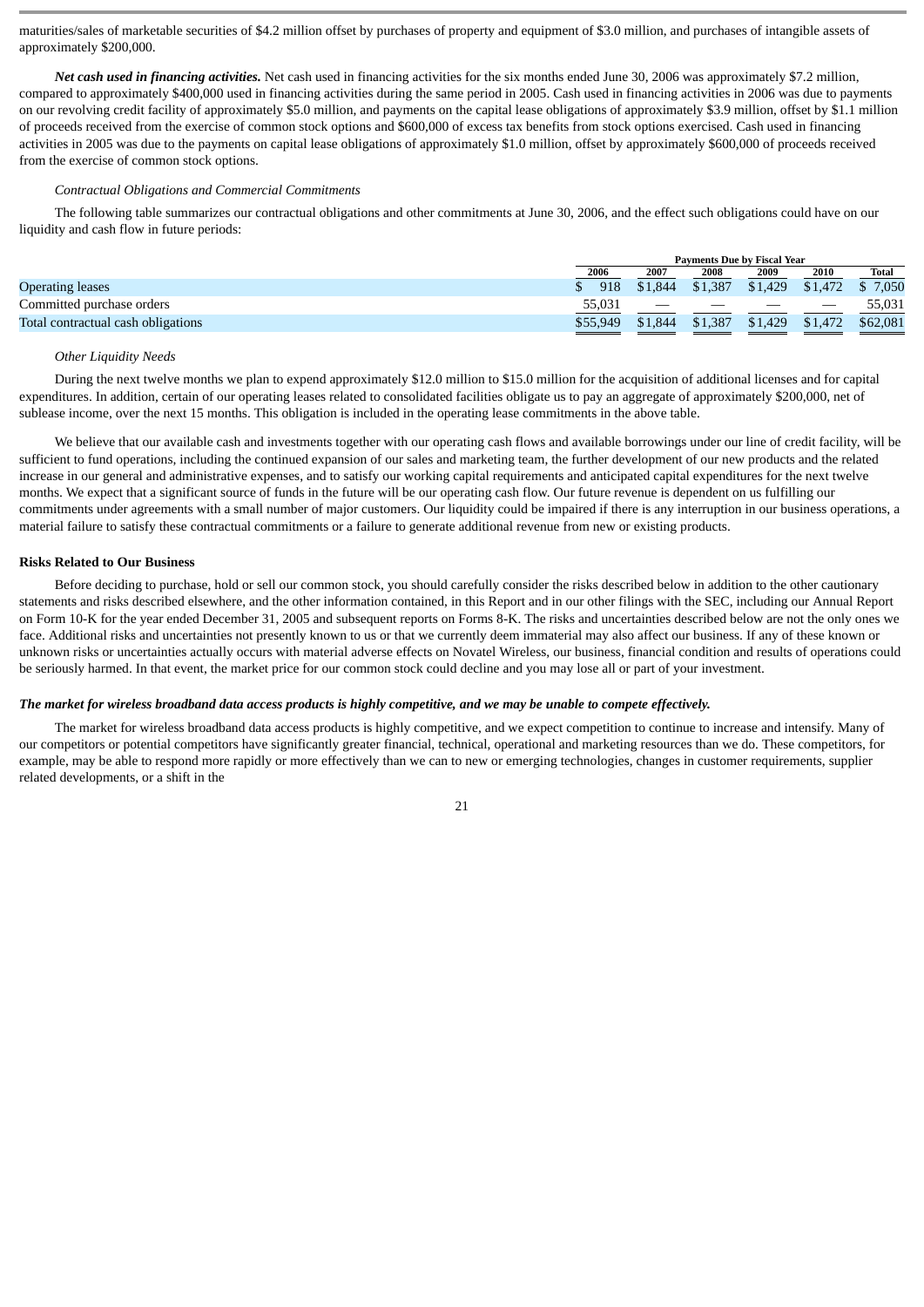business landscape. They also may devote greater resources than we do to the development, promotion, sale, and post- sale support of their respective products.

Many of our current or potential competitors have more extensive customer bases and broader customer, supplier and other industry relationships that they can leverage to establish competitive dealings with many of our current and potential customers. Some of these companies also have more established and larger customer support organizations than we do. In addition, these companies may adopt more aggressive pricing policies or offer more attractive terms to customers than they currently do or than we are able to, may bundle their competitive products with broader product offerings and may introduce new products and enhancements. Current and potential competitors might merge or otherwise establish cooperative relationships among themselves or with third parties to enhance their products or market position. As a result, it is possible that new competitors or new relationships among existing competitors may emerge and rapidly acquire significant market share to the detriment of our business.

Our wireless communications products currently compete with a variety of devices, including other wireless modems, wireless handsets, wireless handheld computing devices and other wireless devices. Our current and potential competitors include:

- wireless data modem providers, such as Huawei, Option, Sierra Wireless, Kyocera, Pantech-Curitel and Sony-Ericsson;
- wireless computing device manufacturers, such as palmOne and Research in Motion; and
- wireless handset and infrastructure manufacturers, such as Motorola, Nokia, Siemens and Sony-Ericsson.

We expect our competitors to continue to improve the features and performance of their current products and to introduce new products, services and technologies. Successful new product introductions or enhancements by our competitors could reduce our sales and the market acceptance of our products, cause intense price competition and make our products obsolete. To be competitive, we must continue to invest significant resources in, among other things, research and development, sales and marketing, and customer support. We cannot be sure that we will have sufficient resources to make these investments or that we will be able to make the technological advances necessary for our products to remain competitive. Increased competition could result in price reductions, fewer or smaller customer orders, reduced margins and loss of our market share. Our failure to compete successfully could seriously harm our business, financial condition and results of operations.

#### *Our failure to predict and comply with evolving wireless industry standards, including 3G standards, could hurt our ability to introduce and sell new products.*

In our industry, it is critical to our success that we accurately anticipate evolving wireless technology standards and that our products comply with such standards in relevant respects. We are currently focused on engineering and manufacturing products that comply with several different 3G wireless standards. Any failure of our products to comply with any one of these or future applicable standards could prevent or delay their introduction and require costly and timeconsuming engineering changes. Additionally, if an insufficient number of wireless operators or subscribers adopt the standards to which we engineer our products, then sales of our new products designed to those standards could be materially harmed.

# *If we fail to develop and introduce new products successfully, we may lose key customers or product orders and our business could be harmed.*

The development of new wireless data products requires technological innovation and can be difficult, lengthy and costly. In addition, wireless operators require that wireless data systems deployed on their networks comply with their own technical and product performance standards, which may differ from the standards our products are required to meet for other operators. This increases the complexity of the product development process. In addition, as we introduce new versions of our existing products or new products altogether, our current customers may not require or desire the technological innovations of these products and may not purchase them or might purchase them in smaller quantities than we had expected.

Further, as part of our strategy, we enter into contracts with some customers pursuant to which we develop products for later sale to the customer. Our ability to generate future revenue and operating income under any such contracts depends upon, among other factors, our ability to timely develop products that are suitable for manufacturing and in a cost effective manner and that meet defined product design, technical and performance specifications. Our ability to maximize the benefits of these contracts depends in part on the following:

• We have priced the products to be sold under these contracts based on our estimated development, production and post-production warranty costs. If these or other related development and production costs are actually higher than our estimated costs, our gross margins and operating margins on the corresponding contracts will be less than anticipated.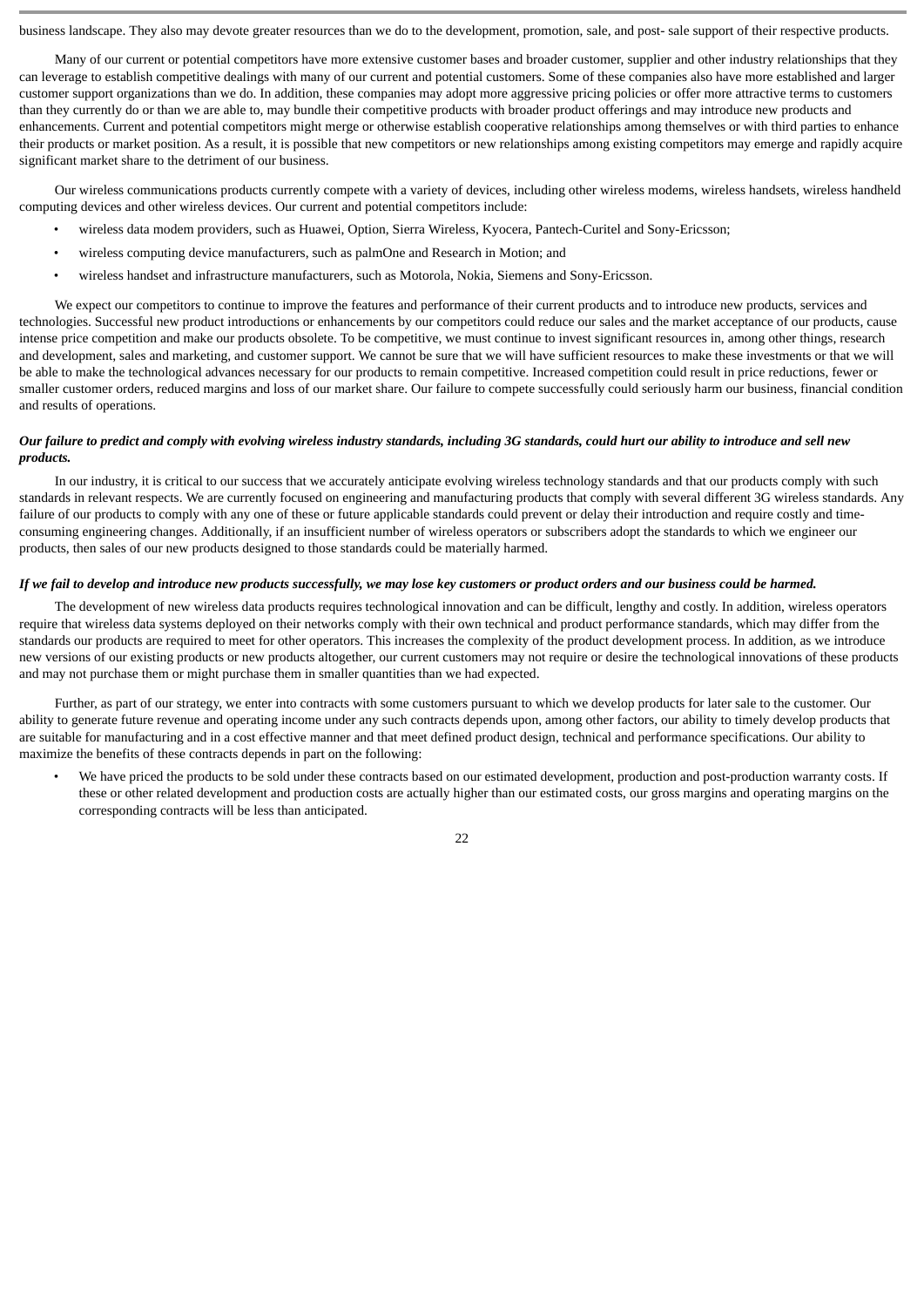- If we are unable to commit the necessary engineering, program management and other resources or are otherwise unable to successfully develop products as required by the terms of these contracts, our customers may cancel the related contracts, we may not be entitled to recover any costs that we incurred for research and development, sales and marketing, production and otherwise, and we may be subject to additional costs such as contractual penalties.
- If we fail to deliver in a timely manner a product that is suitable for manufacture or if a customer determines that a prototype product we delivered does not meet the agreed-upon specifications, we may be unable to commercially launch the product, we may have to reduce the price we charge for such product if it launches, or we may be required to pay damages to the customer.

If we are unable to successfully manage these risks or meet required delivery specifications or deadlines in connection with one or more of our key contracts, we may lose key customers or orders and our business could be harmed.

#### *If we fail to develop and maintain strategic relationships, we may not be able to penetrate new markets.*

A key element of our business strategy is to penetrate new markets by developing new products through strategic relationships with industry leaders in wireless communications. We are currently investing, and plan to continue to invest, significant resources to develop these relationships. We believe that our success in penetrating new markets for our products will depend, in part, on our ability to develop and maintain these relationships and to cultivate additional or alternative relationships. There can be no assurance, however, that we will be able to develop additional strategic relationships, that existing relationships will survive and successfully achieve their purposes or that the companies with whom we have strategic relationships will not form competing arrangements with others or determine to compete unilaterally with us.

### *Since we have historically depended, and continue to depend, upon only a small number of our customers for a substantial portion of our revenue and upon only a few of our key customers to make contractual minimum volume purchases, our business could be negatively affected by an adverse change in our dealings with only a few customers.*

A significant portion of our revenue comes from a small number of customers. Our top ten customers for the six months ended June 30, 2006 and 2005 accounted for approximately 85.5% and 89.9% of our revenue, respectively. Similarly, our revenue could be adversely affected if we are unable to retain the level of business of any of our significant customers or if we are unable to diversify our customer base. We expect that a small number of customers will combine to account for a substantial amount of our revenue for the foreseeable future.

In addition, a majority of our current customers purchase our products pursuant to contracts that do not require them to purchase any specific minimum quantity of units. Such customers have no contractual obligation to continue to purchase our products and if they do not continue to make purchases consistent with their historical purchase levels, our revenue and our share price may decline.

#### *The sale of our products depends on the demand for broadband wireless access to enterprise networks and the Internet.*

The markets for broadband wireless access solutions are relatively new and rapidly evolving, both technologically and competitively, and the successful sale of related products and services depends in part on the strength of the demand for wireless access to both enterprise networks and the Internet. At times in the past, market demand for both wireless products and wireless access services for the transmission of data developed at a slower rate than we had anticipated and as a result our product sales did not generate sufficient revenue to cover our corresponding operating costs. The failure of these markets to continue to grow at the rate that we currently anticipate may adversely impact the growth in the demand for our products and our concomitant rate of growth, and as a result, our business, financial condition and results of operations may be harmed.

*The marketability of our products may suffer if wireless telecommunications operators do not deliver acceptable wireless services.*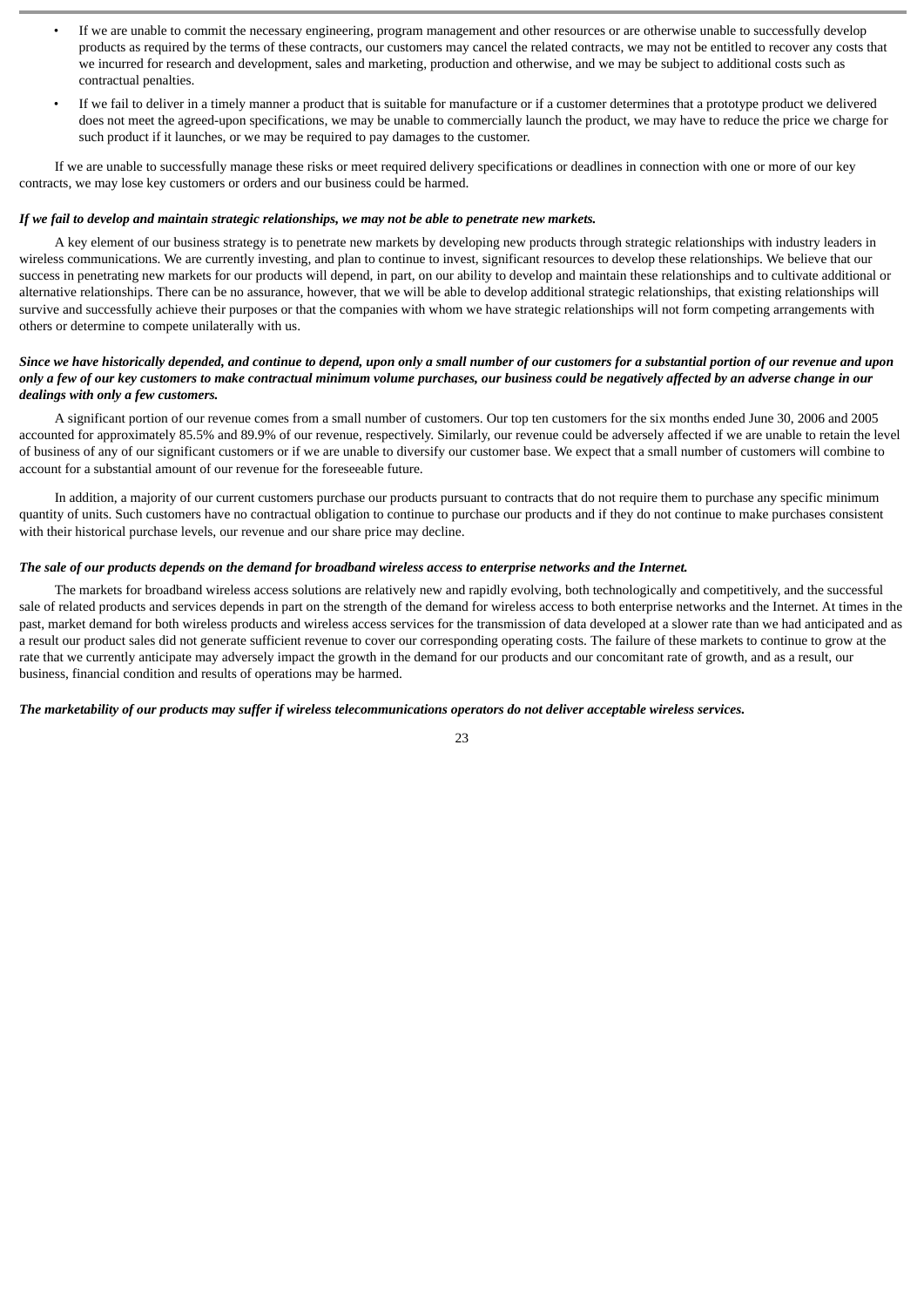The success of our business depends, in part, on the capacity, affordability, reliability and prevalence of wireless data networks provided by wireless telecommunications operators and on which our products operate. Currently, various wireless telecommunications operators, either individually or jointly with us, sell our products in connection with the sale of their wireless data services to their customers. Growth in demand for wireless data access may be limited if, for example, wireless telecommunications operators cease or materially curtail operations, fail to offer services which customers consider valuable, fail to maintain sufficient capacity to meet demand for wireless data access, delay the expansion of their wireless networks and services, fail to offer and maintain reliable wireless network services or fail to market their services effectively. In addition, our future growth depends on the successful deployment of next generation wireless data networks provided by third parties, including those networks for which we are currently developing products. If these next generation networks are not deployed or widely accepted, or if deployment is delayed, there will be no market for the products we are developing to operate on these networks. If any of these events occur, or if for any other reason the demand for wireless data access fails to grow, sales of our products will decline and our business could be harmed.

#### *If we do not properly manage the growth of our business, we may experience significant strains on our management and operations and disruptions in our business.*

Various risks arise when companies and industries grow quickly. If our business or industry grows too quickly, our ability to meet customer demand in a timely and efficient manner could be challenged. We may also experience development or production delays as we seek to meet increased demand for our products. Our failure to properly manage the growth that we or our industry might experience could negatively impact our ability to execute on our operating plan and, accordingly, could have an adverse impact on our business, our cash flow and results of operations, and our reputation with our current or potential customers.

#### *We currently rely on third parties to manufacture our products, which exposes us to a number of risks and uncertainties outside our control.*

During 2005, we outsourced our manufacturing to LG Innotek, Celestica and SerComm. During 2006, we anticipate that LG Innotek will be responsible for the majority of our manufacturing. If a third-party manufacturer were to experience delays, disruptions, capacity constraints or quality control problems in its manufacturing operations, product shipments to our customers could be delayed or our customers could consequently elect to cancel the underlying order, which would negatively impact our revenues and our competitive position and reputation. Further, if we are unable to manage successfully our relationship with a manufacturer, the quality and availability of our products may be harmed. Historically, none of our third-party manufacturers has been obligated to supply us with a specific quantity of products, except as may be provided in particular purchase orders which we submit to them from time to time. Therefore, such a third-party manufacturer could at any time and at its sole election decline to accept new purchase orders from us or otherwise reduce its respective business with us. If such a manufacturer stopped manufacturing our products for any reason or reduced manufacturing capacity, we may be unable to replace the lost manufacturing capacity on a timely basis, which would adversely impact our operations. In addition, if a third-party manufacturer were to negatively change the payment and other terms under which it agrees to manufacture for us and we are unable to locate a suitable alternative manufacturer, our manufacturing costs could significantly increase.

Because we outsource the manufacture of all of our products, the cost, quality and availability of third-party manufacturing operations are essential to the successful production and sale of our products. Our reliance on third-party manufacturers exposes us to a number of risks which are outside our control, including:

- unexpected increases in manufacturing costs;
- interruptions in shipments if a third-party manufacturer is unable to complete production in a timely manner;
- inability to control quality of finished products;
- inability to control delivery schedules;
- inability to control production levels and to meet minimum volume commitments to our customers;
- inability to control manufacturing yield;
- inability to maintain adequate manufacturing capacity; and
- inability to secure adequate volumes of acceptable components, at suitable prices or in a timely manner.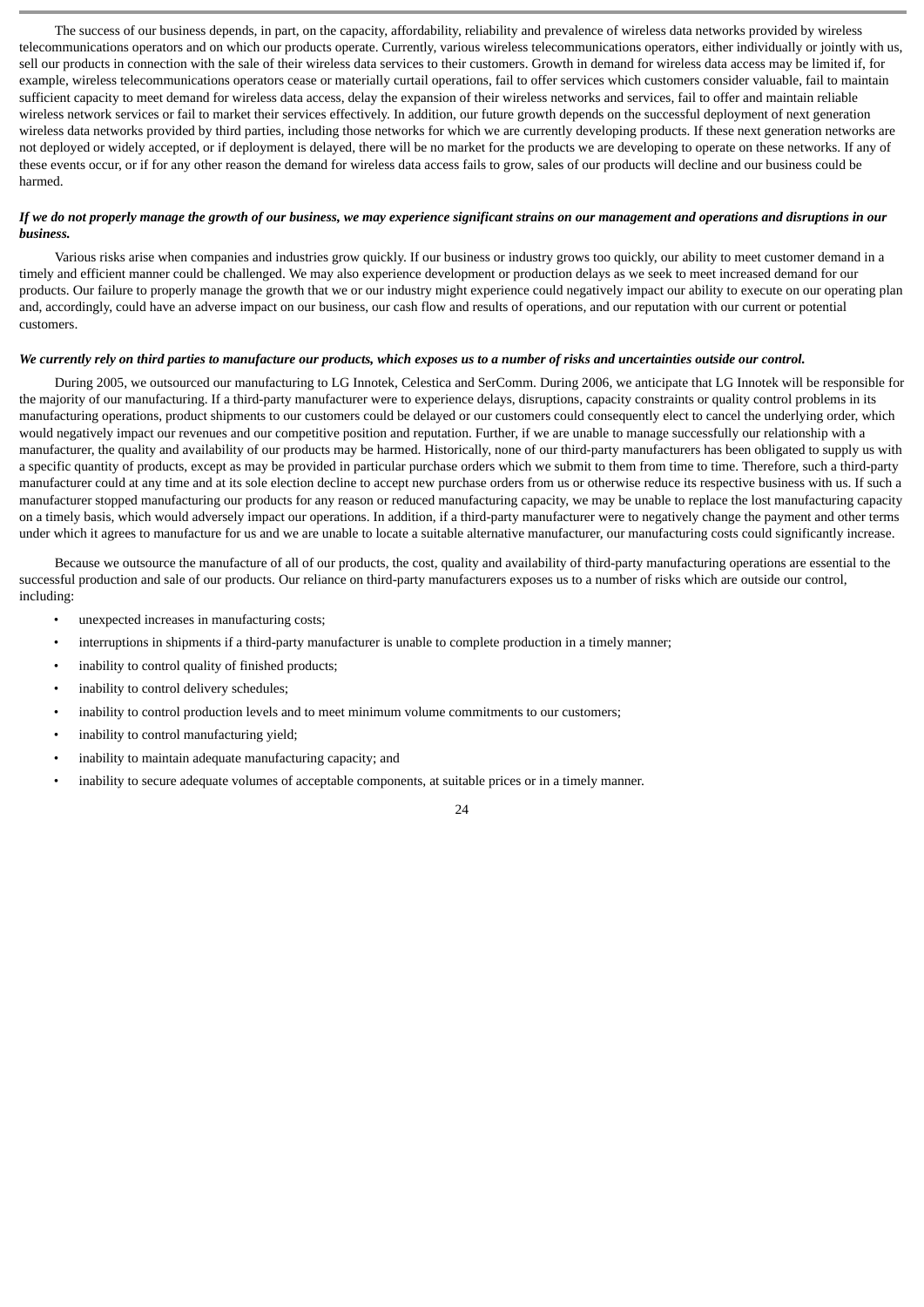Although we promote ethical business practices and our operations personnel periodically visit and monitor the operations of our manufacturers, we do not control the manufacturers or their labor practices. If our current manufacturers, or any other third-party manufacturer which we use in the future, violate United States or foreign laws or regulations, we may be subjected to extra duties, significant monetary penalties, adverse publicity, the seizure and forfeiture of products that we are attempting to import or the loss of our import privileges. The effects of these factors could render the conduct of our business in a particular country undesirable or impractical and have a negative impact on our operating results.

#### *We might forecast customer demand incorrectly and order the manufacture of excess or insufficient quantities of particular products.*

We have historically placed purchase orders with our manufacturer at least three months prior to the scheduled delivery of the finished goods to our customer. In some instances, due to the length of component lead times, we might need to place manufacturing orders on the basis of our receipt of a good-faith but non-binding customer forecast of the quantity and timing of the customer's expected purchases from us. Accordingly, if we inaccurately anticipate customer demand for our products, we might be unable to obtain adequate quantities of components to meet our customers' delivery requirements or, alternatively, we might accumulate excess inventory. Our operating results and financial condition have been in the past and may in the future be materially adversely affected by our ability to manage our inventory levels and respond to short-term or unexpected shifts in customer demand as to quantities or the customer's product delivery schedule.

# *We depend on sole source suppliers for some components used in our products, and therefore the availability and sale of those finished products would be harmed if any of these suppliers is not able to meet our demand and in accordance with our production schedule and alternative suitable components are not available.*

Our products contain a variety of components, many of which are procured from single suppliers. These components include both tooled parts and industry-standard parts, many of which are also used in cellular telephone handsets. From time to time, certain components used in our products have been in short supply worldwide or their anticipated commercial introduction has been delayed. If there is a shortage of any such components, and we cannot obtain a suitable substitute or make sufficient and timely design or other product modifications to permit the use of such a substitute, we may not be able to timely deliver sufficient quantities of our products to satisfy demand. Moreover, if we locate a substitute and its price is prohibitive, our ability to maintain cost-effective production of our products would be seriously harmed.

#### *Others might claim that our products infringe on their respective intellectual property rights, which may result in substantial costs, diversion of resources and management attention, harm to our reputation or interference with our current or prospective customer relations.*

It is possible that other parties may claim that we have violated their respective intellectual property rights. An infringement claim, regardless of the merits or success of the claim, could result in substantial costs, diversion of resources and management attention and harm to our reputation. Infringement claims can be difficult and costly to verify and assess. A successful infringement claim against us could cause us to be liable for damages and litigation costs. In addition, a successful infringement claim could have other negative consequences, including prohibiting us from further use of the intellectual property or causing us to have to license the intellectual property, thereby incurring licensing fees, some of which could be retroactive. Upon the occurrence of a successful infringement claim, we may also have to develop a non-infringing alternative, which if available could be costly, and delay or prevent sales of our products.

#### *We may not be able to license necessary third-party technology or it may be expensive to do so.*

We license technology from third parties for the development of our products. We have licensed from third parties, such as QUALCOMM, software and other intellectual property for use in our products and from time to time we may elect or be required to license additional intellectual property. The license from QUALCOMM, for example, does not have a specified term and may be terminated by us or by QUALCOMM for cause or upon the occurrence of other specified events. There can be no assurance that we will be able to maintain our third-party licenses or that additional third-party licenses will be available to us on commercially reasonable terms, if at all. The inability to maintain or obtain third-party licenses required for our products or to develop new products and product enhancements could require us to seek to

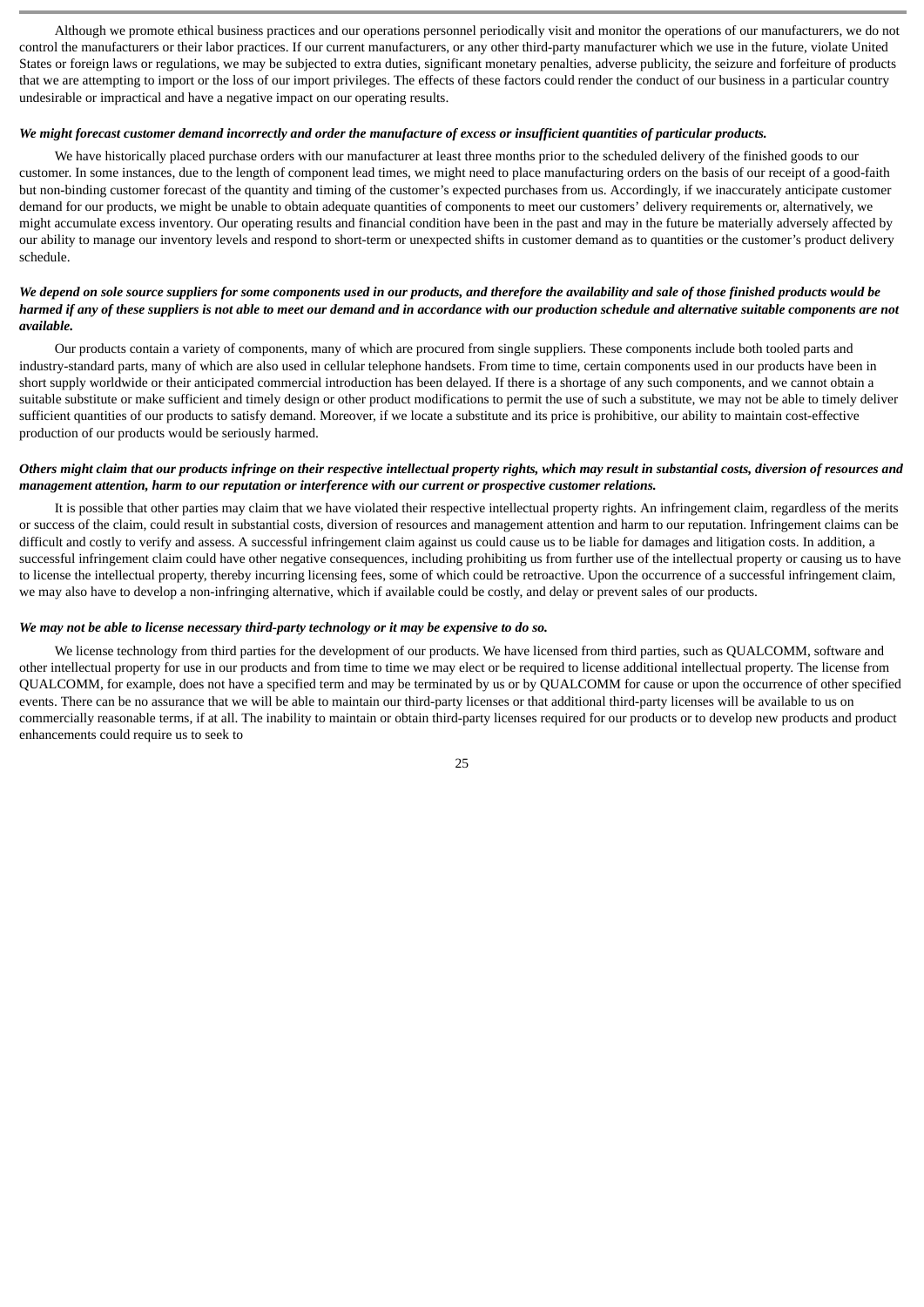obtain substitute technology of lower quality or performance standards, if such exists, or at greater cost which could seriously harm our competitive position, revenue and growth prospects.

# *We are subject to the risks of doing business abroad, which could negatively affect our international sales activities and our ability to obtain products from our foreign manufacturers.*

In addition to our manufacturing activities in Asia, a significant portion of our sales activity takes place in Europe. In addition, a significant portion of our research and development staff is located in Canada. Our international sales accounted for approximately 30% and 60% of our revenue for the three months ended June 30, 2006 and June 30, 2005, respectively, and 31% and 66% for the six months ended June 30, 2006 and June 30, 2005, respectively. Although our experience in marketing, selling, distributing and manufacturing our products and services internationally is limited, we expect to further expand our international sales and marketing activities in the future. Consequently, we are subject to certain risks associated with doing business abroad, including:

- difficulty in managing widespread sales, research and development operations and post sales logistics and support;
- changes in a specific country's or region's political or economic conditions, particularly in emerging markets, and changes in diplomatic and trade relationships;
- less effective protection of intellectual property and general exposure to different legal standards;
- trade protection measures and import or export licensing requirements;
- potentially negative consequences from changes in tax laws;
- increased expenses associated with customizing products for different countries;
- unexpected changes in regulatory requirements resulting in unanticipated costs and delays;
- longer collection cycles and difficulties in collecting accounts receivable;
- longer sales cycles;
- international terrorism;
- loss or damage to products in transit; and
- international dock strikes or other transportation delays.

Any disruption in our ability to obtain products from our foreign manufacturers or in our ability to conduct international operations and sales could have a material adverse effect on our business, financial condition and results of operations.

# *To the extent we enter into contracts that are denominated in foreign currencies and do not adequately hedge that exposure, fluctuations in exchange rates between the United States dollar and foreign currencies may affect our operating results.*

A significant amount of our revenues are generated from sales agreements denominated in foreign currencies, particularly the Euro, and we expect to enter into additional such agreements as we expand our international customer base. As a result, we transact some of our business in foreign currencies, which exposes us to changes in foreign currency exchange rates and we currently expect the absolute value of this exposure may increase in the future. We attempt to manage this risk, in part, by minimizing the effects of volatility on cash flows by identifying forecasted transactions exposed to these risks and using foreign exchange forward contracts. There can be no assurance that we will not incur foreign currency losses or that foreign exchange forward contracts we may enter into to reduce the risk of such losses will be successful.

# *Our products may contain errors or defects, which could prevent or decrease their market acceptance and lead to unanticipated costs or other adverse business consequences.*

Our products are technologically complex and must meet stringent user requirements. We must develop our software and hardware products quickly to keep pace with the rapidly changing and technologically advanced wireless communications market. Products as sophisticated as ours may contain undetected errors or defects, especially when first introduced or when new models or versions are released. Our products may not be free from errors or defects after commercial shipments have begun, which could result in the rejection of our products, the loss of a customer or the failure to obtain one, damage to our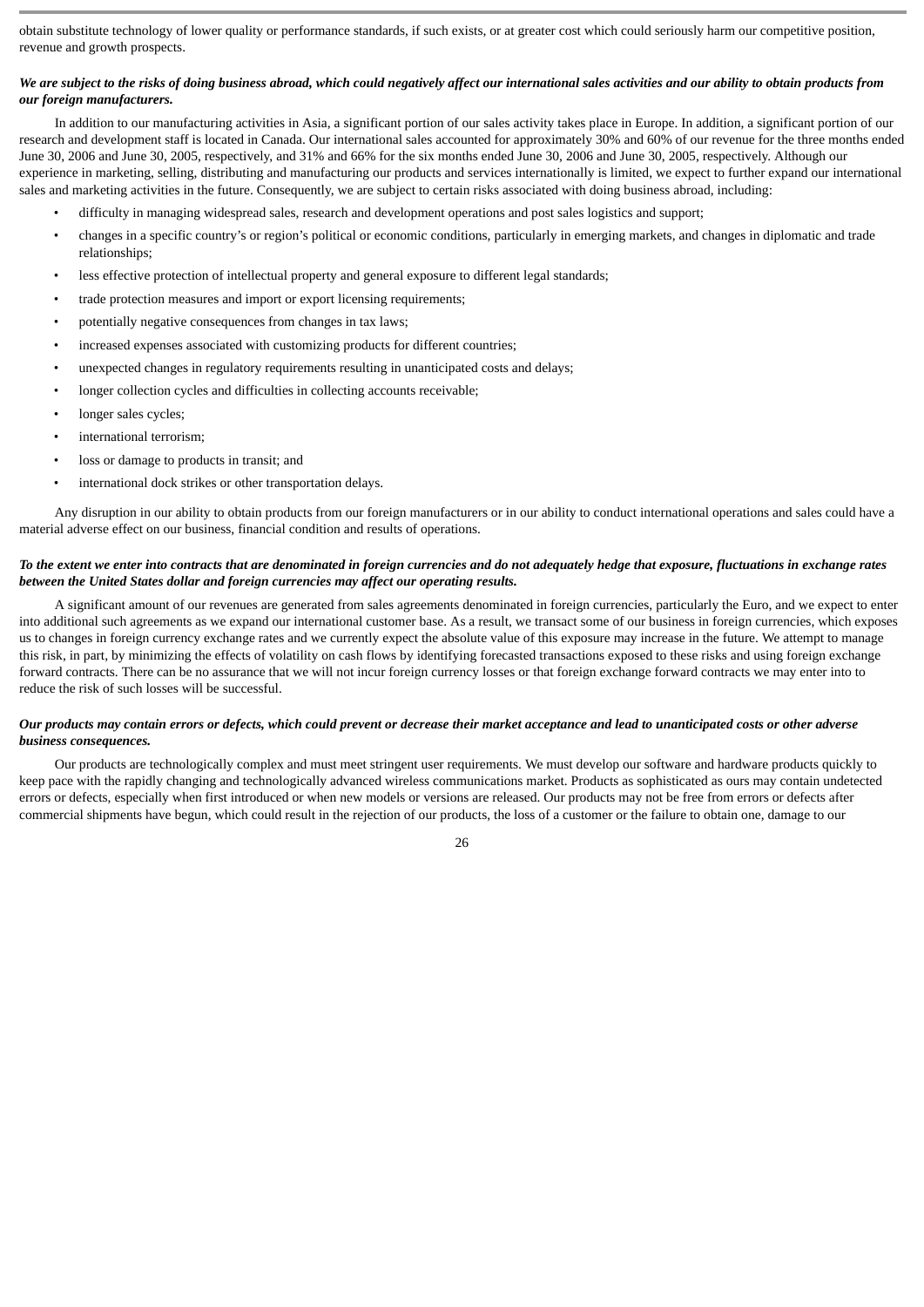reputation, lost revenue, diverted development resources, increased customer service and support costs, unanticipated warranty claims, and the payment of monetary damages to our customers.

# *Our quarterly operating results may vary significantly from quarter to quarter and may cause our stock price to fluctuate.*

Our future quarterly operating results may fluctuate significantly and may fall short of or exceed the expectations of securities analysts, investors or management. If this occurs, the market price of our stock could fluctuate, in some cases materially. The following are some of the factors that may cause fluctuations in our operating results:

- *Decreases in revenue or increases in operating expenses*. We budget our operating expenses based on anticipated sales, and a significant portion of our sales and marketing, research and development and general and administrative costs are fixed, at least in the short term. If revenue decreases or does not grow as planned and we are unable to reduce our operating costs quickly and sufficiently, our operating results could be materially adversely affected.
- *Product mix.* The product mix of our sales affects profit margins in any given quarter. As our business evolves and the revenue from the product mix of our sales varies from quarter to quarter, our operating results will likely fluctuate.
- *New product introductions.* As we introduce new products, the timing of these introductions within any given quarter will affect our quarterly operating results. We may have difficulty predicting the timing of new product introductions and the market acceptance of these new products. If products and services are introduced earlier or later than anticipated, or if market acceptance is unexpectedly high or low, our quarterly operating results may fluctuate unexpectedly.
- *Lengthy sales cycle.* The length of time between the date of initial contact with a potential customer and the execution of and product delivery under a contract may take several months, or longer, and is subject to delays or permanent interruptions over which we have little or no control. The sale of our products is subject to delays from, among other things, our customers' budgeting, product testing and vendor approval mechanics, and competitive evaluation processes that typically accompany significant information technology purchasing decisions. As a result, our ability to anticipate the timing and volume of sales to specific customers is limited, and the delay or failure to complete one or more large transactions could cause our operating results to vary significantly from quarter to quarter.
- *Foreign currency*. We are exposed to market risk from changes in foreign currency exchange rates. As a significant amount of our revenues are generated in the Euro currency, we use foreign exchange forward contracts to minimize exposure to the risk of loss on changes in foreign currency exchange rates upon the eventual net cash inflows from foreign currency denominated sales with our customers. Since there is a high correlation between the hedging instruments and the underlying exposures, the gains and losses on these underlying exposures are generally offset by reciprocal changes in the value of the hedging instruments. We use derivative financial instruments as risk management tools and not for trading or speculative purposes. Fluctuations in the Euro currency may have a material impact on our future operating results and gross margins.

Due to these and other factors, our results of operations may fluctuate substantially in the future and quarter-to-quarter comparisons may not be reliable indicators of future operating or share price performance.

# *We incurred significant operating losses and negative cash flows between the date of our inception and the beginning of 2004 and if our revenue and gross margins decline or we are unable to increase our revenue and gross margins relative to our corresponding operating expenses, we may incur significant net losses and negative cash flow from operations.*

We incurred significant operating losses and net losses in each annual period between the date of our inception until the beginning of 2004. In 2004, we reached profitability for the first time since our inception and recorded net income applicable to common stockholders of \$13.7 million for the year ended December 31, 2004. We incurred net losses applicable to common stockholders of \$16.7 million for the fiscal year ending 2003 and \$53.5 million for the fiscal year ending 2002. We had positive cash flows from operations of \$5.6 million for the year ended December 31, 2004, while we had negative cash flows from operations of \$400,000 for the fiscal year ending December 31, 2003 and \$28.7 million for the fiscal year ending December 31, 2002. As of June 30, 2006, we had an accumulated deficit of \$223.6 million. If we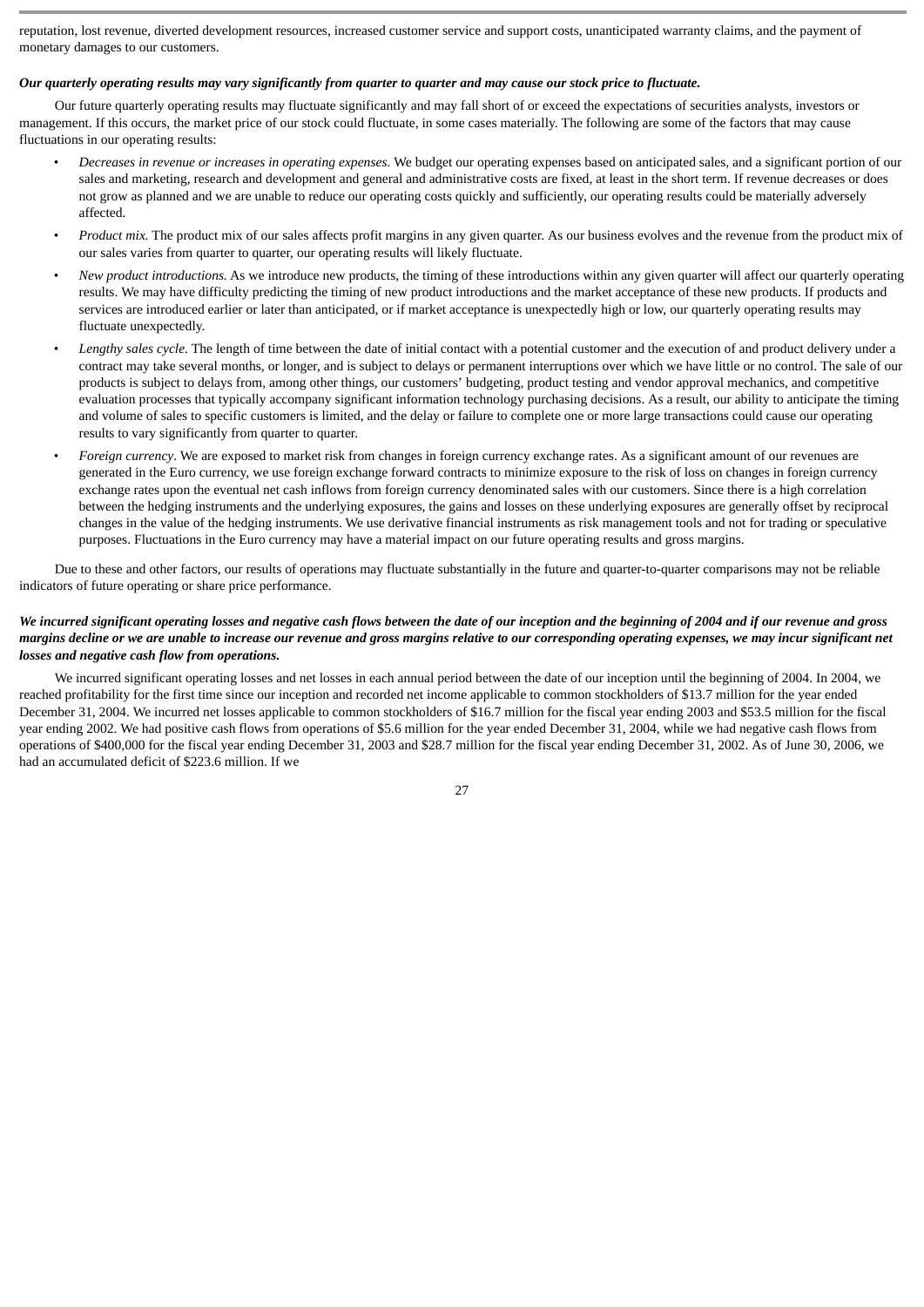are unable to generate revenue and gross margins to sufficiently offset our increasing expenses, we may not maintain profitability and may incur operating losses, net losses and negative cash flow from operations.

# *We may not be able to maintain and expand our business if we are not able to hire, retain and manage additional qualified personnel.*

Our success in the future depends in part on the continued contribution of our executive, technical, engineering, sales, marketing, operations and administrative personnel. Recruiting and retaining skilled personnel in the wireless communications industry, including software and hardware engineers, is highly competitive.

Although we may enter into employment agreements with members of our senior management in the future, currently none of our senior management or other key personnel is bound by an employment agreement. If we are not able to attract or retain qualified personnel in the future, or if we experience delays in hiring required personnel, particularly qualified engineers, we will not be able to maintain and expand our business.

#### *Any acquisitions we make could disrupt our business and harm our financial condition and results of operations.*

As part of our business strategy, we review and intend to continue to review, on an ongoing basis, acquisition opportunities that we believe would be advantageous or complementary to the development of our business. While we have no current agreements or plans with respect to any acquisitions, we may acquire businesses, assets, or technologies in the future. If we make any acquisitions, we could take any or all of the following actions, any one of which could adversely affect our business, financial condition, results of operations or share price:

- issue equity or equity-based securities that would dilute existing stockholders' percentage ownership;
- use a substantial portion of our available cash;
- incur substantial debt, which may not be available to us on favorable terms and may adversely affect our liquidity;
- assume contingent liabilities; and
- take substantial charges in connection with acquired assets.

Acquisitions also entail numerous other risks, including: difficulties in assimilating acquired operations, products, technologies and personnel; unanticipated costs; diversion of management's attention from other business concerns; adverse effects on existing business relationships with suppliers and customers; risks of entering markets in which we have limited or no prior experience; and potential loss of key employees from either our preexisting business or the acquired organization. We may not be able to successfully integrate any businesses, products, technologies or personnel that we might acquire in the future, and our failure to do so could harm our business and operating results.

# *Compliance with changing regulation of corporate governance and public disclosure may result in additional expenses.*

Changing laws, regulations and standards relating to corporate governance and public disclosure, including the Sarbanes-Oxley Act of 2002, new SEC regulations and Nasdaq rules, continue to create uncertainty for many companies, including ours. These new or changed laws, regulations and standards are subject to varying interpretations in many cases due to their lack of specificity, and as a result, their application in practice may evolve over time as new guidance is provided by regulatory and governing bodies or in legal interpretations rendered in judicial opinions, which could result in continuing uncertainty regarding compliance matters and higher costs necessitated by ongoing revisions to disclosure and governance practices. We are committed to maintaining high standards of corporate governance and public disclosure. As a result, we intend to invest resources to comply with evolving laws, regulations and standards, and this investment may result in increased general and administrative expenses and a diversion of management time and attention from revenue or profit generating activities to compliance activities. If our efforts to comply with new or changed laws, regulations and standards do not meet the activities intended by regulatory or governing bodies due to ambiguities related to practice, our reputation may be harmed.

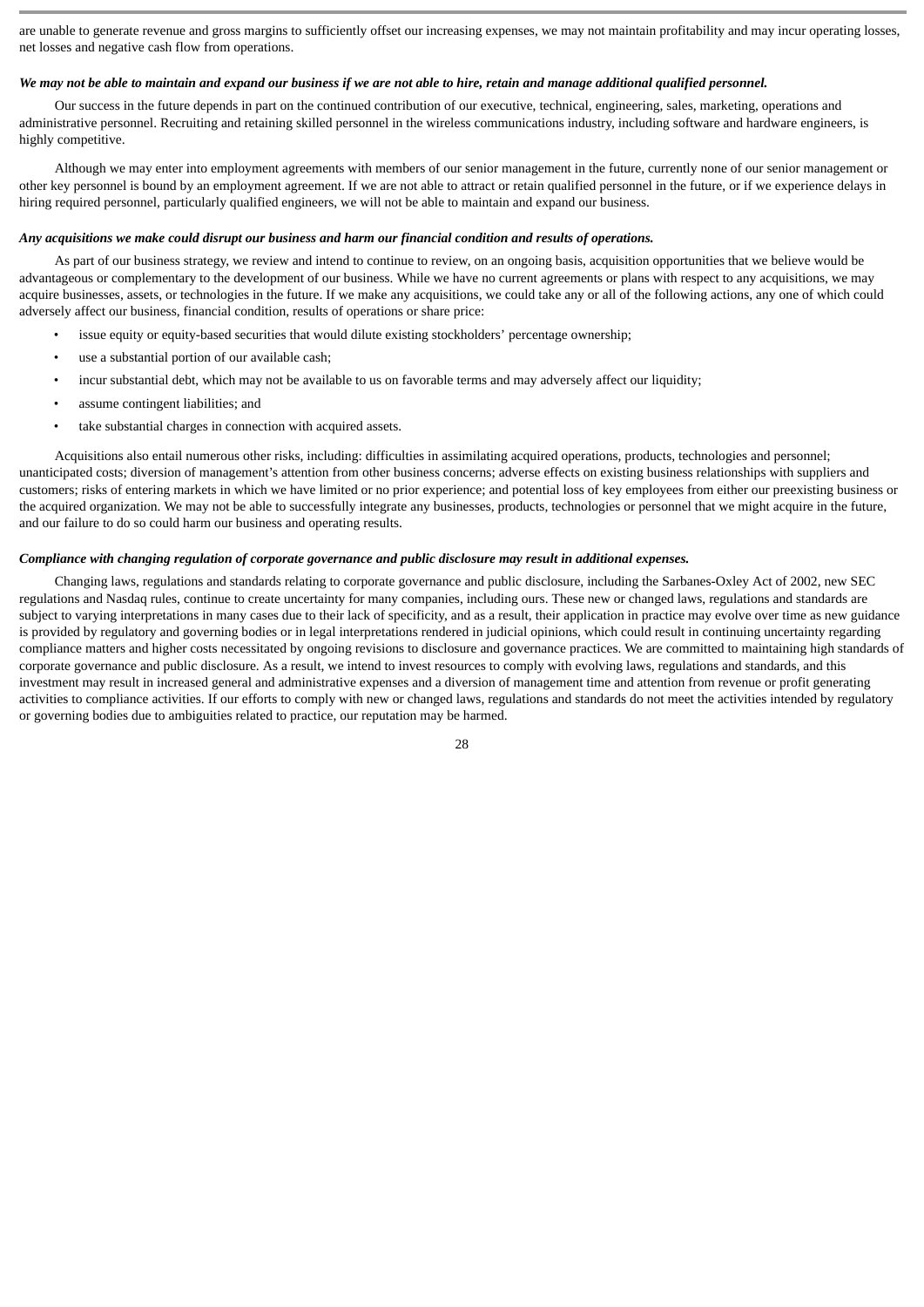#### *Any changes to existing accounting pronouncements or taxation rules or practices may cause adverse fluctuations in our reported results of operations or affect how we conduct our business.*

A change in accounting pronouncements or taxation rules or practices can have a significant effect on our reported results and may even affect our reporting of transactions completed before the change is effective. Other new accounting pronouncements or taxation rules and varying interpretations of accounting pronouncements or taxation practices have occurred and may occur in the future. The change to existing rules, future changes, if any, or the questioning of current practices may adversely affect our reported financial results or the way we conduct our business.

#### *We may not be able to develop products that comply with applicable government regulations.*

Our products must comply with government regulations. For example, in the United States, the Federal Communications Commission, or FCC, regulates many aspects of communications devices, including radiation of electromagnetic energy, biological safety and rules for devices to be connected to telephone networks. In addition to the federal government, some states have adopted regulations applicable to our products. Radio frequency devices, which include our modems, must be approved under the above regulations by obtaining equipment authorization from the FCC prior to being offered for sale. Regulatory requirements in Canada, Europe, Asia and other jurisdictions must also be met. Additionally, we cannot anticipate the effect that changes in domestic or foreign government regulations may have on our ability to develop and sell products in the future. Failure to comply with existing or evolving government regulations or to obtain timely regulatory approvals or certificates for our products could materially adversely affect our business, financial condition and results of operations.

#### **Item 3.** *Quantitative and Qualitative Disclosures About Market Risk*

#### **Interest Rate Risk**

Our investment portfolio is maintained in accordance with our investment policy that defines allowable investments, specifies credit quality standards and limits our credit exposure to any single issuer. The fair value of our cash equivalents and marketable securities is subject to change as a result of changes in market interest rates and investment risk related to the issuers' credit worthiness. We do not utilize financial contracts to manage our exposure in our investment portfolio to changes in interest rates. At June 30, 2006, we had \$76.8 million in cash, cash equivalents and marketable securities, all of which are stated at fair value. Changes in market interest rates would not be expected to have a material impact on the fair value of \$30.8 million of our cash and cash equivalents at June 30, 2006, as these consisted of securities with maturities of less than three months. A 100 basis point increase or decrease in interest rates would, however, decrease or increase, respectively, the remaining \$46.1 million of our investments by approximately \$500,000. While changes in interest rates may affect the fair value of our investment portfolio, any gains or losses will not be recognized in our Consolidated Statements of Operations until the investment is sold or if the reduction in fair value was determined to be other than temporary.

#### **Foreign Currency Exchange Rate Risk**

During the six months ended June 30, 2006, approximately \$27.3 million of our sales transactions were denominated in Euros. In order to hedge against the short-term impact of foreign currency fluctuations on our accounts receivable balances we have entered into forward foreign exchange contracts. The effect of exchange rate changes on forward foreign exchange contracts is expected to offset the effect of exchange rate changes on the underlying hedged items. We believe these financial instruments do not subject us to speculative risk that would otherwise result from changes in currency exchange rates. If foreign currency rates were to fluctuate by 10% from rates at June 30, 2006, our financial position, results of operations and cash flows would not be materially affected. We do not use foreign currency forward exchange contracts for speculative or trading purposes.

All of our outstanding foreign currency contracts are marked-to-market, with unrealized gains and losses included as a component of other income and expense. As of June 30, 2006 the total amount of outstanding forward contracts amounted to approximately 15 million Euros. During six months ended June 30, 2006 we recorded an unrealized loss of approximately \$700,000 on our forward contracts. This unrealized loss was offset by a foreign currency gain of approximately \$2.2 million recorded in other income and expense related to our foreign currency receivable and cash balances denominated in Euros during the six months ended June 30, 2006.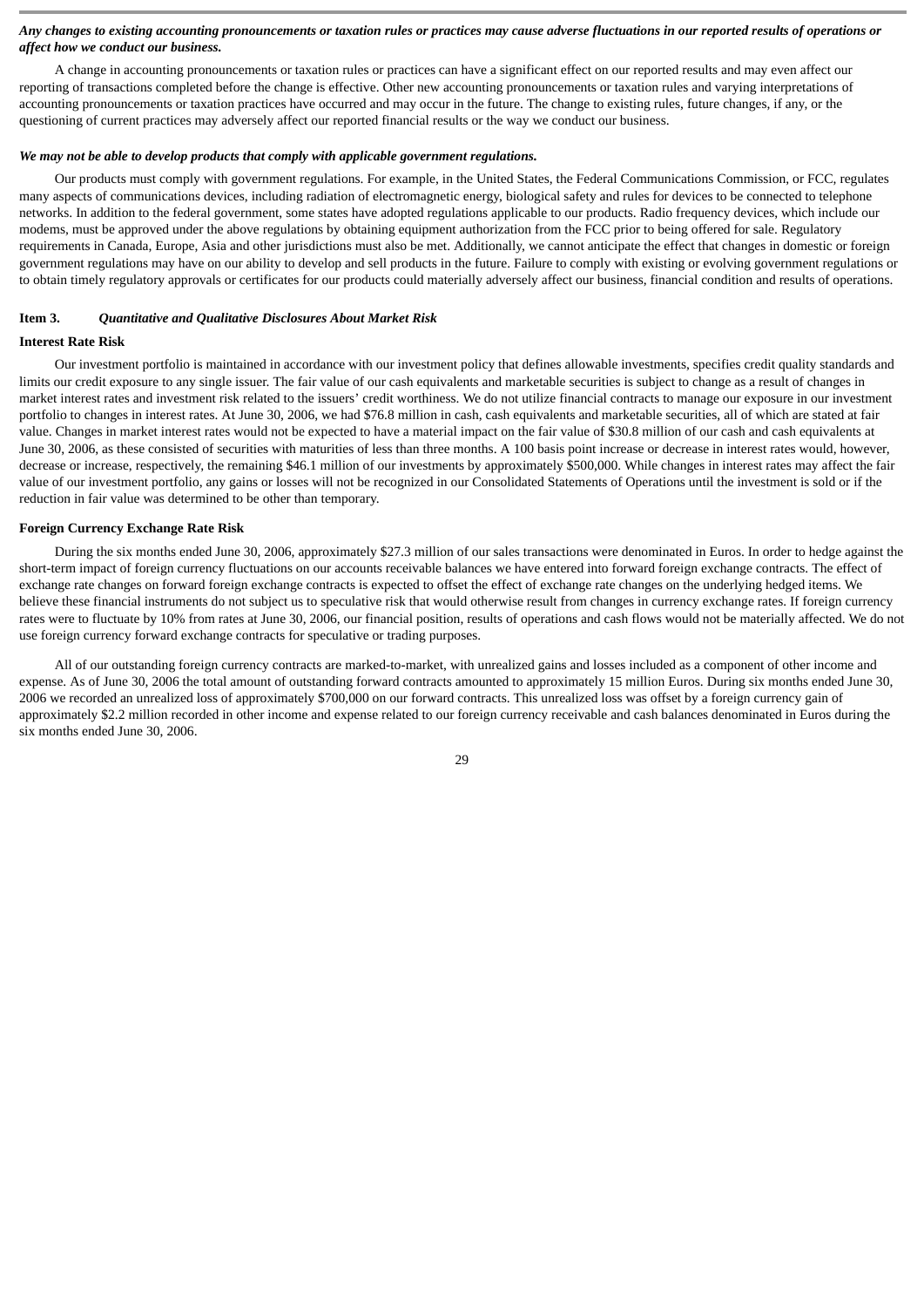Revenues generated outside the United States (denominated in U.S. dollars), as a percentage of total revenues were approximately 31% for the six months ended June 30, 2006 and 66% for the same period in 2005. Fluctuations in foreign exchange rates could impact future operating results.

#### **Item 4.** *Controls and Procedures*

**Evaluation of Disclosure Controls and Procedures:** We maintain disclosure controls and procedures that are designed to ensure that information required to be disclosed in our reports to the SEC is recorded, processed, summarized and reported within the time periods specified in the SEC's rules and forms, and that such information is accumulated and communicated to our management, including our chief executive officer and chief financial officer, as appropriate, to allow timely decisions regarding required disclosure. In designing and evaluating the disclosure controls and procedures, including internal control over financial reporting, management recognizes that any controls and procedures, no matter how well designed and operated, can provide only reasonable assurance of achieving the desired control objectives. For example, a company's operations may change over time, such as the result of new or discontinued lines of business and management must periodically modify a company's internal controls and procedures to timely match these changes in its business. And, in the end, all controls and procedures are necessarily subject to the judgment of management in evaluating the design and cost benefit relationship of possible controls and procedures, and the judgment of company personnel in their application.

As of June 30, 2006, the end of the period covered by this report, we carried out an evaluation, under the supervision and with the participation of our management, including our chief executive officer and chief financial officer, of the effectiveness of the design and operation of our disclosure controls and procedures. Based on the foregoing, our chief executive officer and chief financial officer concluded that our disclosure controls and procedures were effective at the reasonable assurance level.

**Changes in Internal Controls Over Financial Reporting:** There have been no changes in our internal control over financial reporting identified in connection with the evaluation referenced above that occurred during our last fiscal quarter that have materially affected, or is reasonably likely to materially affect, our internal control over financial reporting.

# **PART II – OTHER INFORMATION**

#### **Item 1. Legal Proceedings.**

Not applicable

# **Item 1A. Risk Factors.**

See Part I, Item 2 "Management's Discussion and Analysis of Financial Condition and Results of Operations."

#### **Item 2. Unregistered Sales of Equity Securities and Use of Proceeds.**

Not applicable

#### **Item 3. Defaults upon Senior Securities.**

Not applicable

#### **Item 4. Submission of Matters to a Vote of Security Holders.**

On May 25, 2006, we held our annual meeting of stockholders at which our stockholders voted upon (i) the election of two nominees to our board of directors to serve until the annual meeting of stockholders in 2009 and until their respective successors are duly elected and qualified, and (ii) the ratification of the appointment of KPMG as our Independent Registered Public Accountants for the fiscal year ending December 31, 2006. The directors sitting for re-election were Messrs. Peter Leparulo and Horst Pudwill. The directors whose terms of office continued after our annual meeting are John Davis, Robert Getz, Peng Lim and David Werner.

Our stockholders elected both Messrs. Leparulo and Pudwill to three-year terms as members of our board of directors, and the other proposals passed. The number of votes cast for, against or withheld, abstentions and broker non-votes with respect to each matter voted upon is set forth below. Additional information regarding the matters submitted to a vote of our security holders at our 2006 annual meeting may be found in our definitive proxy statement filed with the Securities and Exchange Commission on April 19, 2006.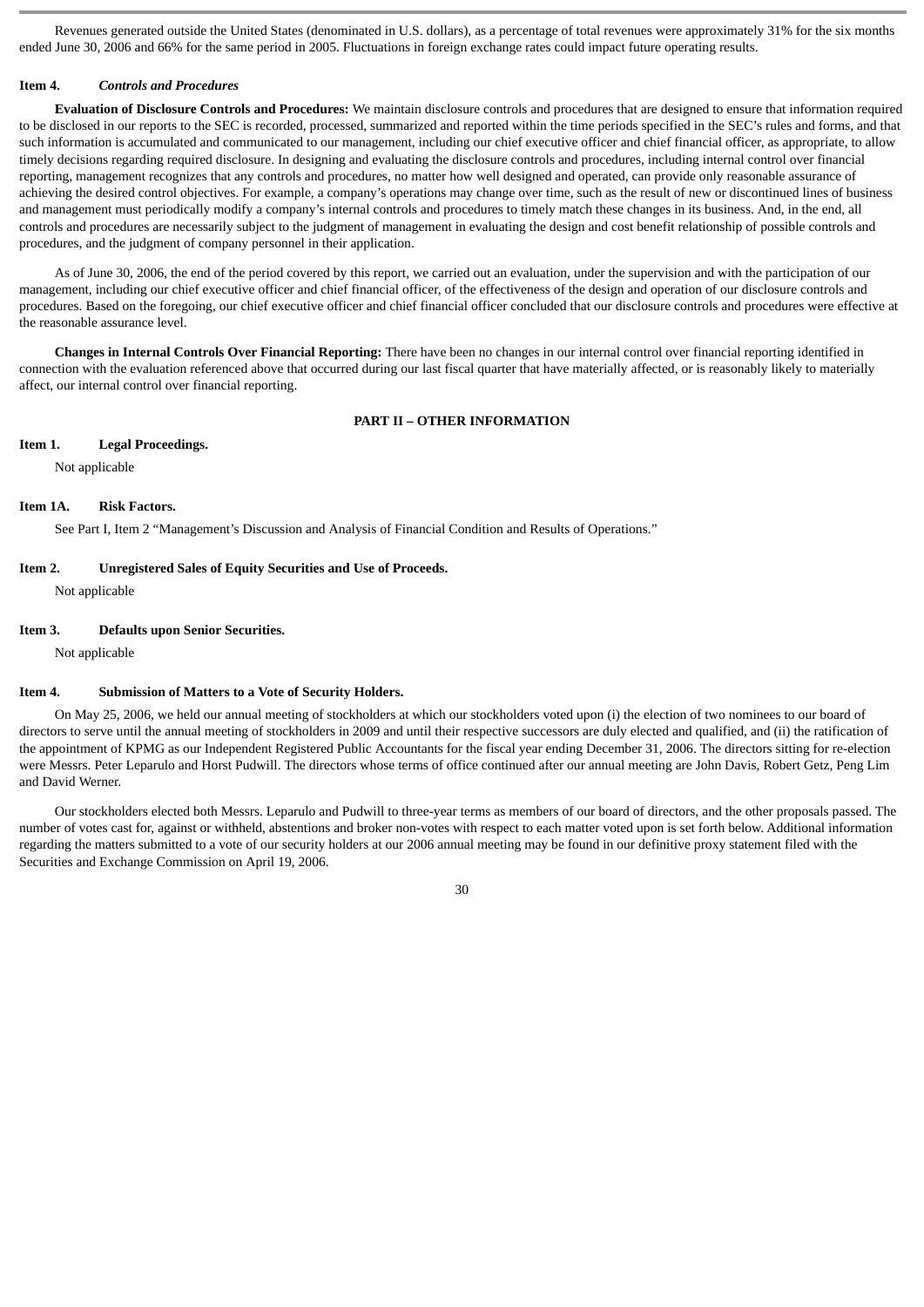|                                                                            | For        | Against/<br>Withheld | <b>Abstentions</b> | Broker<br>non-votes |
|----------------------------------------------------------------------------|------------|----------------------|--------------------|---------------------|
| 1 Election of Directors:                                                   |            |                      |                    |                     |
| Peter Leparulo                                                             | 23.203.918 | 167,224              |                    |                     |
| Horst Pudwill                                                              | 13,218,698 | 10.152,444           |                    |                     |
| 2 Ratification of Appointment of Registered Independent Public Accountants | 23,274,000 | 90.601               | 6.541              | $\hspace{0.05cm}$   |

# **Item 5. Other Information.**

Not applicable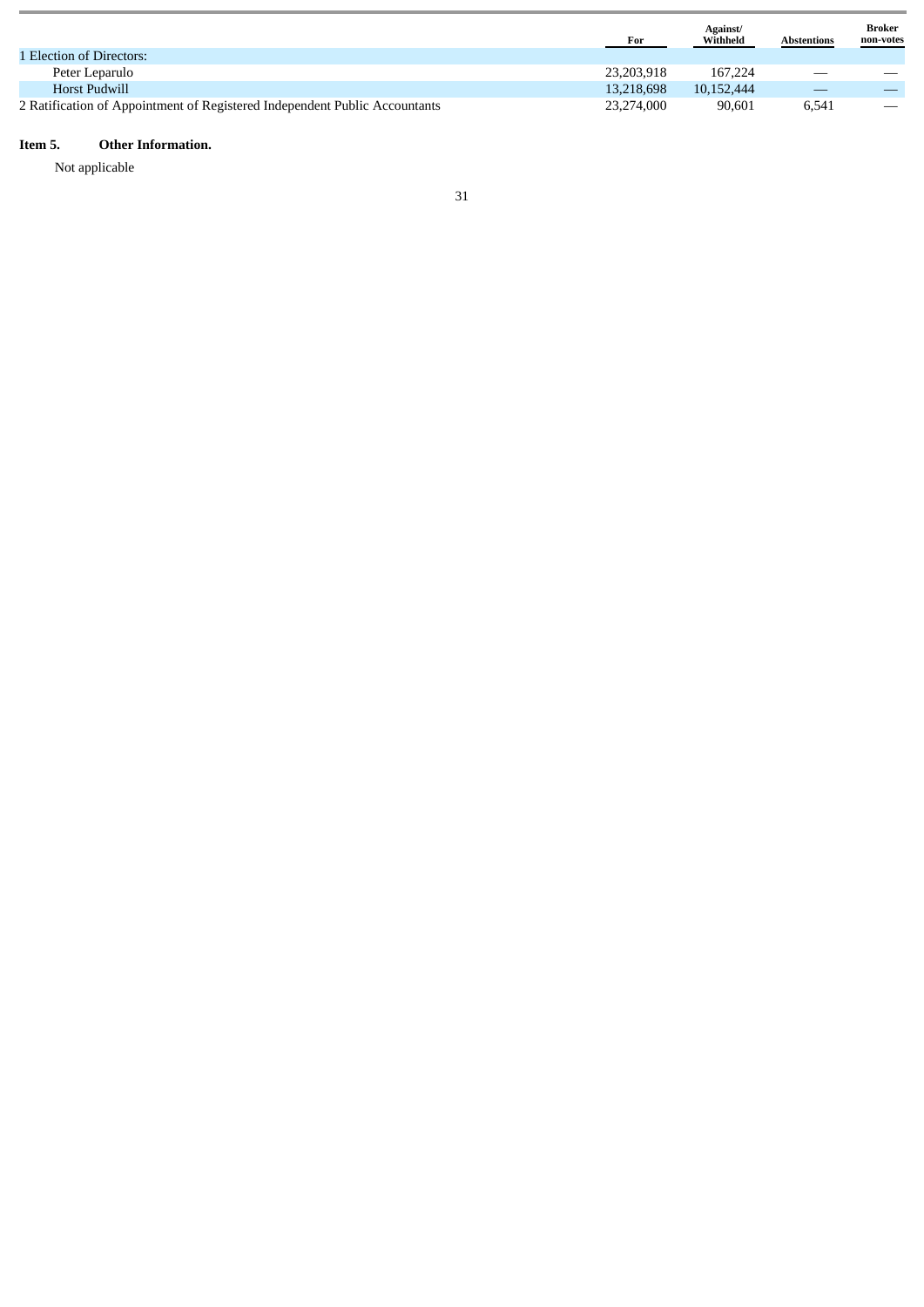| Item 6.           | <b>Exhibits.</b>                                                                                                                                                                                                                                                                                    |
|-------------------|-----------------------------------------------------------------------------------------------------------------------------------------------------------------------------------------------------------------------------------------------------------------------------------------------------|
| Exhibit<br>Number | <b>Description</b>                                                                                                                                                                                                                                                                                  |
| 3.1               | Amended and Restated Certificate of Incorporation (incorporated by reference to Exhibit 3.1 to the Company's Annual Report on Form 10-K for<br>the year ended December 31, 2000, filed on March 27, 2001).                                                                                          |
| 3.2               | Certificate of Amendment to Amended and Restated Certificate of Incorporation (incorporated by reference to Exhibit 3.1 to the Company's<br>Ouarterly Report on Form 10-O for the period ended September 30, 2002, filed on November 14, 2002).                                                     |
| 3.3               | Certificate of Amendment to Amended and Restated Certificate of Incorporation (incorporated by reference to Exhibit 3.2 to the Company's<br>Amendment No. 1 to Form 10-K on Form 10-K/A for the year ended December 31, 2003, filed March 31, 2004).                                                |
| 3.4               | Bylaws (incorporated by reference to Exhibit 3.2 to the Company's Annual Report on Form 10-K for the year ended December 31, 2000, filed on<br>March 27, 2001).                                                                                                                                     |
| 3.5               | Amended and Restated Certificate of Designation of Series A Convertible Preferred Stock (incorporated by reference to Exhibit 3.4 to the<br>Company's Amendment No. 1 to Form 10-K on Form 10-K/A for the year ended December 31, 2003, filed March 31, 2004).                                      |
| 3.6               | Certificate of Designation of Series B Convertible Preferred Stock (incorporated by reference to Exhibit 3.5 to the Company's Amendment No. 1<br>to Form 10-K on Form 10-K/A for the year ended December 31, 2003, filed March 31, 2004).                                                           |
| 4.1               | Amended and Restated Registration Rights Agreement, dated as of June 15, 1999, by and among the Company and certain of its stockholders<br>(incorporated by reference to Exhibit 10.4 to the Company's Registration Statement on Form S-1 (No. 333-42570), filed November 14, 2000, as<br>amended). |
| 4.2               | Amended and Restated Investors' Rights Agreement, dated as of June 30, 2000, by and among the Company and certain of its stockholders<br>(incorporated by reference to Exhibit 10.5 to the Company's Registration Statement on Form S-1 (No. 333-42570), filed November 14, 2000, as<br>amended).   |
| 4.3               | Specimen Common Stock Certificate (incorporated by reference to Exhibit 4.1 to the Company's Registration Statement on Form S-1 (No. 333-<br>42570), filed November 14, 2000, as amended).                                                                                                          |
| 4.4               | Form of Preferred Stock and Warrant Purchase Agreement entered into in connection with the Company's 2001 Series A Convertible Preferred<br>Stock Financing (incorporated by reference to Exhibit 4.1 to the Company's Current Report on Form 8-K filed January 18, 2002.                           |
| 4.5               | Registration Rights Agreement dated as of September 12, 2002 by and among the Company and certain of its stockholders (incorporated by<br>reference to Exhibit 4.1 to the Company's Current Report on Form 8-K, filed October 21, 2002).                                                            |
| $\sqrt{2}$        | P (C ) IA, III II II II II O JOODE PO HIP (ICHT)                                                                                                                                                                                                                                                    |

4.6 Form of Securities Purchase Agreement entered into in connection with the Company's 2003 Series B Convertible Preferred Stock Financing (incorporated by reference to Exhibit 4.1 to the Company's Current Report on Form 8-K, filed March 28, 2003).

4.7 Registration Rights Agreement entered into in connection with the Company's 2003 Series B Convertible Preferred Stock Financing (incorporated by reference to Exhibit 4.8 to the Company's Current Report on Form 8-K, filed March 28, 2003).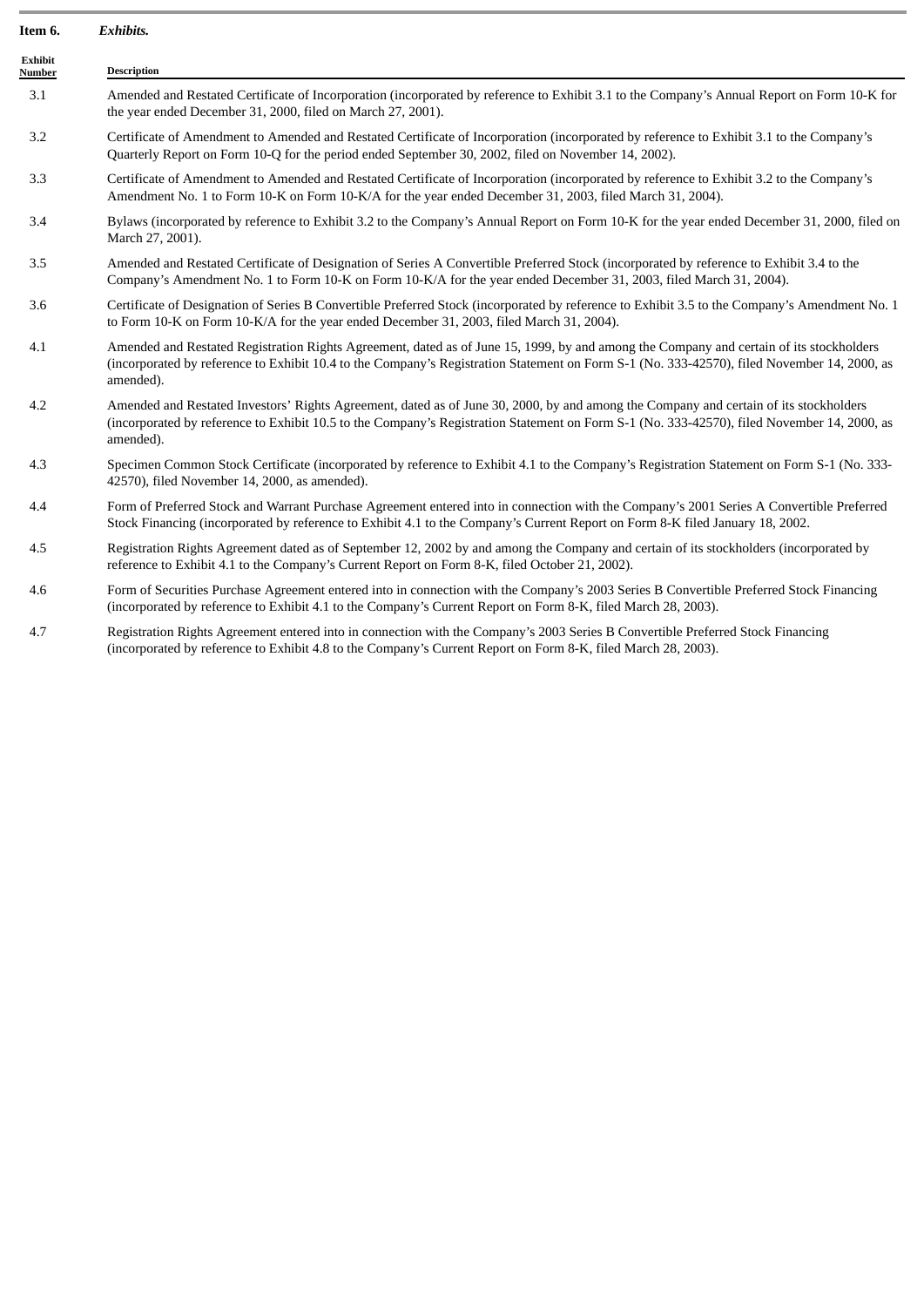| Exhibit<br>Number | <b>Description</b>                                                                                                                                                                                                                                                                                   |
|-------------------|------------------------------------------------------------------------------------------------------------------------------------------------------------------------------------------------------------------------------------------------------------------------------------------------------|
| 4.8               | Securities Purchase Agreement entered into in connection with the Company's January 2004 Common Stock and Warrant Financing Transaction<br>(incorporated by reference to Exhibit 10.20 to the Company's Annual Report on Form 10-K for the year ended December 31, 2003, filed March 15,<br>2004).   |
| 4.9               | Registration Rights Agreement entered into in connection with the Company's January 2004 Common Stock and Warrant Financing Transaction<br>(incorporated by reference to Exhibit 10.21 to the Company's Annual Report on Form 10-K for the year ended December 31, 2003, filed March 15,<br>2004).   |
| 4.10              | Form of Common Stock Purchase Warrant issued in connection with the Company's January 2004 Common Stock and Warrant Financing<br>Transaction (incorporated by reference to Exhibit 10.22 to the Company's Annual Report on Form 10-K for the year ended December 31, 2003, filed<br>March 15, 2004). |
| 10.1              | Amended and Restated 1997 Employee Stock Option Plan (incorporated by reference to Exhibit 10.1 to the Company's Registration Statement on<br>Form S-1 (No. 333-42570), filed November 14, 2000, as amended).                                                                                        |
| 10.2              | Amended and Restated Novatel Wireless, Inc. 2000 Stock Incentive Plan (incorporated by reference to the Company's annual repot on Form 10-K<br>for the year ended December 31, 2005, filed March 16, 2006).                                                                                          |
| 10.3              | Form of Executive Officer Stock Option Agreement under the Amended and Restated Novatel Wireless, Inc. 2000 Stock Incentive Plan<br>(incorporated by reference to the Company's annual repot on Form 10-K for the year ended December 31, 2005, filed March 16, 2006).                               |
| 10.4              | Form of Director Stock Option Agreement under the Amended and Restated Novatel Wireless, Inc. 2000 Stock Incentive Plan (incorporated by<br>reference to the Company's annual repot on Form 10-K for the year ended December 31, 2005, filed March 16, 2006).                                        |
| 10.5              | Amended and Restated Novatel Wireless, Inc. 2000 Employee Stock Purchase Plan (incorporated by reference to the Company's annual repot on<br>Form 10-K for the year ended December 31, 2005, filed March 16, 2006).                                                                                  |
| 10.6              | Form of Indemnification Agreement by and between the Company and each of its executive officers and directors (incorporated by reference to<br>Exhibit 10.6 to the Company's Registration Statement on Form S-1 (No. 333-42570), filed November 14, 2000, as amended).                               |
| 10.7              | Form of Change of Control Letter Agreement by and between the Company and certain of its executive officers (incorporated by reference to<br>Exhibit 10.1 to the Company's Quarterly Report on Form 10-Q for the period ended June 30, 2004, filed August 16, 2004).                                 |
| 10.8              | Form of Executive Officer Bonus Plan (incorporated by reference to Exhibit 10.6 to the Company's Quarterly Report on Form 10-Q for the period<br>ended March 31, 2005, filed May 10, 2005).                                                                                                          |
| 10.9              | Credit Agreement, dated December 29, 2005, by and between Bank of America, N.A. and the Company (incorporated by reference to the<br>Company's annual repot on Form 10-K for the year ended December 31, 2005, filed March 16, 2006).                                                                |
| 10.10             | Form of Restricted Share Award agreement for restricted stock granted to non-employee Directors.                                                                                                                                                                                                     |
| 10.11             | Form of Restricted Share Award agreement for restricted stock granted to executive officers.                                                                                                                                                                                                         |
| 10.12             | Form of 2006 Management Bonus Plan.                                                                                                                                                                                                                                                                  |
| 31.1              | Certification of our Chief Executive Officer adopted pursuant to Section 302 of the Sarbanes-Oxley Act of 2002.                                                                                                                                                                                      |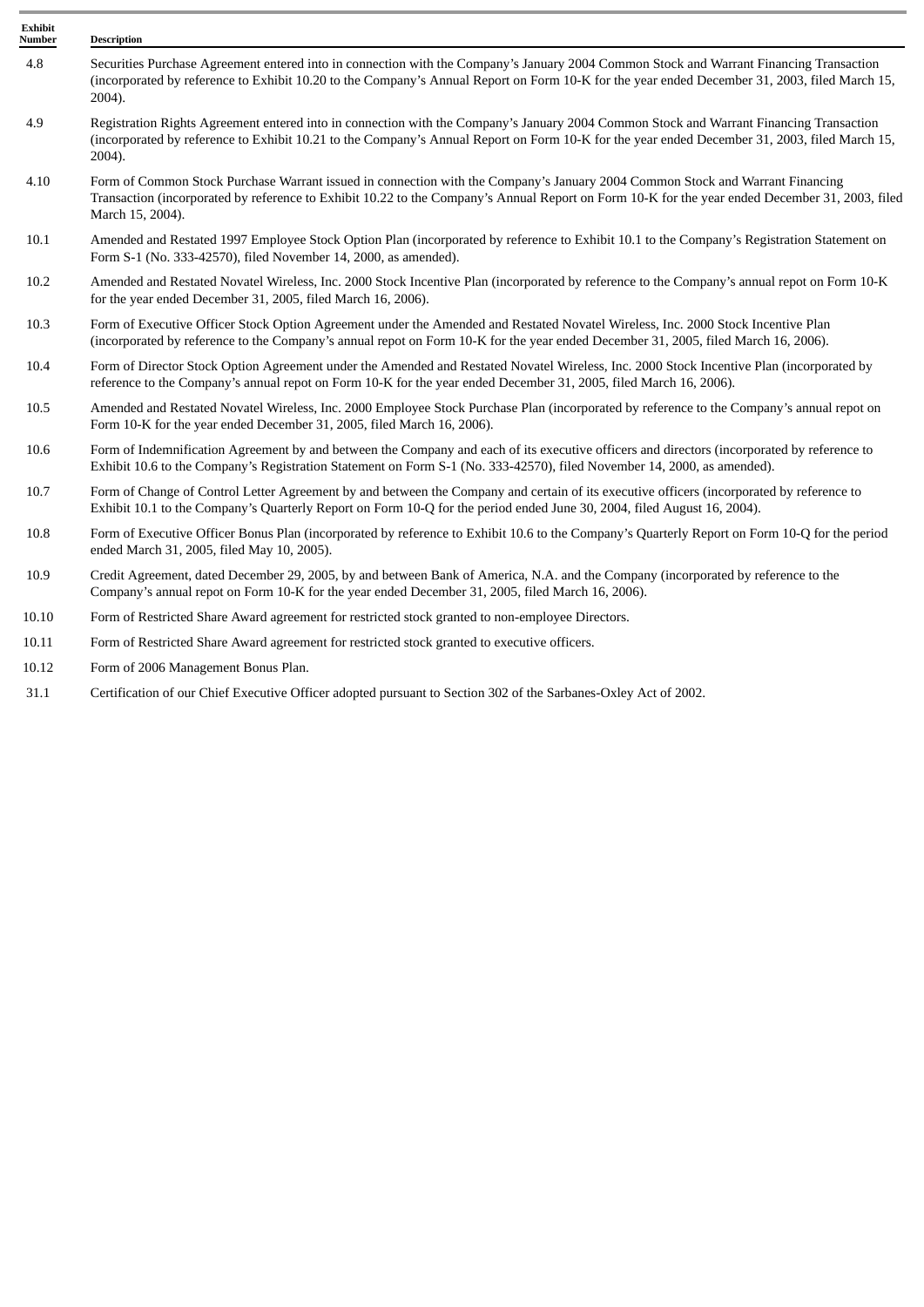| Exhibit<br><b>Number</b> | Description                                                                                                     |
|--------------------------|-----------------------------------------------------------------------------------------------------------------|
| 31.2                     | Certification of our Chief Financial Officer adopted pursuant to Section 302 of the Sarbanes-Oxley Act of 2002. |

32.1 Certification of Chief Executive Officer and Chief Financial Officer adopted pursuant to 18 U.S.C. Section 1350, as adopted pursuant to Section 906 of the Sarbanes-Oxley Act of 2002.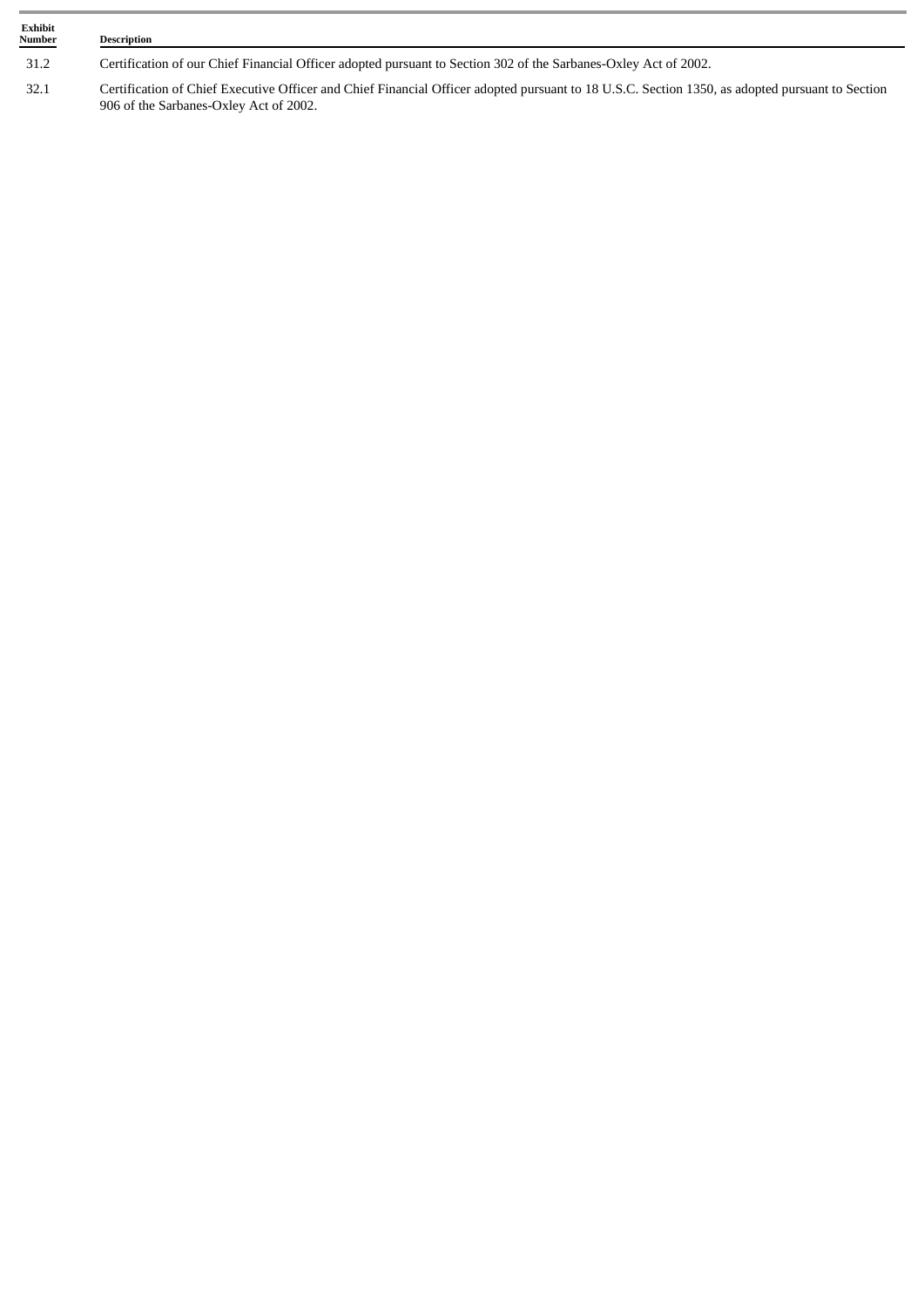# **SIGNATURES**

Pursuant to the requirements of the Securities Exchange Act of 1934, the Registrant has duly caused this Report on Form 10-Q to be signed on its behalf by the undersigned, thereunto duly authorized.

Date: August 8, 2006 Novatel Wireless, Inc.

By: /s/ DAN L. HALVORSON Dan L. Halvorson

Chief Financial Officer and Treasurer (Principal Financial and Accounting Officer)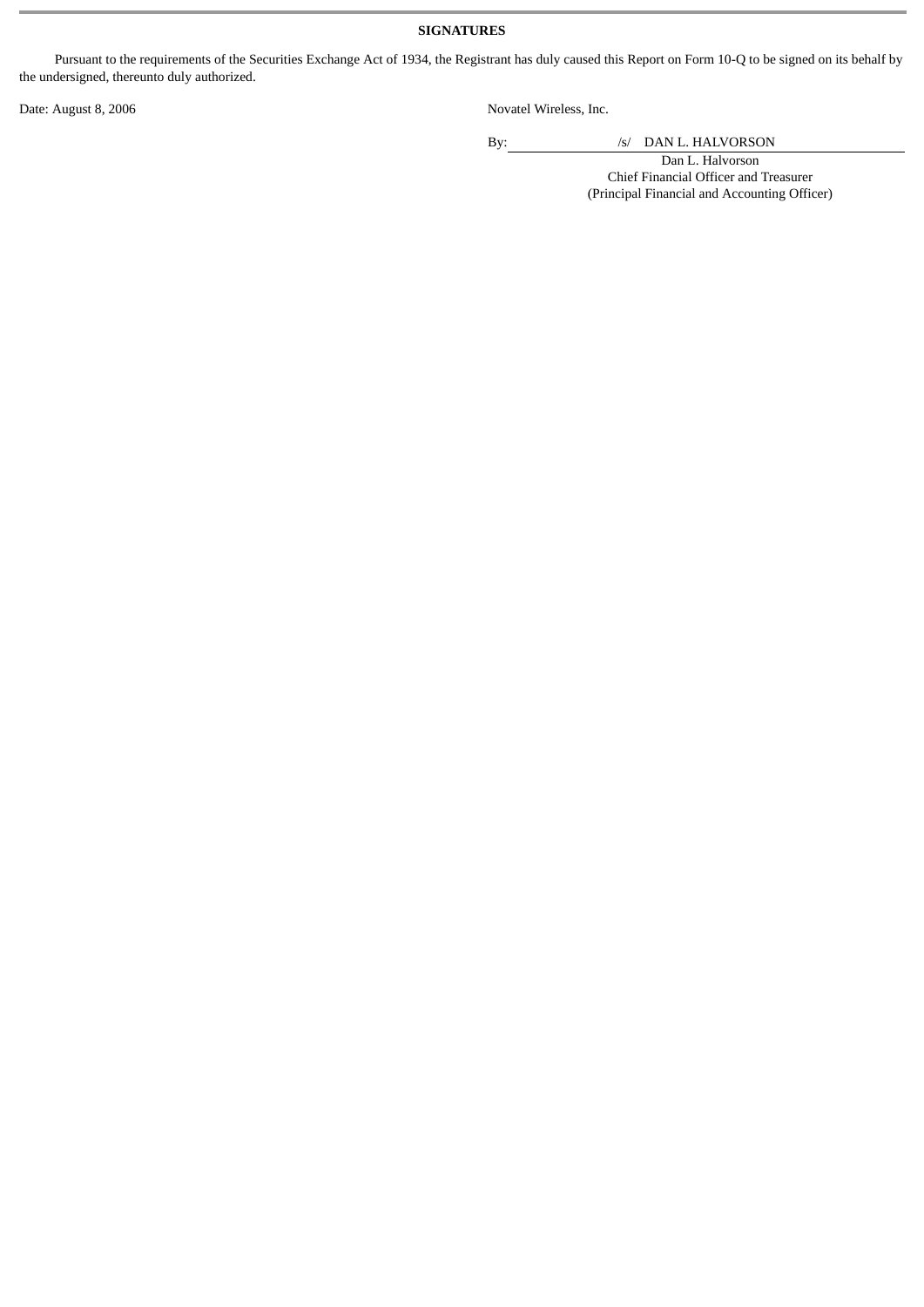# **Form of Novatel Wireless, Inc. 2000 Stock Incentive Plan**

# **Restricted Share Award Agreement**

# **Award No. Effective Date May 17, 2006**

You are hereby awarded restricted shares of the common stock, \$0.001 par value per share ("Restricted Shares"), of Novatel Wireless, Inc., a Delaware corporation (together with its parents, subsidiaries and affiliates, the "Company"), subject to the terms and conditions set forth in this Restricted Share Award Agreement ("Award Agreement" or "Award"), and in the Novatel Wireless, Inc. 2000 Stock Incentive Plan (the "Plan"). By executing this Award Agreement, you agree to be bound by all the Plan's terms and conditions as if they had been set out verbatim below. Capitalized terms used but not otherwise defined herein are defined in the Plan.

1. **Specific Terms.** Your Restricted Shares have the following terms:

| <b>Name of Recipient</b> |                                                                                                                                        |
|--------------------------|----------------------------------------------------------------------------------------------------------------------------------------|
| Number of Shares         | 7.500                                                                                                                                  |
| Awarded                  |                                                                                                                                        |
| Award Date               | May 17, 2006                                                                                                                           |
| Vesting (each, a         | The Restricted Shares shall vest in three equal annual installments, beginning on May 17, 2007. In the event that you are no longer in |
| "Vesting Date")          | Service to the Company in any capacity (e.g. as an employee, consultant, or member of the Board of Directors), any unvested Restricted |
|                          | Shares (including dividends paid thereon), shall be automatically forfeited and returned to the Company for cancellation upon the      |
|                          | effective day of the end of your Service.                                                                                              |

2. **Representation.** You hereby represent and warrant to the Company that you have no present intention of distributing or selling the Restricted Shares except as permitted under applicable securities laws. You further acknowledge and agree that your ability to sell the Restricted Shares may be limited by applicable securities laws and the Company's Insider Trading Policy then in effect.

3. **Issuance of Restricted Shares.** On or about the effective date of this Award Agreement, the Company shall cause its transfer agent to reflect the issuance in your name of all the Restricted Shares subject to this Award. Such Restricted Shares shall be held in the custody of the Company or its designee for your account. The Restricted Shares shall be subject to the restrictions set forth herein. Until applicable vesting restrictions lapse, any certificates that you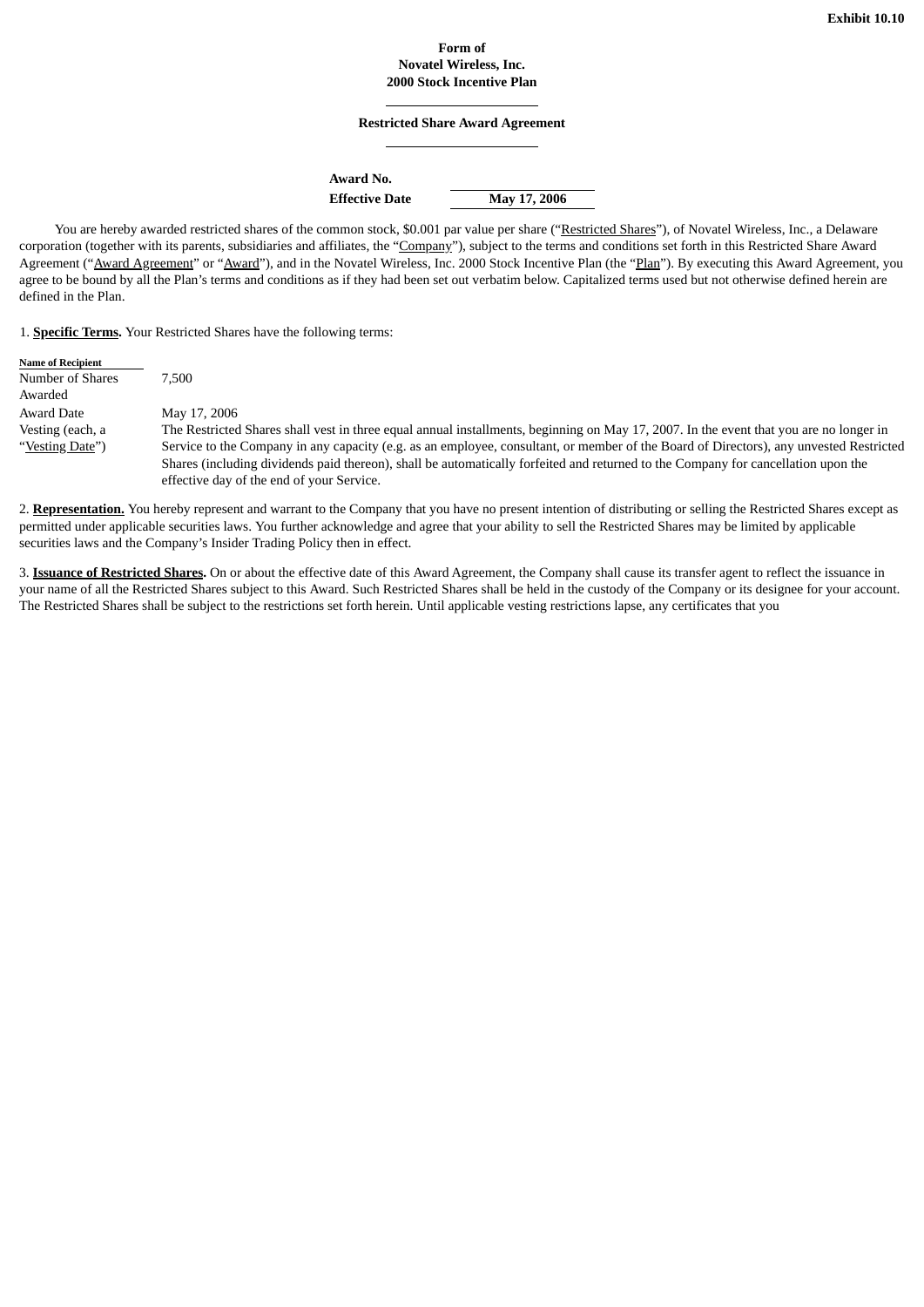receive for Restricted Shares will include a legend stating that they are subject to the restrictions set forth in the Plan and this Award Agreement.

4. **Stockholder Rights; Unvested Restricted Shares.** The Company will hold the Restricted Shares in escrow until applicable vesting occurs, if ever. You must deliver to the Company, coincident with the execution and delivery of this Award Agreement, three (3) stock powers, endorsed in blank, with respect to such shares for the Company's use pursuant to this Award Agreement. If an event causes you to forfeit any Restricted Shares, the stock powers will be used to return the certificates for the forfeited Restricted Shares to the transfer agent for cancellation. Subject to this Award Agreement, as the owner of record of the Restricted Shares, your name will be reflected as such on the Company's books and records, and you will be entitled to all rights of a Company stockholder, including voting and dividend rights with respect to the Restricted Shares provided however, that dividends paid with respect to those Restricted Shares, whether in cash or stock, that have not vested at the time of the dividend payment shall themselves be subject to the same restrictions, vesting and forfeiture conditions that apply to the corresponding Restricted Shares.

5. **Transfer Restrictions.** No portion of the Restricted Shares may be sold, transferred, assigned, pledged or otherwise encumbered or disposed of by you until the applicable Vesting Date in accordance with Section 1 hereof and then only in accordance with applicable securities laws and the Company's Insider Trading Policy then in effect should such policy then apply to you. The Company shall not be required (i) to transfer on its books any Restricted Shares that have been sold or otherwise transferred in violation of any provision of this Award Agreement, or (ii) to treat as owner of such shares or to accord the right to vote or pay dividends to any purchaser or other transferee to whom you have attempted to transfer such shares.

6. **Notices.** Any notice or communication required or permitted by any provision of this Award Agreement to be given to you shall be in writing and shall be delivered electronically, personally, or sent by certified mail, return receipt requested, addressed to you at the last address that the Company had for you on its records. Each party may, from time to time, by notice to the other party hereto, specify a new address for delivery of notices relating to this Award Agreement. Any such notice shall be deemed to be given as of the date such notice is personally delivered or properly mailed.

7. **Binding Effect.** Except as otherwise provided in this Award Agreement or in the Plan, every covenant, term, and provision of this Award Agreement shall be binding upon and inure to the benefit of the parties hereto and their respective heirs, legatees, legal representatives, successors, and permitted transferees and assigns.

8. **Modifications.** This Award Agreement may not be modified or amended without your prior written consent.

9. **Headings.** Section and other headings contained in this Award Agreement are for reference purposes only and are not intended to describe, interpret, define or limit the scope or intent of this Award Agreement or any provision hereof.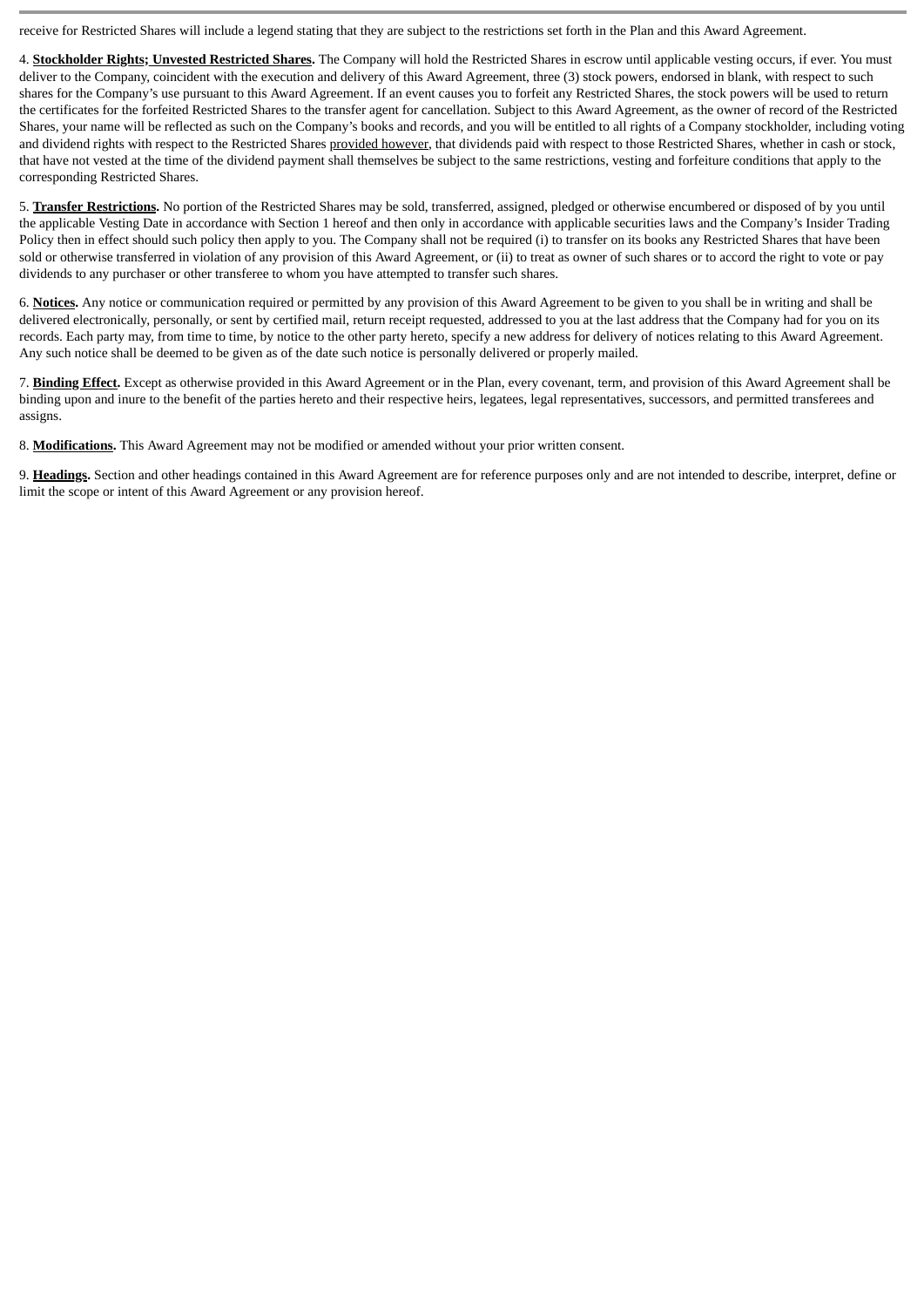10. **Severability.** Every provision of this Award Agreement is intended to be severable. If any term hereof is illegal or invalid for any reason, such illegality or invalidity shall not affect the validity or legality of the remaining terms of this Award Agreement.

11. **Counterparts.** This Award Agreement may be executed by the parties hereto in separate counterparts, each of which when so executed and delivered shall be an original, but all such counterparts shall together constitute one and the same instrument.

12. **Plan.** By signing this Award Agreement, you acknowledge that you have received a copy of the Plan.

13. Governing Law. The laws of The State of California shall govern the validity of this Award Agreement, the construction of its terms, and the interpretation of the rights and duties of the parties hereto.

BY YOUR SIGNATURE BELOW, along with the signature of the Company's authorized representative, you and the Company agree that the Restricted Shares are awarded under and governed by the terms and conditions of this Award Agreement and the Plan.

# **NOVATEL WIRELESS, INC.**

By:

Name: Peter V. Leparulo Title: Chief Executive Officer

# **RECIPIENT**

By:

Name of Recipient: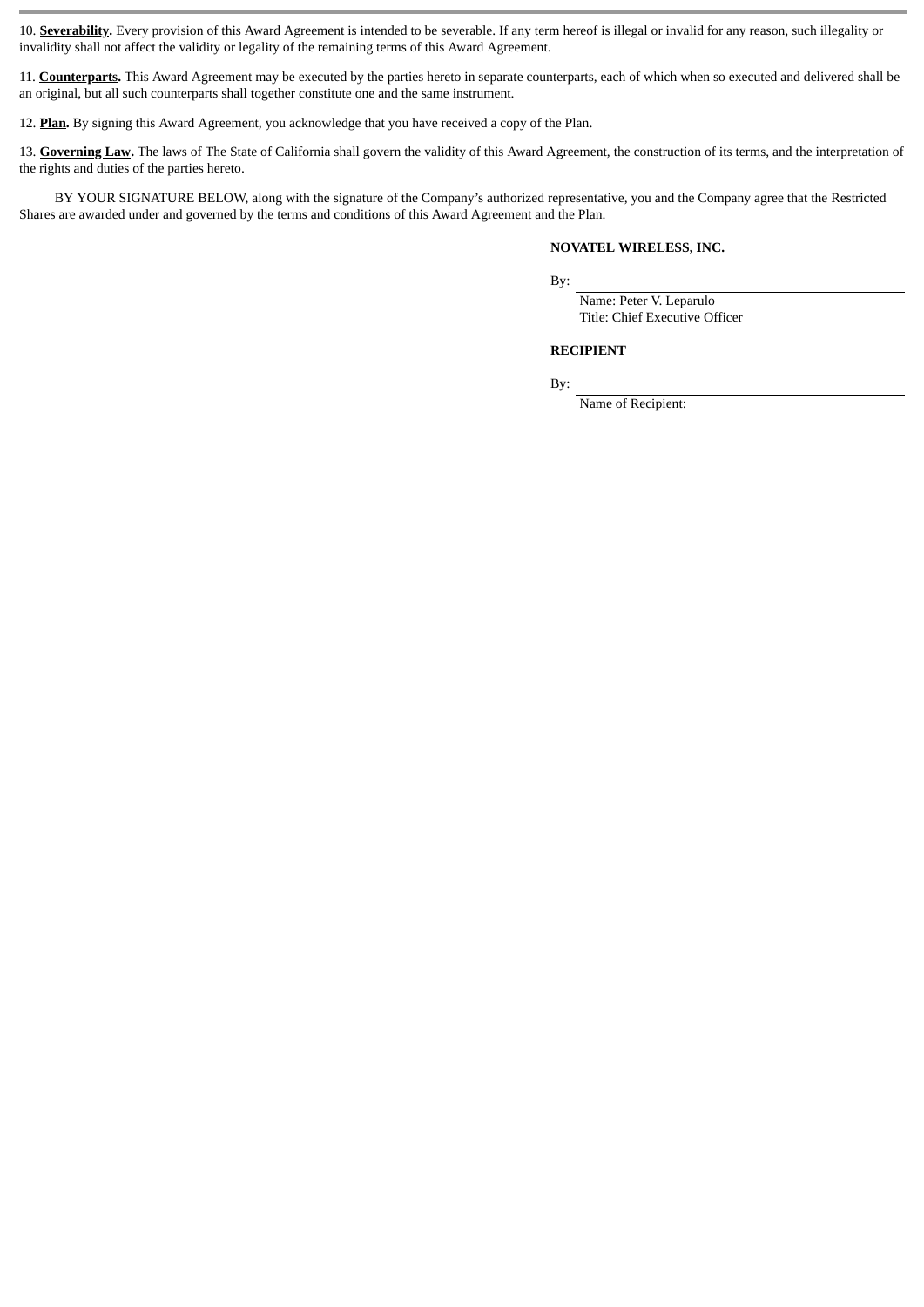# **Form of Novatel Wireless, Inc. 2000 Stock Incentive Plan**

#### **Restricted Share Award Agreement**

# **Award No. Effective Date May 17, 2006**

You are hereby awarded restricted shares of the common stock, \$0.001 par value per share ("Restricted Shares"), of Novatel Wireless, Inc., a Delaware corporation (together with its parents, subsidiaries and affiliates, the "Company"), subject to the terms and conditions set forth in this Restricted Share Award Agreement ("Award Agreement" or "Award"), and in the Novatel Wireless, Inc. 2000 Stock Incentive Plan (the "Plan"). By executing this Award Agreement, you agree to be bound by all the Plan's terms and conditions as if they had been set out verbatim below. Capitalized terms used but not otherwise defined herein are defined in the Plan.

1. **Specific Terms.** Your Restricted Shares have the following terms:

**Name of Recipient** Number of Shares Awarded<br>Award Date May 17, 2006 Vesting (each, a "Vesting Date") a. In the event that the closing price of the Company's common stock as reported on The Nasdaq Stock Market shall equal or exceed a per share price immediately below for each of at least 10 consecutive trading days, then 1/3 of the Restricted Shares shall automatically vest on such 10<sup>th</sup> day: \$13.26 \$15.92 \$18.57 b. Notwithstanding the foregoing, (i) in no event shall more than 50% of the Restricted Shares vest prior to May 1, 2007, (ii) in any event, any Restricted Shares that remain unvested on May 17, 2011 shall automatically vest in full as of such date, (iii) all the Restricted Shares are subject to accelerated vesting as contemplated by Section 2 hereof, and (iv) subject to Section 2 hereof, in the event that you are no longer in Service to the Company in any capacity (e.g., as an employee, consultant or member of the Board of Directors), any unvested Restricted Shares (including dividends paid thereon) shall be automatically forfeited and returned to the Company for cancellation upon the effective date of the end of your Service. Notwithstanding anything to the contrary in the Plan or in any agreement between the Company and you, so long as you are in Service to the Company in some or any of these capacities (as an employee, consultant or member of the Board of Directors), then the Restricted Shares shall continue to be eligible to vest as set forth in paragraphs a. above and c. below and, in any event any Restricted Shares that remain unvested on May 17, 2011 shall automatically vest in full as of such date.

> c. In the event that greater than 50% of the Restricted Shares would vest prior to May 1, 2007 but for the provisions of Section 1(b)(i) hereof, then such Restricted Shares that otherwise would have vested shall vest on May 1, 2007.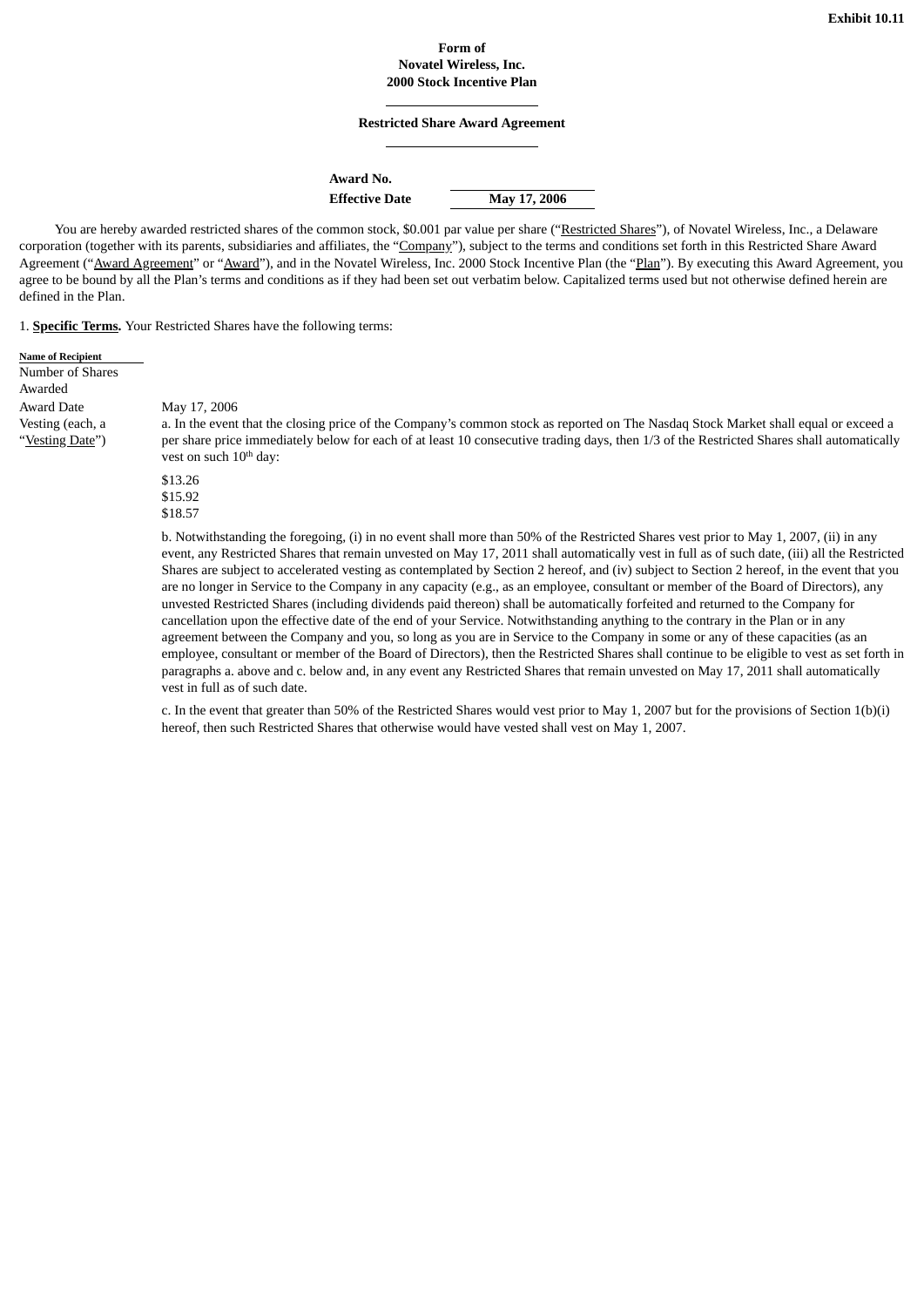2. **Change in Corporate Control.** To the extent you have not previously vested in your rights with respect to this Award, your Award shall become automatically and fully vested in the event of a Change in Control, as defined in Exhibit A, anything to the contrary notwithstanding.

3. **Representation.** You hereby represent and warrant to the Company that you have no present intention of distributing or selling the Restricted Shares except as permitted under applicable securities laws and as provided herein. You further acknowledge and agree that your ability to sell the Restricted Shares may be limited by applicable securities laws and the Company's Insider Trading Policy then in effect.

4. **Issuance of Restricted Shares.** On or about the effective date of this Award Agreement, the Company shall cause its transfer agent to reflect the issuance in your name of all the Restricted Shares subject to this Award. Such Restricted Shares shall be held in the custody of the Company or its designee for your account. The Restricted Shares shall be subject to the restrictions set forth herein. Until applicable vesting restrictions lapse, any certificates that you receive for Restricted Shares will include a legend stating that they are subject to the restrictions set forth in the Plan and this Award Agreement.

5. **Stockholder Rights; Unvested Restricted Shares.** The Company will hold the Restricted Shares in escrow until applicable vesting occurs, if ever. You must deliver to the Company, coincident with the execution and delivery of this Award Agreement, three (3) stock powers, endorsed in blank, with respect to such shares for the Company's use pursuant to this Award Agreement. If an event causes you to forfeit any Restricted Shares, the stock powers will be used to return the certificates for the forfeited Restricted Shares to the transfer agent for cancellation. Subject to this Award Agreement, as the owner of record of the Restricted Shares, your name will be reflected as such on the Company's books and records, and you will be entitled to all rights of a Company stockholder, including voting and dividend rights with respect to the Restricted Shares provided however, that dividends paid with respect to those Restricted Shares, whether in cash or stock, that have not vested at the time of the dividend payment shall themselves be subject to the same restrictions, vesting and forfeiture conditions that apply to the corresponding Restricted Shares.

6. **Transfer Restrictions.** No portion of the Restricted Shares may be sold, transferred, assigned, pledged or otherwise encumbered or disposed of by you until the applicable Vesting Date in accordance with Section 1 hereof and then only in accordance with applicable securities laws and the Company's Insider Trading Policy then in effect should such policy then apply to you. The Company shall not be required (i) to transfer on its books any Restricted Shares that have been sold or otherwise transferred in violation of any provision of this Award Agreement, or (ii) to treat as owner of such shares or to accord the right to vote or pay dividends to any purchaser or other transferee to whom you have attempted to transfer such shares.

7. **Mandatory Sale of Vested Restricted Shares for Tax Purposes.** Solely in order to satisfy any tax withholding obligations of the Company triggered by the vesting of your Restricted Shares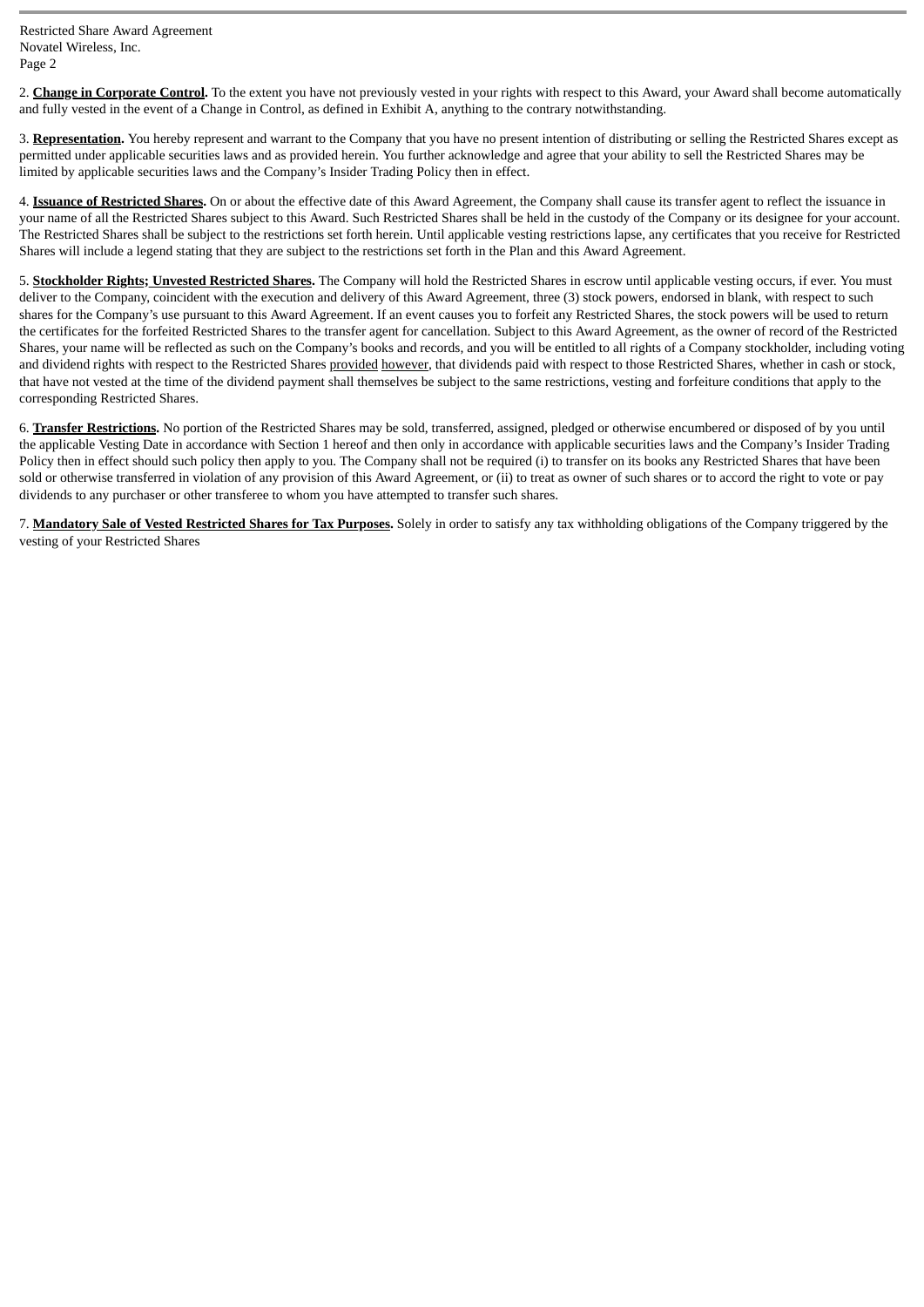pursuant to Section 1 hereof, you hereby authorize the Company (a) to sell a number of Restricted Shares equal to the Share Sale Amount (as defined below) on the first trading day immediately following each Vesting Date (each such sale date, a "Sale Date") for the account of the Company (a "Tax Trade"), and (b) to withdraw a number of Restricted Shares equal to the Share Sale Amount from escrow following each Vesting Date as needed to settle the aforementioned sales; provided, however, that the foregoing provision shall be suspended if:

(i) you have in effect a written securities trading plan reasonably acceptable to the Company for satisfying its withholding obligation with respect to the Restricted Shares, and such plan (x) complies with the requirements of Rule 10b5-1 of the Securities Exchange Act of 1934, as amended (the "Exchange Act"), (y) has been adopted in accordance with the Company's Insider Trading Policy as then in effect, and (z) was adopted prior to the calendar quarter in which trading commences pursuant to such plan (herein, a "10b5-1 Plan") or

(ii) you complete the statement set forth in Exhibit B in which you agree to deliver cash to the Company in amount sufficient to pay the tax withholding obligations triggered by the vesting of your Restricted Shares (the "Cash Delivery Statement") and deliver such statement to the Company's counsel no later than 2 business days prior to a potential Vest Date.

For so long as your 10b5-1 Plan or Cash Delivery Statement, if any, is in effect, you hereby agree to remit to the Company in immediately available funds a dollar amount equal to the statutorily required minimum federal and state withholding taxes within one (1) business day following each Vesting Date. In the event that the Company does not timely receive the foregoing sum of money, if required, you hereby authorize the Company to reactivate the mandatory sales in accordance with above Clauses (a) and (b) of this Section 7.

The "Share Sale Amount" shall mean a number of Restricted Shares (rounded down to the nearest whole share) equal to the quotient of (1) the tax withholding obligation of the Company triggered by the vesting of your Restricted Shares on the relevant Vesting Date, divided by (2) the closing price of one share of Company common stock as quoted on The Nasdaq Stock Market on the applicable Vesting Date.

In connection with each Tax Trade, you hereby agree to timely execute and deliver such documents and instruments as the Company may determine are reasonably necessary or desirable. You further acknowledge and agree that (A) you have no authority, influence or control over a Tax Trade, and will not attempt to exercise any authority, influence or control over such sales, and (B) each Tax Trade may be deemed to be sales of securities by you for purposes of Section 16 of the Exchange Act. Promptly following any Tax Sale, the Company shall inform you or your designee of the number of shares that the Company caused to be sold for such purpose.

8. **Leaves of Absence.** For purposes of the Restricted Shares, your status as an employee does not terminate when you go on a *bone fide* leave of absence that was approved by the Company in writing, if the terms of the leave provide for continued Service crediting or when continued Service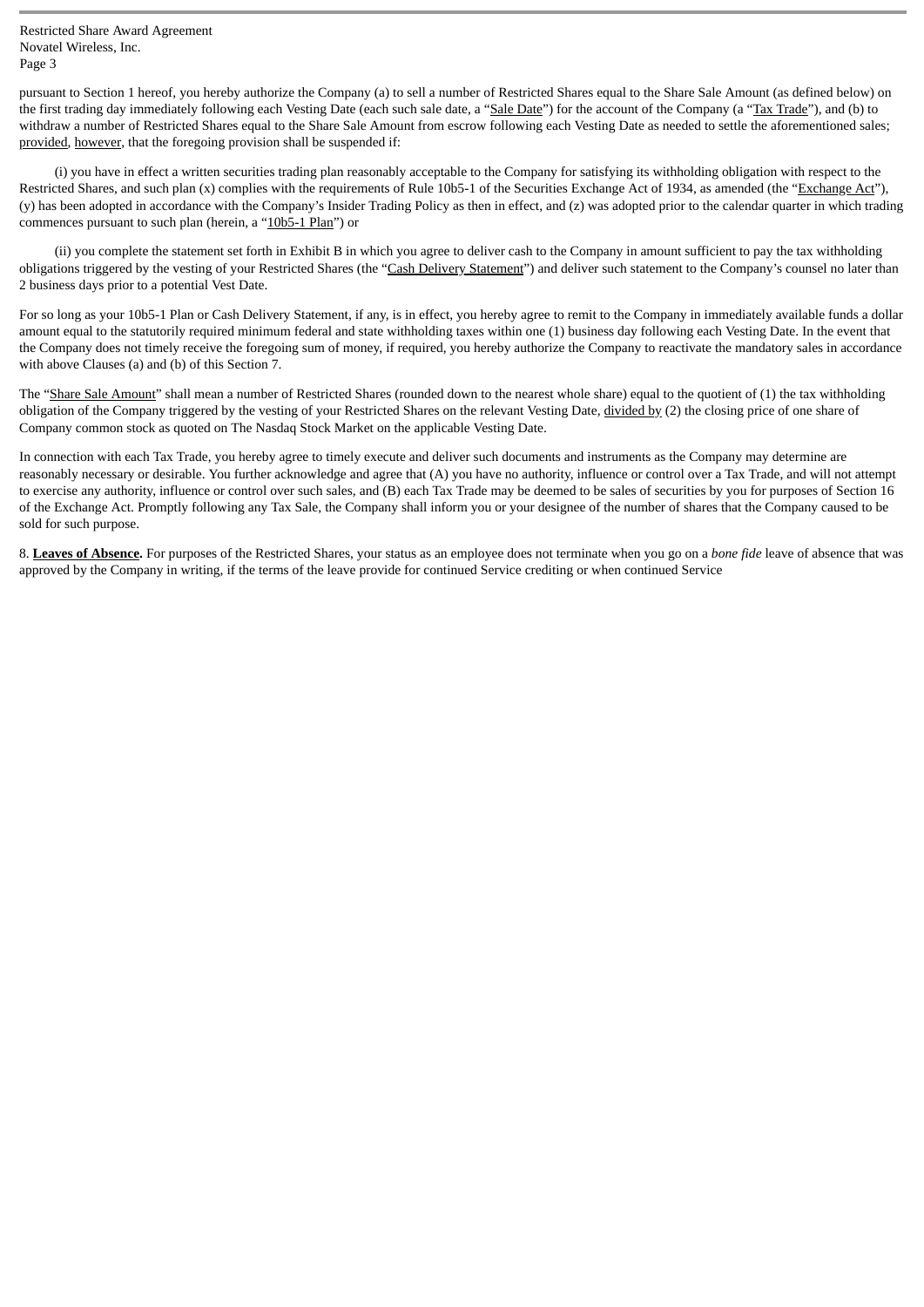crediting is required by applicable law. Your Service terminates in any event when the approved leave ends unless you immediately return to active work at the Company.

9. **Notices.** Any notice or communication required or permitted by any provision of this Award Agreement to be given to you shall be in writing and shall be delivered electronically, personally, or sent by certified mail, return receipt requested, addressed to you at the last address that the Company had for you on its records. Each party may, from time to time, by notice to the other party hereto, specify a new address for delivery of notices relating to this Award Agreement. Any such notice shall be deemed to be given as of the date such notice is personally delivered or properly mailed.

10. **Binding Effect.** Except as otherwise provided in this Award Agreement or in the Plan, every covenant, term, and provision of this Award Agreement shall be binding upon and inure to the benefit of the parties hereto and their respective heirs, legatees, legal representatives, successors, and permitted transferees and assigns.

11. **Modifications.** This Award Agreement may not be modified or amended without your prior written consent.

12. **Severability**. Every provision of this Award Agreement is intended to be severable. If any term hereof is illegal or invalid for any reason, such illegality or invalidity shall not affect the validity or legality of the remaining terms of this Award Agreement.

13. **Counterparts.** This Award Agreement may be executed by the parties hereto in separate counterparts, each of which when so executed and delivered shall be an original, but all such counterparts shall together constitute one and the same instrument.

14. **Plan.** By signing this Award Agreement, you acknowledge that you have received a copy of the Plan.

15. **Not a Contract of Employment.** Nothing in this Award Agreement or the Plan confers on you any right to continue an employment or other Service relationship with the Company, nor shall it affect in any way your right or the Company's right to terminate your employment or other Service relationship at any time, with or without cause.

16. **Governing Law.** The laws of The State of California shall govern the validity of this Award Agreement, the construction of its terms, and the interpretation of the rights and duties of the parties hereto.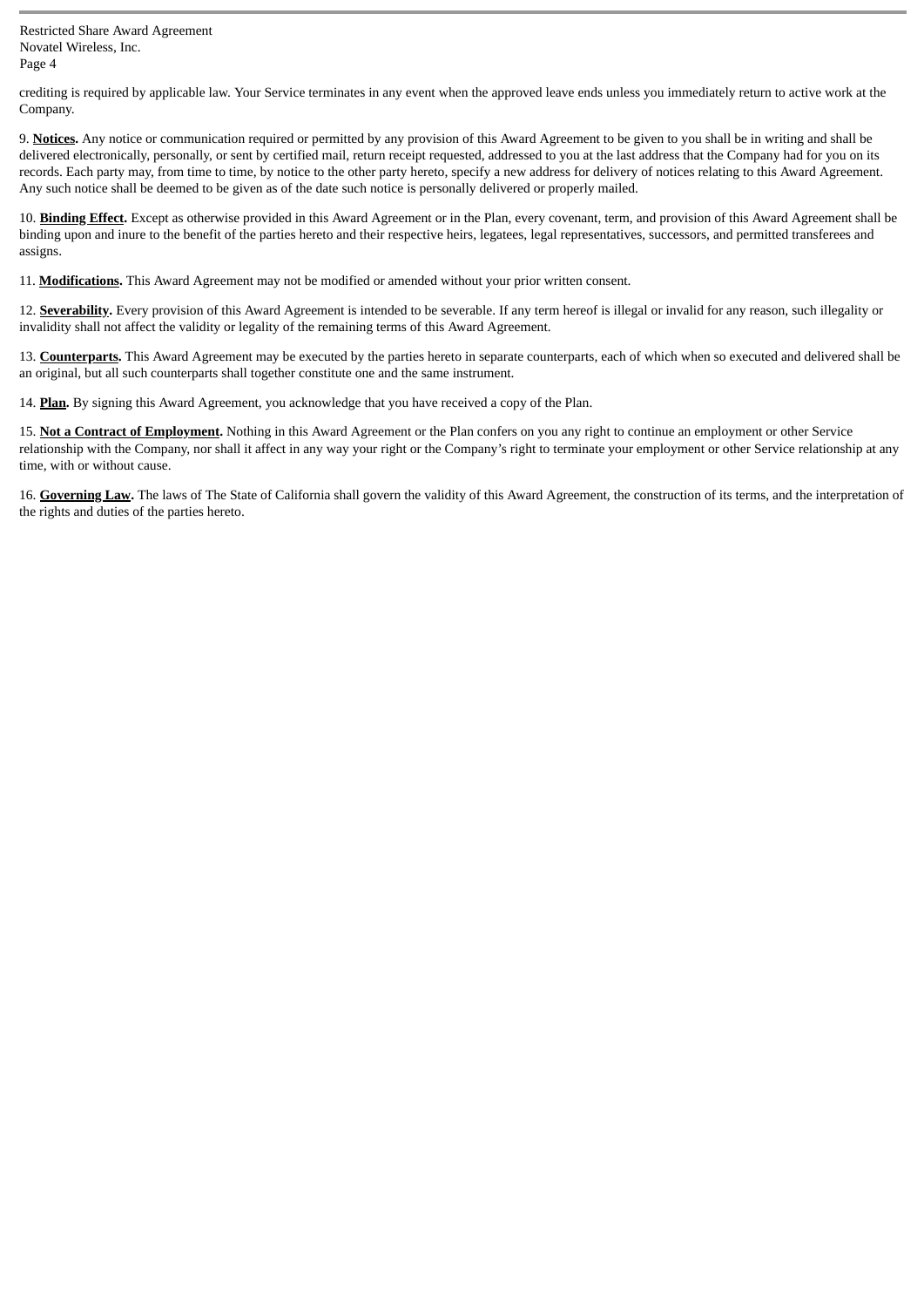BY YOUR SIGNATURE BELOW, along with the signature of the Company's authorized representative, you and the Company agree that the Restricted Shares are awarded under and governed by the terms and conditions of this Award Agreement and the Plan.

# **NOVATEL WIRELESS, INC.**

By:

Name: Peter V. Leparulo Title: Chief Executive Officer

# **RECIPIENT**

By:

Name of Recipient: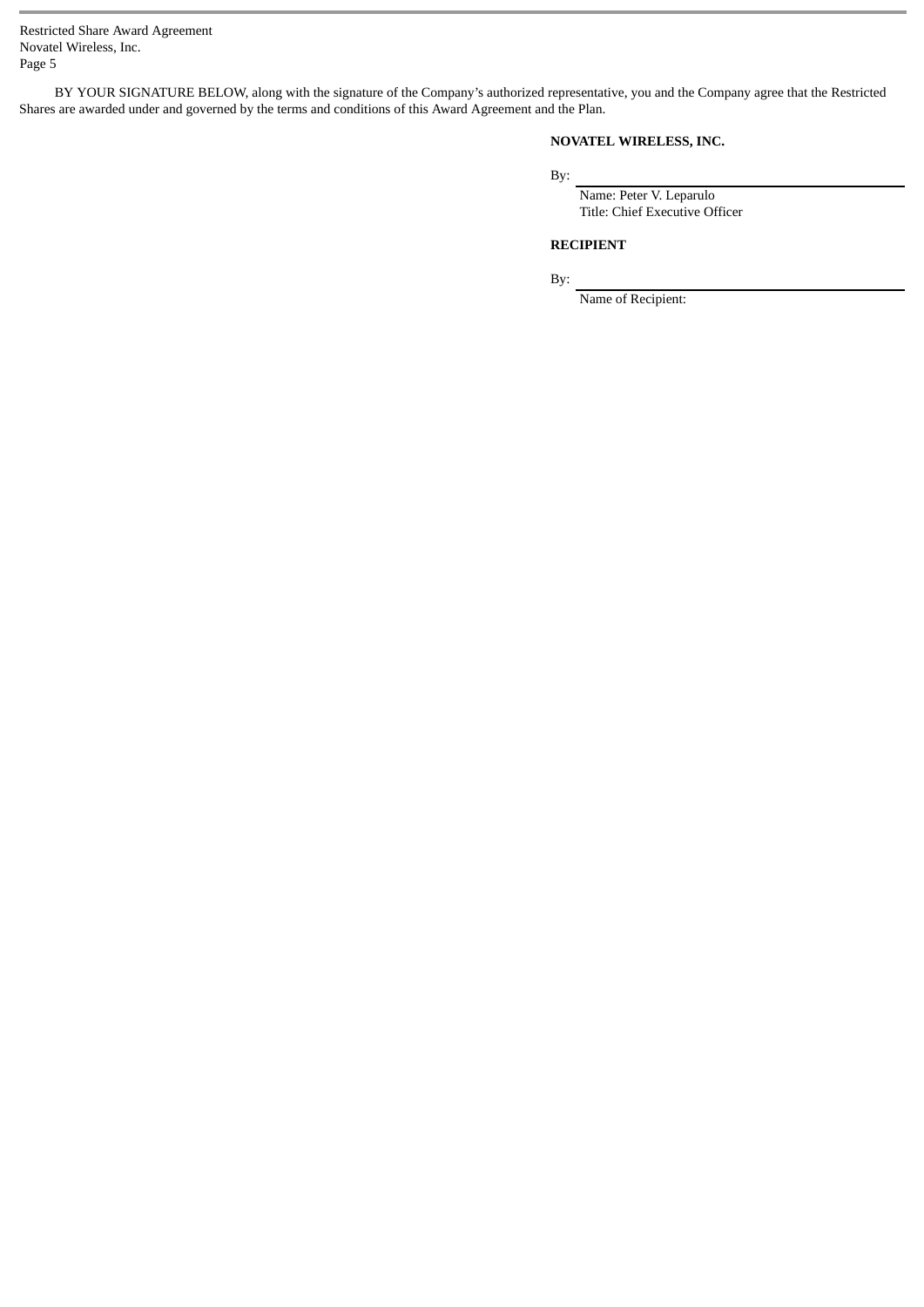# **EXHIBIT A**

A "Change of Control" occurs in the event of a Payment Termination (as such term is defined in that certain Change of Control Agreement by and between Recipient and the Company) to the extent such Agreement remains in effect.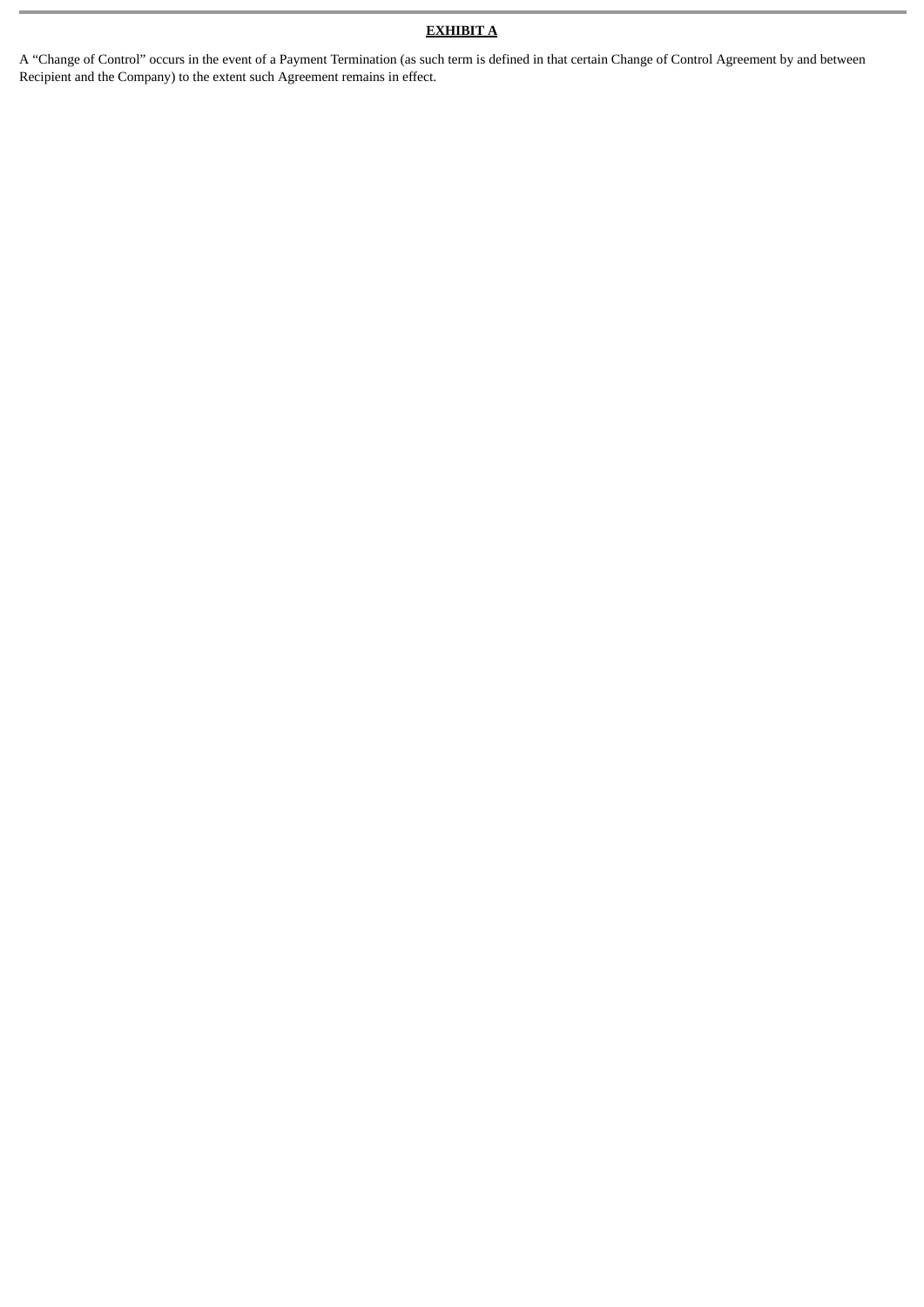# **EXHIBIT B Agreement to Deliver Cash**

I, \_\_\_\_\_\_\_\_\_\_\_\_\_\_\_\_\_\_\_\_\_, acknowledge and agree that I am the Recipient of the Restricted Shares as defined in the Award Agreement by and between me and the Company of May 17, 2006 and I execute and deliver this Agreement to Deliver Cash ("Cash Agreement") subject to the terms and conditions of the Award Agreement. All capitalized terms used herein but not otherwise defined are defined in the Award Agreement.

I acknowledge and agree that:

1. I am electing to execute and deliver this Cash Agreement to meet my personal obligations to provide funds to the Company to pay certain mandatory tax withholding obligations related to the vesting of my Restricted Shares.

2. In the event that a Vest Date occurs within 10 business days hereof, I shall to deliver to the Company, in immediately available funds (wire transfer, cashier's check or equivalent) within one business day of the Vest Date, funds sufficient to satisfy any tax withholding obligations of the Company related to the vesting of my Restricted Shares on the Vest Date ("Mandatory Funds").

3. Notwithstanding my execution and delivery of this Cash Agreement, in the event I do not deliver the Mandatory Funds to the Company within one business day of the Vest Date, the Company shall execute a Tax Trade in accordance with the Award Agreement to satisfy the withholding obligations related to the vesting of my Restricted Shares.

Dated: when  $\overline{b}$  by:

Acknowledged and received by: \_\_\_\_\_\_\_\_\_\_\_\_\_\_\_\_\_\_\_\_\_\_\_\_\_\_\_\_\_\_\_\_\_\_\_\_

Dated: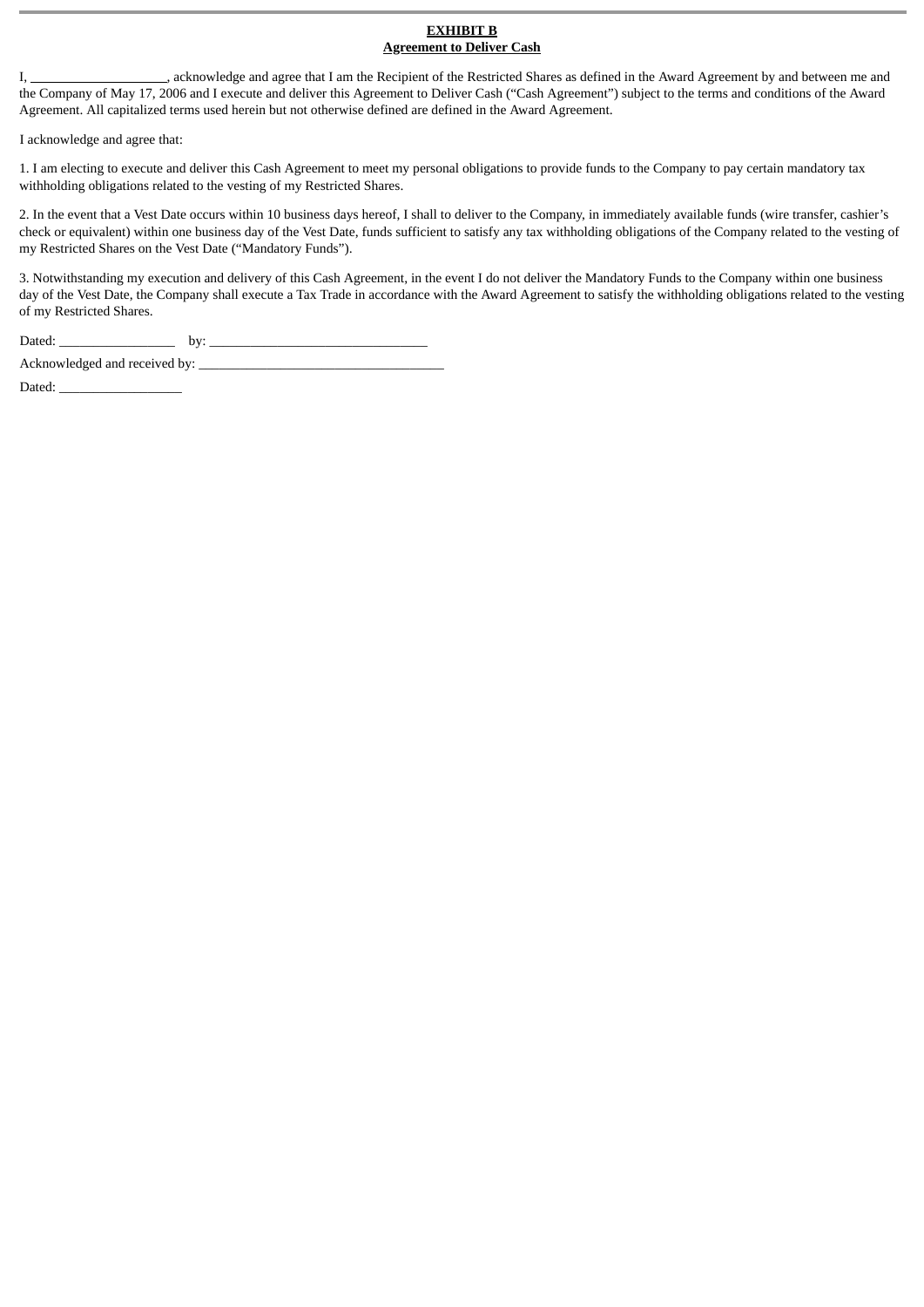# **NOVATEL WIRELESS, INC.**

# **SENIOR MANAGEMENT BONUS TARGETS**

#### **Fiscal Year 2006**

# **I. INTRODUCTION**

- A. **The Objective of the Bonus Targets** is to provide eligible senior management of Novatel Wireless, Inc. and its subsidiaries (the "Company") with the target metrics in connection with their respective bonus opportunity related to their contributions to the success and strategic growth of the Company. Participation in the Plan and the payment of any sums hereunder shall be at the sole and absolute discretion of the Company.
- B. **Participants:** This Plan, as determined by the Company on a fully discretionary basis, applies solely to regular employees of the Company who are senior executive officers ("Plan Participants"), whom the Company determines meet the eligibility requirements set forth in Section III. For purposes of this Plan and unless otherwise prohibited by applicable law, the term "regular employee" means an individual who is deemed by the Company to be both an employee of the Company and employed for an unspecified or indefinite period of time.
- C. **Effective Date:** Fiscal Year 2006 (January 1, 2006 December 31, 2006).
- D. **Changes in Targets:** The Company reserves the right to modify the targets in whole or in part, at any time. Any such modification or termination must be approved in writing by either (i) the CEO, except with respect to his own targets or bonus payments, or (ii) resolution of the Compensation Committee.
- E. **Authority:** The Company reserves the right to interpret this document on a fully discretionary basis. Nothing in this Plan is intended to create an entitlement to any employee for any incentive payment hereunder except as the Company may determine in its discretion.

# **II. BONUS TARGET FACTOR**

- A. **Bonus Target Factor** will be determined by reference to Corporate Targets and Individual Targets. Corporate Targets will be determined by assigning a weight of between 0 and 0.50 based on achievement of Corporate Targets. Individual Targets will be determined by assigning a weight of between 0 and 0.50 based on achievement of Individual Targets. The Bonus Target Factor will be the sum of the Corporate Target Factor and the Individual Target Factor.
- B. **Corporate Targets** are based on an evaluation of a Plan Participant's performance and contribution for the Fiscal Year of the following criteria.

The Company's financial performance, including achievement of the Company's 2006 Operating Plan, achievement of sequential growth, operating leverage, positive operating income and EPS

Achievement of and contribution to the Company's success, strategic objectives and direction

Achievement of the Company's 2006 execution plan and 2006 strategic plan

Ability to work as a team player and collaborate with others across the company, suppliers, partners and/or customers.

Interaction with Other Teams (e.g., to achieve other team goals)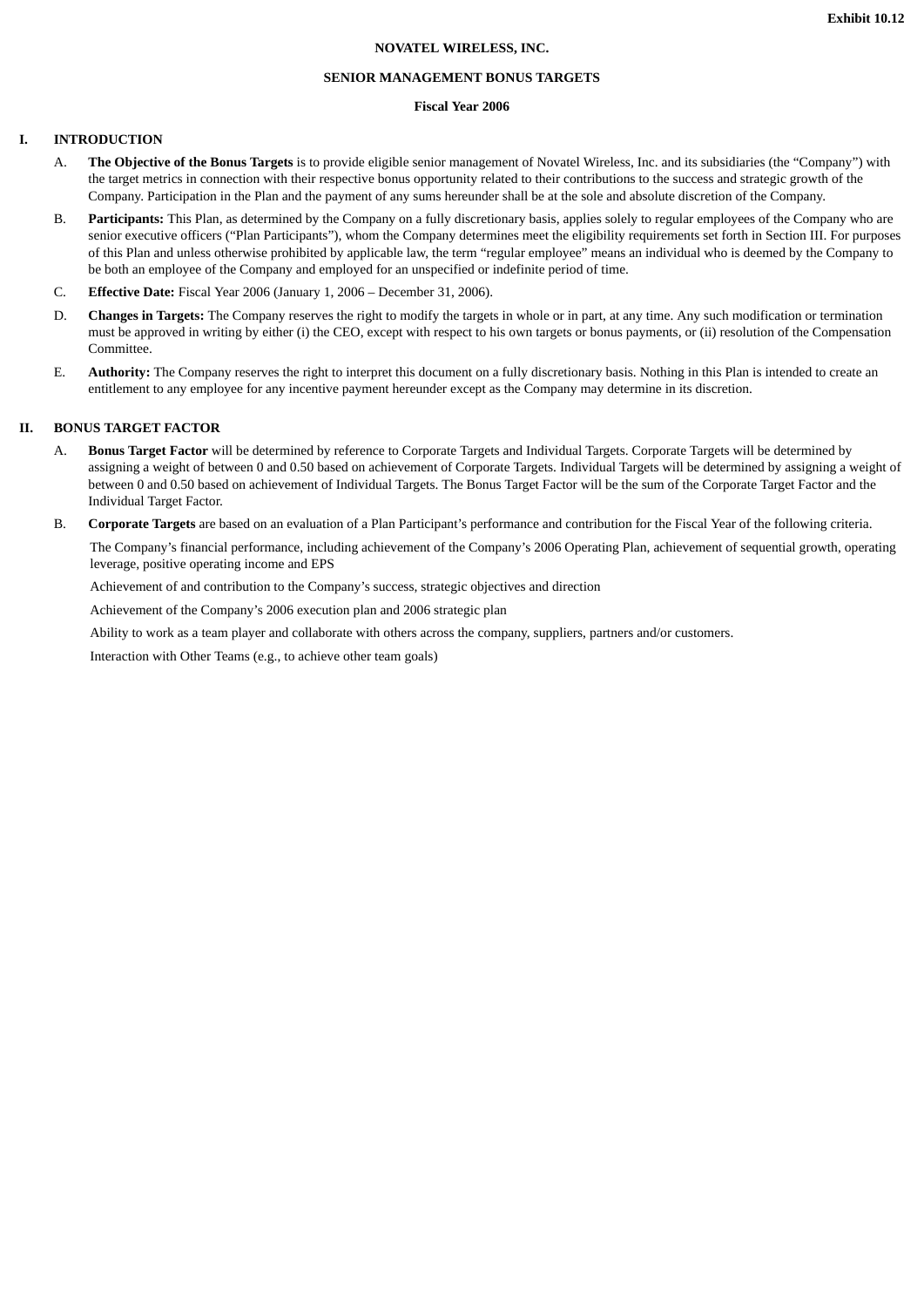C. **INDIVIDUAL TARGETS** are based on an evaluation of a Plan Participant's performance and contribution for the Fiscal Year of the respective criteria for his respective group as set forth in Annex A hereto.

# **III. ELIGIBILITY**

- A. **Eligibility:** A Plan Participant must satisfy each of the following eligibility requirements to be considered for the Incentive Payment hereunder.
	- 1. The Plan Participant must be deemed by the Company to be employed by the Company as a regular employee in an incentive-eligible position on or before the first working day of the last fiscal quarter of the Fiscal Year, and must be employed as a regular employee in an incentive-eligible position on the last working day of the Fiscal Year;
	- 2. The Plan Participant must not be providing services to the Company as a temporary employee, intern or as an independent contractor, consultant, or agent under a written or oral contract, and must not be classified by the Company as a temporary employee, independent contractor, consultant, or agent (whether or not such classification is upheld upon review by a governmental, judicial or other agency);
	- 3. Unless otherwise required by law, in no event will an employee be eligible to receive an incentive hereunder unless he/she is employed on the last working day of the Fiscal Year in the capacity, or comparable capacity, such Plan Participant is employed on the date hereof.
	- 4. Plan Participants meeting all eligibility requirements hereunder who have less than one year of service will be eligible to receive a discretionary incentive that is pro-rated from the effective date of participation in the plan up to and including the Expiration Date. Unless otherwise required by law, in no event will an employee be eligible to receive an incentive hereunder unless he/she is employed on the last working day of the Fiscal Year in the capacity, or comparable capacity, such Plan Participant is employed on the date hereof.

# **IV. PARTICIPANTS AND INCENTIVE TARGET PERCENTAGE**

A. **Participants and Incentive Target Percentage.** The sole Plan Participants in the Plan are those set forth below. The Incentive Target Percentage for each such Participant is a percentage of each Participant's base salary as follows and may be changed at the discretion of the Company at any time during the Fiscal Year.

| Participant                 | <b>Incentive Target Percentage</b> |
|-----------------------------|------------------------------------|
| CEO                         | 75%                                |
| COO                         | 50%                                |
| <b>CFO</b>                  | 50%                                |
| <b>VP Business Affairs</b>  | 50%                                |
| VP Research and Development | 50%                                |
| VP Sales and Marketing      | 70%                                |
| <b>VP</b> Operations        | 70%                                |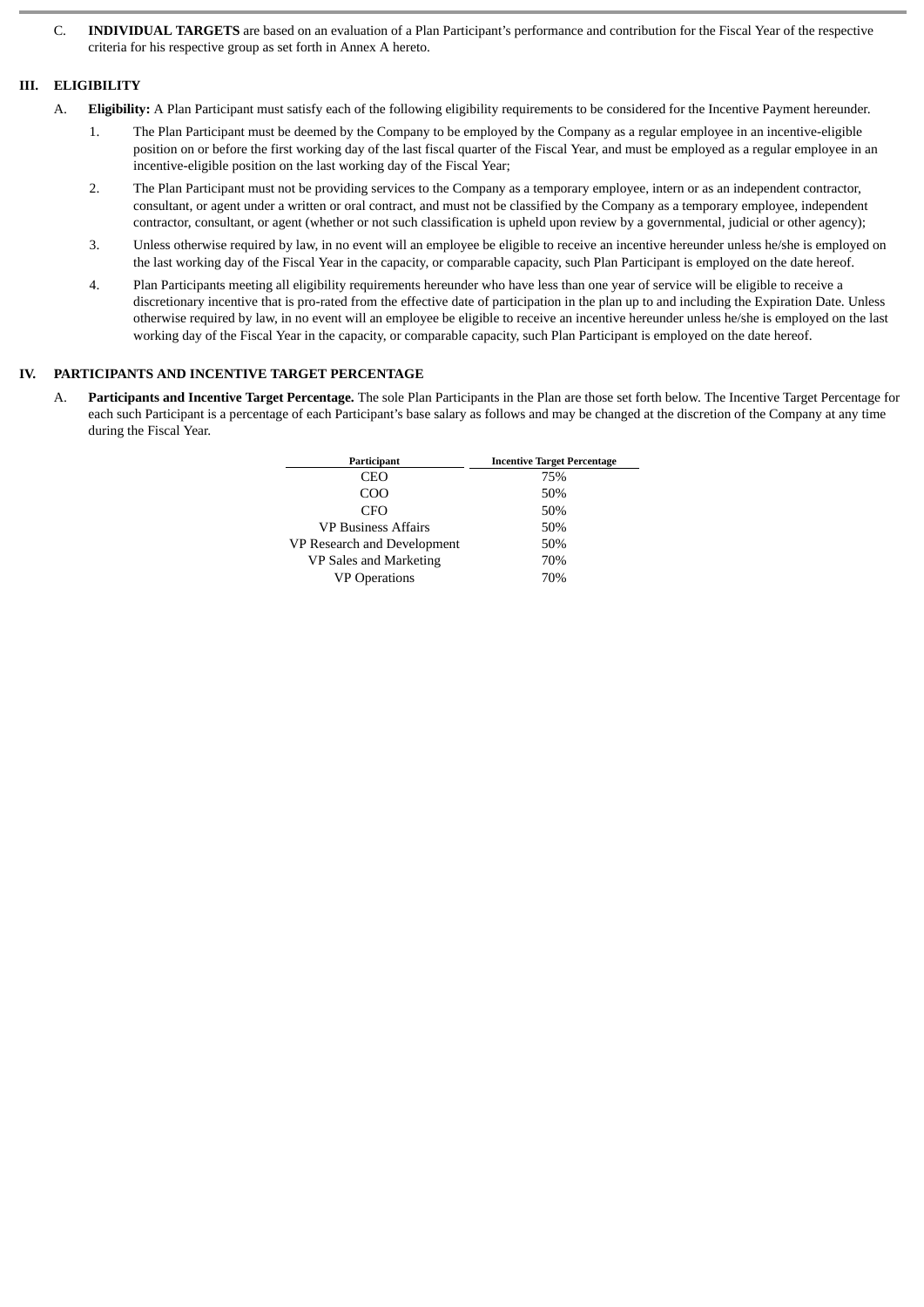# B. **Elements of Calculation:**

Incentives under this Plan are calculated on a fully discretionary basis, in accordance with the following formula:

|                    |              | Incentive  |           | <b>Bonus</b> |    | Pro-   |                            |
|--------------------|--------------|------------|-----------|--------------|----|--------|----------------------------|
| <b>Base Salary</b> | $\mathbf{A}$ | Target     | $\Lambda$ | Target       | ∡⊾ | ration | $=$ Total Annual Incentive |
|                    |              | Percentage |           | Factor       |    | Factor |                            |

- 1. **Base Salary** shall mean the annual base salary for each Plan Participant set forth above in effect at the end of Q4 2006.
- 2. **Pro-ration Factor** accounts for the number of calendar days during the Fiscal Year that such Plan Participant was in an incentive-eligible position. For example, the Pro-ration Factor for a Plan Participant who has been in the Plan the entire year will be 1.00. For a Plan Participant who has been in the Plan for 6 months, this factor will be 0.50.
- C. **Incentive Formula and Calculation Example:** Assuming a base salary of \$200,000, Incentive Target Percentage of 50%, Corporate Target Factor of 0.50 and Individual Target Factor of 0.40, and a Pro-ration Factor of 1.00, the Total Annual Incentive for such a Plan Participant meeting all eligibility requirements, would be calculated as follows:

|                    |   |            |   | <b>Sample Calculation</b> |     |        |     |                               |
|--------------------|---|------------|---|---------------------------|-----|--------|-----|-------------------------------|
|                    |   | Incentive  |   | <b>Bonus</b>              |     | Pro-   |     |                               |
| <b>Base Salary</b> |   | Target     |   | <b>Target</b>             |     | ration |     | <b>Total Annual Incentive</b> |
|                    |   | Percentage |   | Factor                    |     | Factor |     |                               |
| \$200,000          | л | 0.50       | A | 0.90                      | $=$ | 1.0    | $=$ | \$90,000*                     |

\* less any appropriate withholdings.

In this example, the total incentive equals 45% of base salary.

D. At Will Employment. The Company is an at-will employer, which means that an employee's employment can be terminated by an employee or the Company at any time with or without cause. The Company reserves the right to modify an employee's duties, title or other terms and conditions of employment with or without cause. This Plan cannot and should not be interpreted to alter the at-will nature of the employment relationship between the Company and any Plan Participant. The at-will nature of the employment relationship cannot be modified except in a written document signed by the Company's CEO.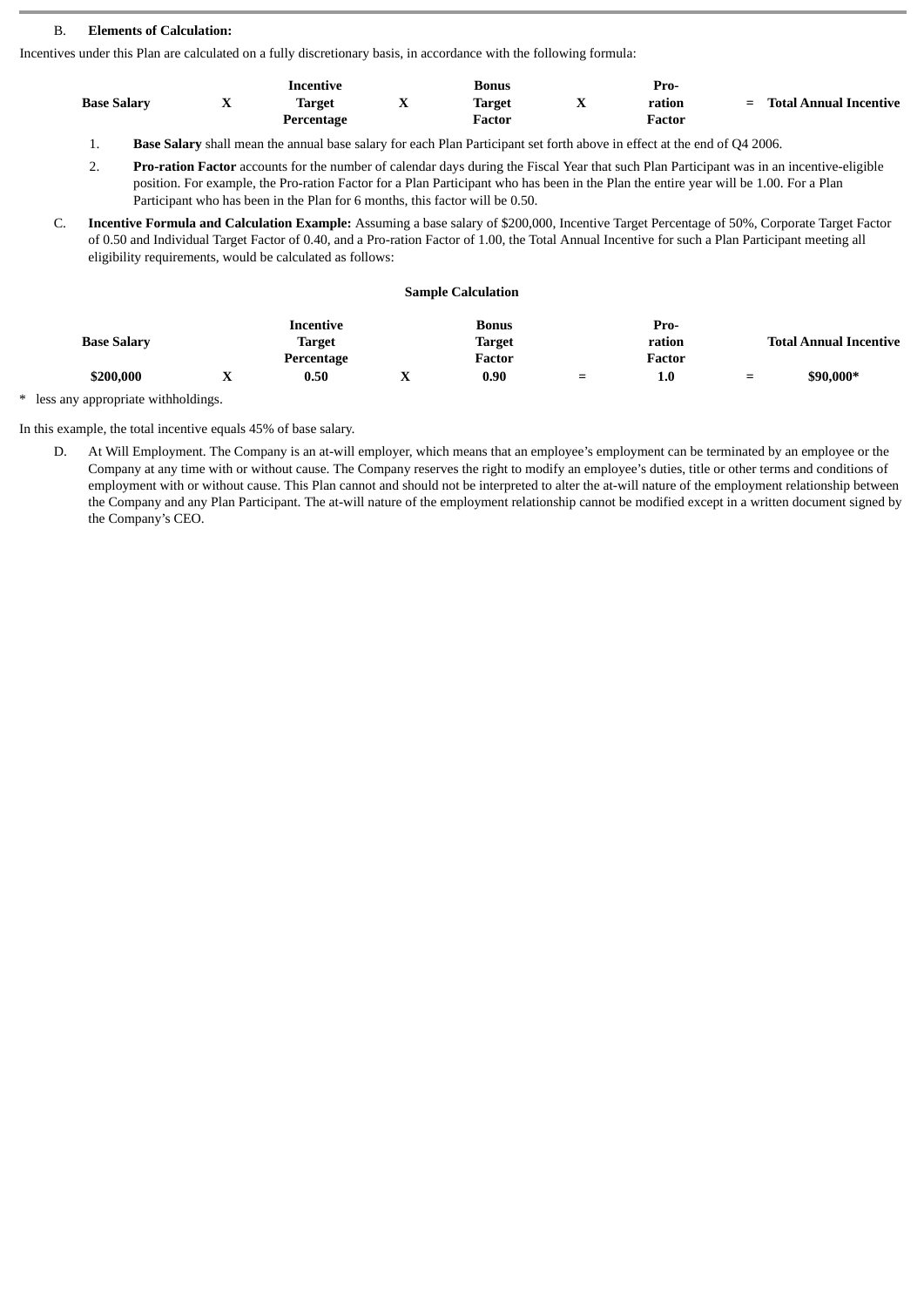# **CERTIFICATIONS**

Each of the undersigned, in his capacity as the Chief Executive Officer and Chief Financial Officer of Novatel Wireless Inc., as the case may be, provides the following certifications required by 18 U.S.C. Section 1350, as adopted pursuant to Section 302 of The Sarbanes-Oxley Act of 2002, and 17 C.F.R. § 240.13a-14.

# **CERTIFICATION OF CHIEF EXECUTIVE OFFICER**

# **Pursuant to Rule 13a-14(a) adopted pursuant to Section 302 of the Sarbanes-Oxley Act of 2002**

I, Peter Leparulo, certify that:

1. I have reviewed this quarterly report on Form 10-Q of Novatel Wireless, Inc.;

2. Based on my knowledge, this report does not contain any untrue statement of a material fact or omit to state a material fact necessary to make the statements made, in light of the circumstances under which such statements were made, not misleading with respect to the period covered by this report;

3. Based on my knowledge, the financial statements, and other financial information included in this report, fairly present in all material respects the financial condition, results of operations and cash flows of the registrant as of, and for, the periods presented in this report;

4. The registrant's other certifying officer and I are responsible for establishing and maintaining disclosure controls and procedures (as defined in Exchange Act Rules 13a-15(e) and 15d-15(e)) and internal control over financial reporting (as defined in Exchange Act Rules 13a-15(f) and 15d-15(f)) for the registrant and have:

- (a) Designed such disclosure controls and procedures, or caused such disclosure controls and procedures to be designed under our supervision, to ensure that material information relating to the registrant, including its consolidated subsidiaries, is made known to us by others within those entities, particularly during the period in which this report is being prepared;
- (b) Designed such internal control over financial reporting, or caused such internal control over financial reporting to be designed under our supervision, to provide reasonable assurance regarding the reliability of financial reporting and the preparation of financial statements for external purposes in accordance with generally accepted accounting principles;
- (c) Evaluated the effectiveness of the registrant's disclosure controls and procedures and presented in this report our conclusions about the effectiveness of the disclosure controls and procedures, as of the end of the period covered by this report based on such evaluation; and
- (d) Disclosed in this report any change in the registrant's internal control over financial reporting that occurred during the registrant's most recent fiscal quarter (the registrant's second fiscal quarter in the case of this report) that has materially affected, or is reasonably likely to materially affect, the registrant's internal control over financial reporting; and

5. The registrant's other certifying officer and I have disclosed, based on our most recent evaluation of internal control over financial reporting, to the registrant's auditors and the audit committee of the registrant's board of directors (or persons performing the equivalent functions):

- (a) All significant deficiencies and material weaknesses in the design or operation of internal control over financial reporting which are reasonably likely to adversely affect the registrant's ability to record, process, summarize and report financial information; and
- (b) Any fraud, whether or not material, that involves management or other employees who have a significant role in the registrant's internal control over financial reporting.

/S/ PETER V. LEPARULO

**Peter V. Leparulo Chief Executive Officer**

Dated: August 8, 2006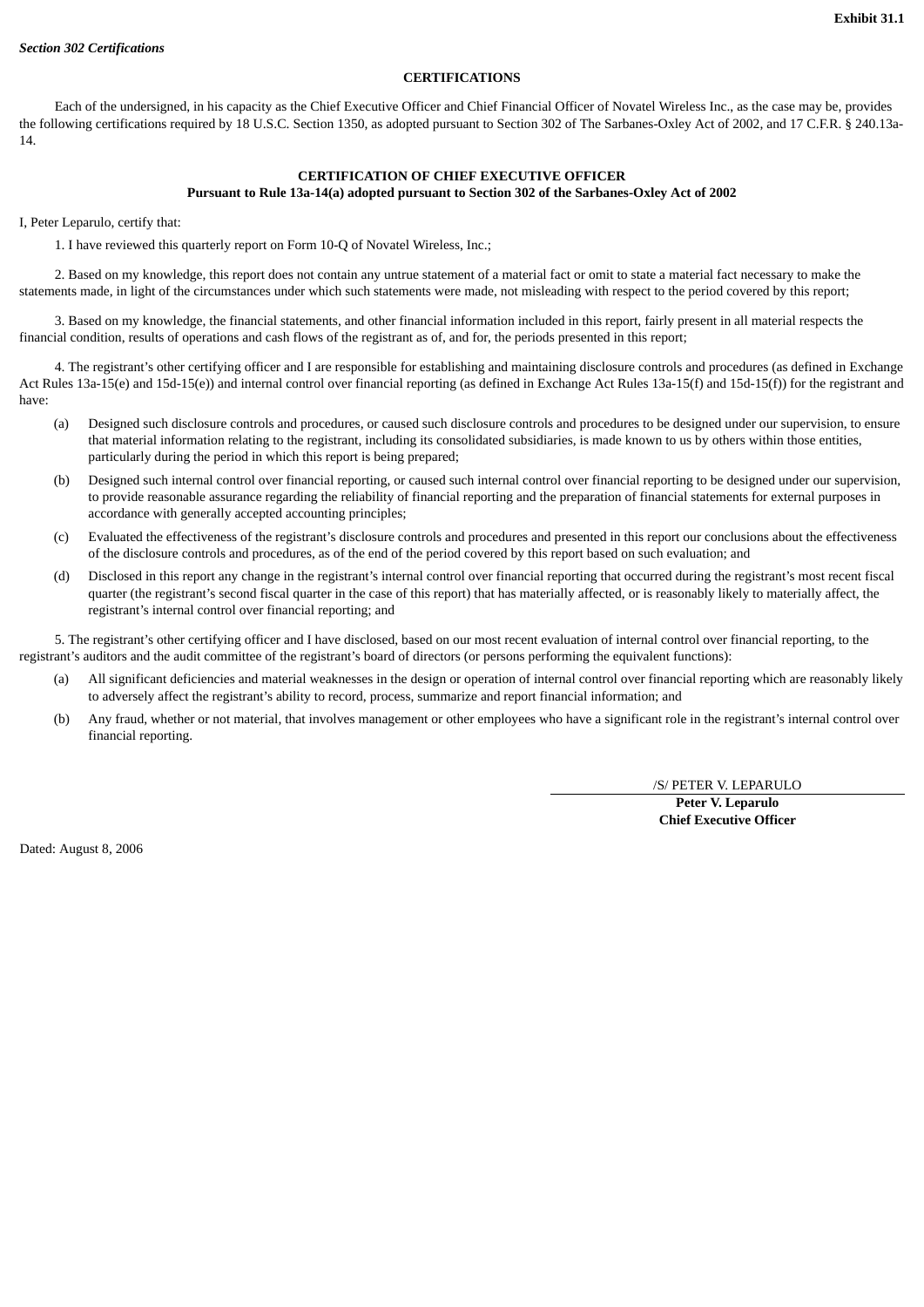# **CERTIFICATION OF CHIEF FINANCIAL OFFICER**

# **Pursuant to Rule 13a-14(a) adopted pursuant to Section 302 of the Sarbanes-Oxley Act of 2002**

#### I, Dan L. Halvorson, certify that:

1. I have reviewed this quarterly report on Form 10-Q of Novatel Wireless, Inc.;

2. Based on my knowledge, this report does not contain any untrue statement of a material fact or omit to state a material fact necessary to make the statements made, in light of the circumstances under which such statements were made, not misleading with respect to the period covered by this report;

3. Based on my knowledge, the financial statements, and other financial information included in this report, fairly present in all material respects the financial condition, results of operations and cash flows of the registrant as of, and for, the periods presented in this report;

4. The registrant's other certifying officer and I are responsible for establishing and maintaining disclosure controls and procedures (as defined in Exchange Act Rules 13a-15(e) and 15d-15(e)) and internal control over financial reporting (as defined in Exchange Act Rules 13a-15(f) and 15d-15(f)) for the registrant and have:

- (a) Designed such disclosure controls and procedures, or caused such disclosure controls and procedures to be designed under our supervision, to ensure that material information relating to the registrant, including its consolidated subsidiaries, is made known to us by others within those entities, particularly during the period in which this report is being prepared;
- (b) Designed such internal control over financial reporting, or caused such internal control over financial reporting to be designed under our supervision, to provide reasonable assurance regarding the reliability of financial reporting and the preparation of financial statements for external purposes in accordance with generally accepted accounting principles;
- (c) Evaluated the effectiveness of the registrant's disclosure controls and procedures and presented in this report our conclusions about the effectiveness of the disclosure controls and procedures, as of the end of the period covered by this report based on such evaluation; and
- (d) Disclosed in this report any change in the registrant's internal control over financial reporting that occurred during the registrant's most recent fiscal quarter (the registrant's second fiscal quarter in the case of this report) that has materially affected, or is reasonably likely to materially affect, the registrant's internal control over financial reporting; and

5. The registrant's other certifying officer and I have disclosed, based on our most recent evaluation of internal control over financial reporting, to the registrant's auditors and the audit committee of the registrant's board of directors (or persons performing the equivalent functions):

- (a) All significant deficiencies and material weaknesses in the design or operation of internal control over financial reporting which are reasonably likely to adversely affect the registrant's ability to record, process, summarize and report financial information; and
- (b) Any fraud, whether or not material, that involves management or other employees who have a significant role in the registrant's internal control over financial reporting.

/S/ DAN L. HALVORSON

**Dan L. Halvorson Chief Financial Officer and Treasurer (Principal Financial and Accounting Officer)**

Dated: August 8, 2006